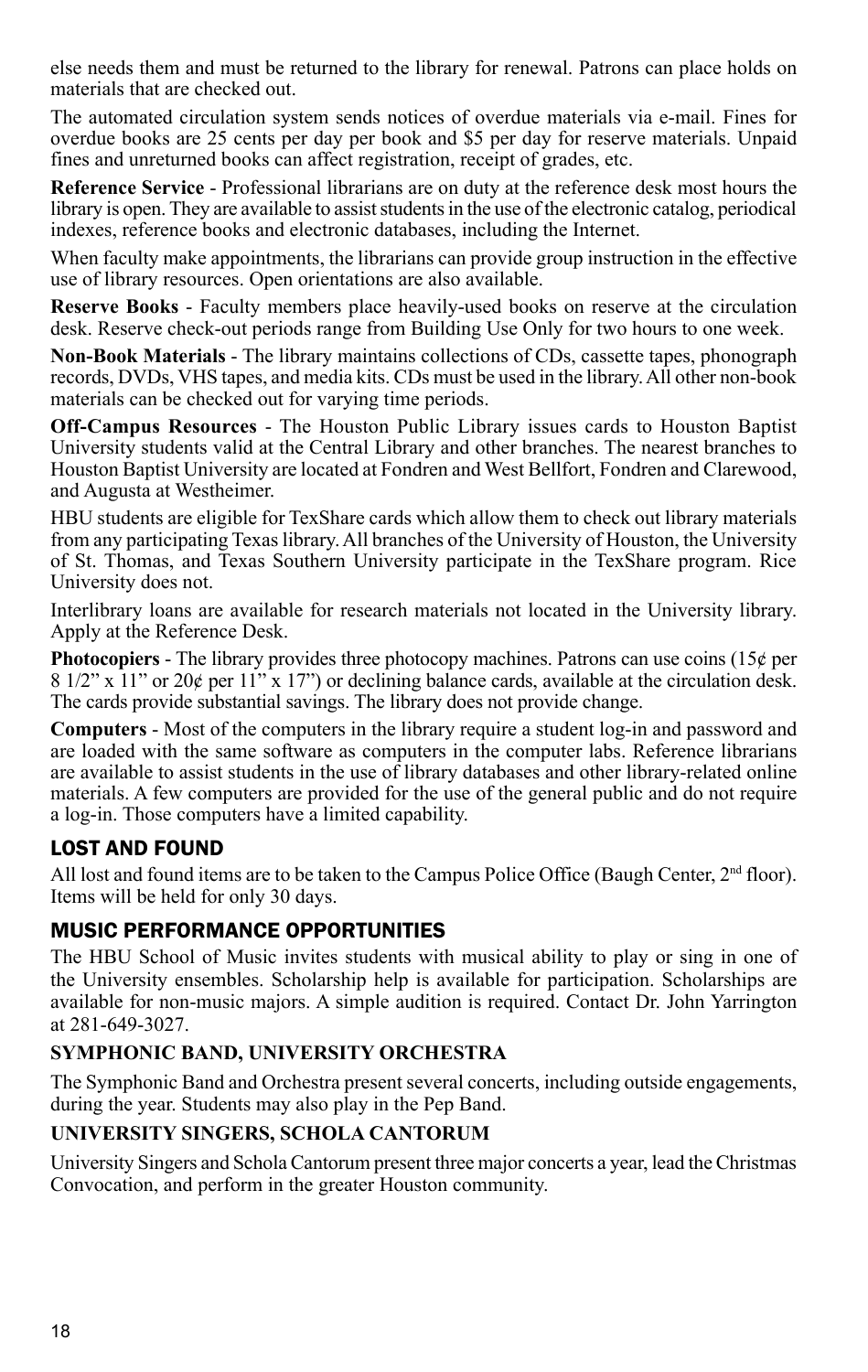## Student Health Insurance

Students are encouraged but not required to be covered by a health insurance plan.

## Student Health Services

#### **Purpose**

The purpose of HBU's Student Health Services is to promote the wellness of the campus community through health education and provision of basic health care services.

#### **Personnel**

HBU's Student Health Service is staffed by licensed medical personnel: family nurse practitioners, registered nurses, and a family practice physician. All health service personnel are under the supervision of the Associate Vice President for Student Life.

## **Clinic Services**

All students are expected to present a valid student ID card in order to qualify for services. A nominal fee will be assessed for services rendered. The current fee schedule is posted outside the Student Health Services Office and is subject to change.

Services include, but are not limited to:

- Comprehensive physical examination
- Flu shot administration (in season)
- Immunizations and tuberculosis (TB) screening
- Administration of allergy shots as requested
- Office visits for basic health care
- Health education
- Facilitation of referrals

## **Hours of Service**

Health services are provided on the first floor of The Lake House Monday- Friday, approximately 20 hours a week. The last patient will be seen at 15 minutes prior to the scheduled closing time. Clinic staff will be available to see students on a first-come, first-serve basis.

Non-emergency visits to the Student Health Center should be made at times that do not conflict with the student's class schedule.

Specific clinic hours are posted each semester.

## **Financial Responsibility for Health Care**

The student is responsible for the payment of all financial obligations incurred for health care. Fees for services are posted outside the clinic and subject to change.

## **Release of Records**

A student must sign a formal "release of records" and pay a nominal copying fee to cover cost of materials and postage prior to any release of records, charts, or reports. To maintain confidentiality, records will be released to the patient. A current driver's license is required to verify identification. Telephone requests for out-of-town students may be completed after the student faxes his/her signature and request in writing.

#### **Accidents or Injuries**

In the event of an accident resulting in injury, the University Police should be promptly notified at ext. 3911. This will help ensure maximum protection for students. All accidents and injuries will be handled according to the University Police's Medical Emergency Policy.

## **Incident/Accident Reports**

Copies of Incident/Accident reports completed by HBU Police according to the protocol established by the Medical Emergency Procedures Team will be retained for an undetermined time by the Director of Student Health Services.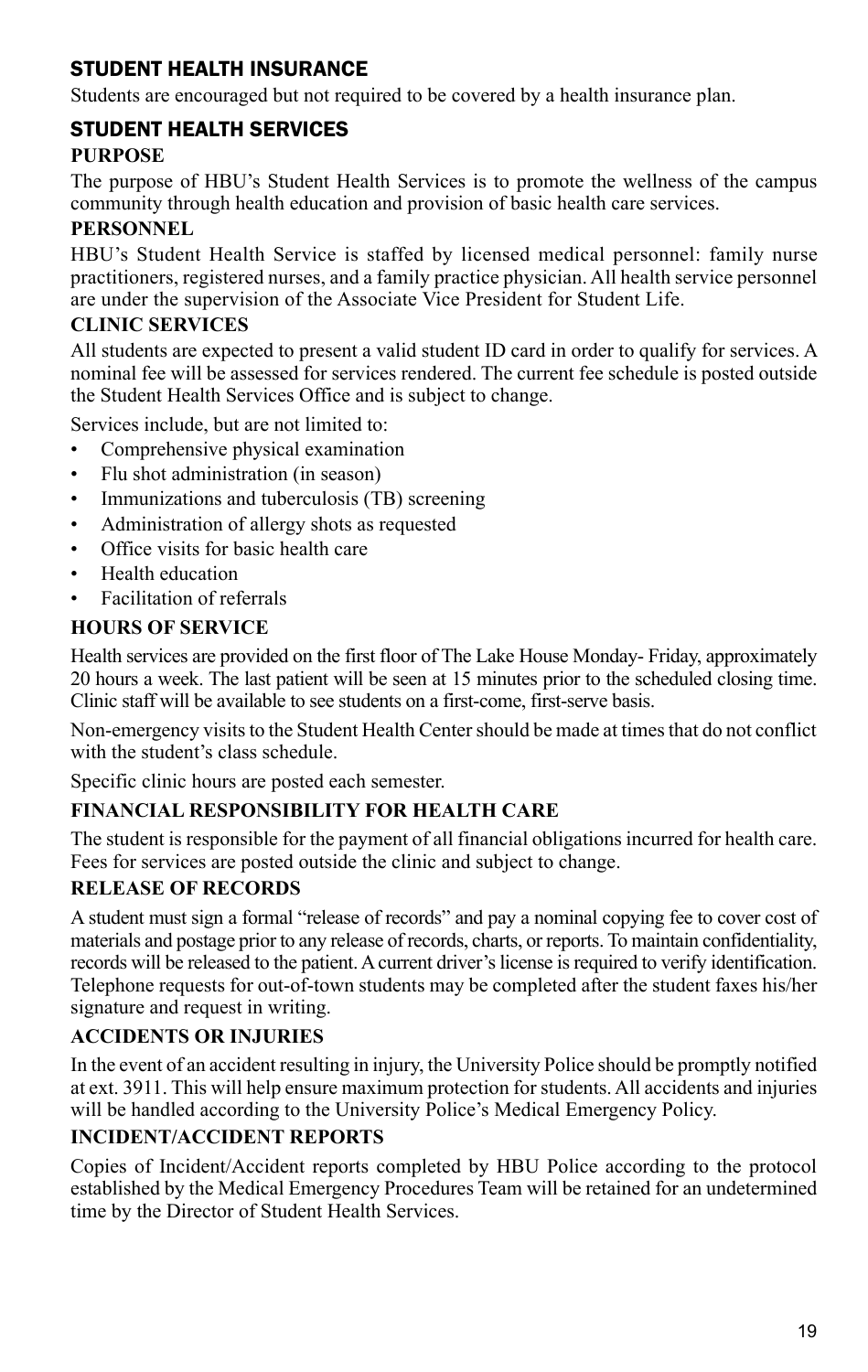## Student Publications

## **Houston Baptist University Media Guidelines**

Houston Baptist University, acting through its Board of Trustees and its president, is the official publisher of all student publications, whether in traditional print or web format. All publications, print or web, representing or bearing the name of Houston Baptist University are expected to advance ideals in keeping with the principles of this Christian university, its Preamble, mission and vision statement. Editors of student publications are expected to ensure that their publications uphold these same standards. In their roles as editors, students are also expected to exercise good taste, high ideals and fair-mindedness.

## **The Collegian (Newspaper)**

*The Collegian*, the student newspaper, is housed in the Department of Communications and is published without prior restraint. It serves as a tool to prepare students for a professional career in journalism; therefore, students follow the Model Code of Ethics for Collegiate Journalists prepared by the Associated Collegiate Press. It is understood that students must be given the latitude to learn from their successes and mistakes. However, students should understand that the advisor, the department chair, and the dean of the College of Arts and Humanities serve as resources on matters of University policy and journalistic practice. The University's legal counsel is available for libel review. Students enjoy a working relationship with the University president and publisher. This policy allows students to obtain the necessary information to ensure they have the official interpretation of University policy.

## Testing Services

Testing Services seeks to provide a secure, professional, supervised testing environment to meet individual, University, and community assessment needs. Institutional testing is currently offered for the following exams: Reading Proficiency (Pre-THEA), THEA Quick Test, CLEP, HESI and ACT Residual. Saturday tests are also held at HBU for SAT and THEA. For more information, including test schedules, registration process and exam costs, visit www.hbu.edu/ testing. Testing Services is located in first floor of the Lake House. Contact Testing Coordinator, Brenda Woods at 281-649-3236 or bwoods@hbu.edu

## Wellness Center

The Memorial Hermann/HBU Wellness Center, located at 7731 Southwest Freeway, provides excellent facilities, personnel, and opportunities that promote total wellness, strengthening physical, social, psychological and spiritual health in individuals of every age. Membership to the Wellness Center is available to all currently enrolled students at HBU for a nominal fee. Enroll from your Huskynet account under "Optional Fees." Students who join the Wellness Center and use the facility (average two times a week) are eligible for a refund of their fee. Two membership options are available:

#### **Limited Membership:**

|                                | Monday - Thursday 9 - 11 AM; $1 - 4$ PM; $8 - 10$ PM |
|--------------------------------|------------------------------------------------------|
| Friday                         | $9 - 11$ AM; $1 - 10$ PM                             |
| Saturday and Sunday $1 - 5$ PM |                                                      |

#### **Full Membership:**

| Monday - Friday | $5 AM - 10 PM$  |
|-----------------|-----------------|
| Saturday        | $8 AM - 5 PM$   |
| Sunday          | $N$ oon $-5$ PM |

For additional information, visit www.hbu.edu/wellnesscenter or contact Student Life office at 281-649-3640.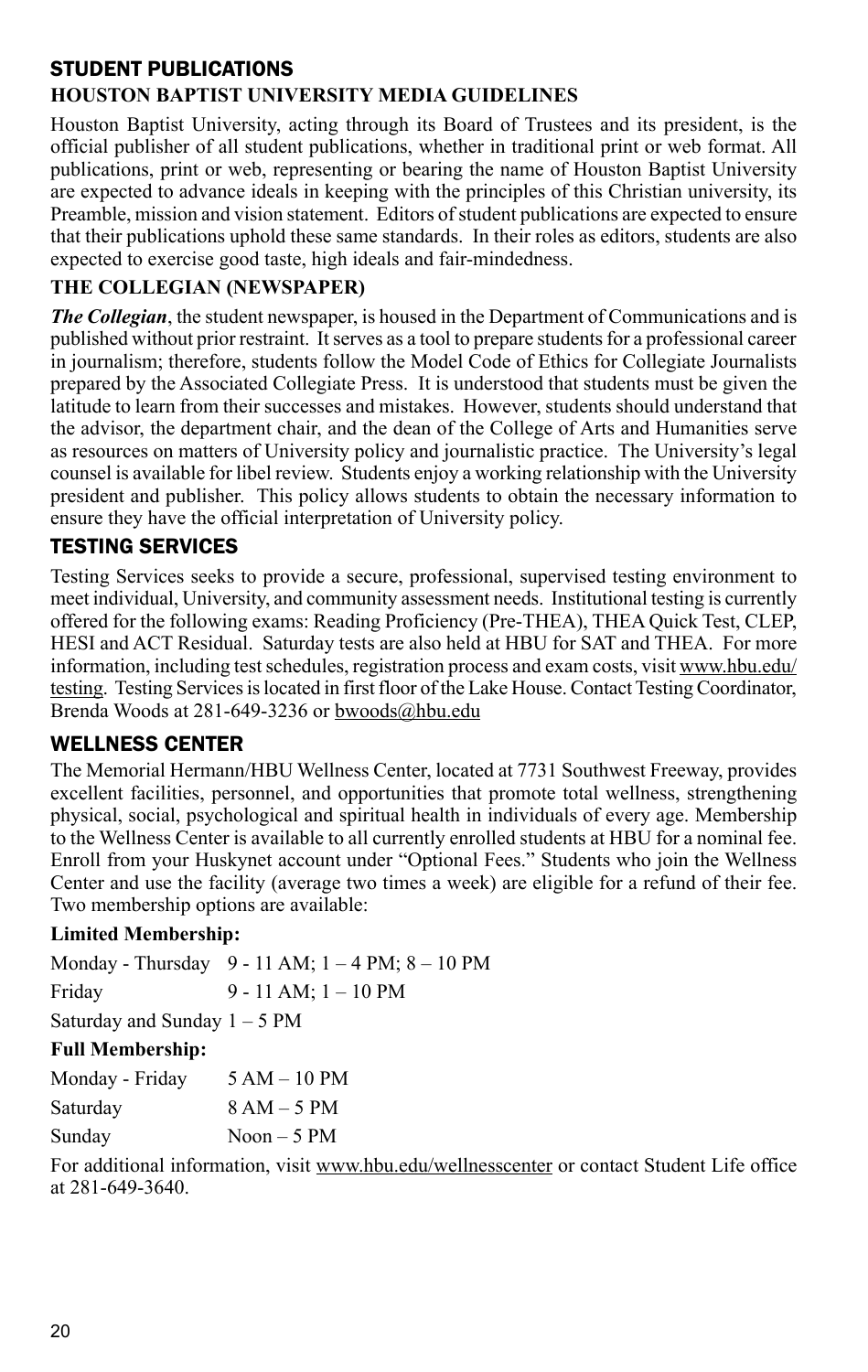# **SAFFTY**

## University Police

It is the desire of the University to provide a safe and peaceful campus, free from fear or concern for one's personal safety. Although this is a challenge in today's society, the University is well-equipped to meet this and other challenges.

The Police Department in and of itself cannot guarantee every person's safety. It requires the combined efforts of a professional police team along with the awareness and concern of all members in the University community. One of the major functions of the officers is to patrol the University campus 24 hours per day, seven days per week. The officers carry radios. Numerous Emergency Call Boxes, which ring directly to the University Police Department, are located around campus.

Another tool which is absolutely essential in order to maintain peace and safety on campus is the personal awareness of every member of the University community. It is essential that you remain aware of your surroundings and that you report any activity which seems out of the ordinary. The officers would much rather respond to a call that proved not to be of any consequence than to write an incident report after a situation occurs in which they had no opportunity to intervene.

The officers of the Houston Baptist University Police Department are highly committed to this University and to maintaining the safety of every person. They take a personal interest in each and every person. Please help them help you.

#### **How you can help:**

- Report any suspicious activity by calling the University Police Department at extension 3911 or 281-649-3911, call on the Emergency Call Boxes, or stop by the Police Department in their new location on Beechnut (Next to CVS).
- Allow the Police to be of service to you. Please call if you have a concern or desire a police escort to your vehicle or Residence College, especially at night.
- If you have fears for your personal safety or that of your personal property, talk to the Police Department.
- Take advantage of the crime prevention presentations given on campus. Call the University Police at 281-649-3314 for the time and location of the next presentation.
- If there is an emergency, remain as calm as possible, call ext. 3911, and give the dispatcher the facts as completely as possible. Make sure you give your name, location, and the nature of the emergency. Don't hang up when the conversation is over: wait until the dispatcher hangs up. Remain calm and encourage others to remain calm.
- Report any theft, no matter how minor, to the Police Department.
- Read, understand, and abide by the parking and vehicle regulations. More than anything, they are written to protect you and your property.
- Communicate with the Police.

# HBU CAMPUS Alert and Emergency Preparedness

Houston Baptist University strives to create a safe and secure learning and living environment on our campus. It requires the combined efforts of a professional police team along with the awareness and concern of all members in the University community. **The HBU Alert System** HBU has implemented an important communication tool for students, faculty and staff. The *HBU Alert System* can provide quick voice or text messaging to local or cell phones as well as through HBU e-mail accounts in the event of a campus emergency. Phone numbers are taken from information provided through HuskyNet, so it is important that students provide the University with up-to-date contact information. To view contact information students should go to the University portal at **http://my.hbu.edu** and go to "*Click Here to Enter HuskyNet*". Information changes should be reported to the registrar's office. More detailed information about any emergency situation will be provided on the University website at **www.hbu.edu/alert.** In the event of an emergency, the University will also utilize the following communication outlets: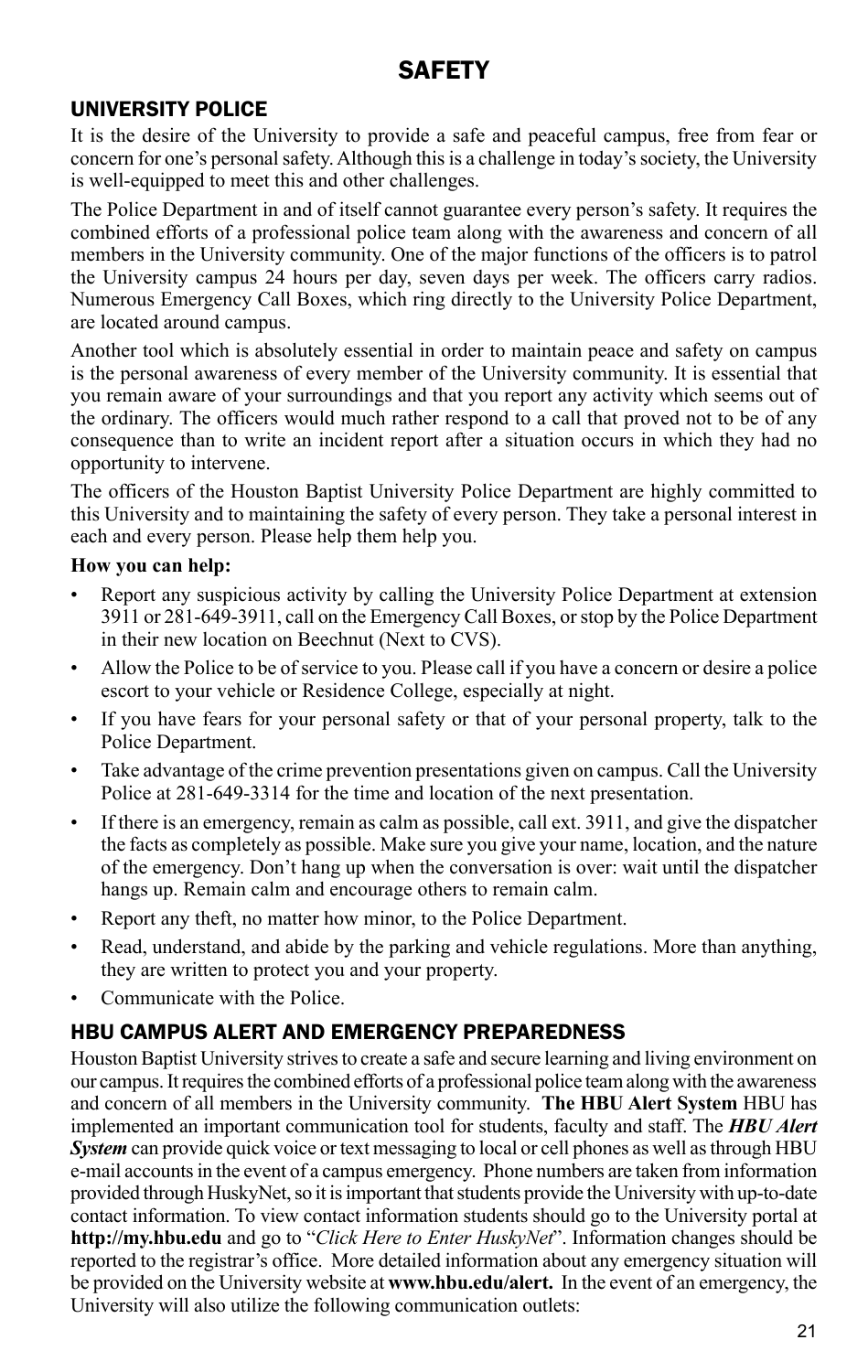- **The University Portal:** Emergency information will also be posted for internal audiences at **my.hbu.edu**, the University portal.
- **Local news and radio:** HBU will communicate with local news outlets in order to quickly disseminate news and information. Key media outlets include KHOU (11), KPRC (2), KTRK (13), KRIV (Fox), Univision (45), and KTRH Radio (740 AM, Houston's official Emergency Broadcasting station), as well as the Houston Chronicle Web site.
- **www.school-alerts.com**: This Houston Web site carries emergency notifications for all local public and private schools. You may visit their Web site to receive notifications of school emergencies including school closings, delayed openings, early dismissals, reopening announcements, shelter in place announcements, and other special alerts.

## CAMPUS CALL BOXES

HBU's security system includes numerous emergency call boxes located in different areas on campus. They are generally identified by a blue light on top. These call boxes are available in an emergency situation. As soon as the button on the call box is PUSHED, the University Police are alerted and will respond through the speaker on the call box.

#### **TO REPORT ALL EMERGENCIES (including medical) CALL EXT. 3911 on a campus telephone, or DIAL (281) 649-3911.**

- Police Non-Emergency Line (281) 649-3314 (ext.3314 on campus)
- HBU Switchboard (281) 649-3000

## Medical Emergencies

Should you have any type of medical emergency on campus, call ext. 3911 immediately. HBU has trained officers to provide the quickest and most appropriate attention until the paramedics arrive. Contacting the Houston Fire Department or the University Clinic directly will only delay medical attention. **Please call 3911 for any emergency**.

# hbu Campus living

## Purpose Statement

Living on campus is a significant part of the overall college experience and educational process. Living-learning environments provide opportunities to grow spiritually, develop interpersonal skills, increase understanding of diverse cultures, and learn self-discipline in organizing time for study, work, and social activities. Residential students learn independent responsibility while living among friends and peers. As stated in the HBU Vision document (www.hbu.edu/tenpillars):

#### **Pillar Four: Establish a Residential Society of Learning**

*You shall love the Lord your God with all your heart and with all your soul and with all your mind.* **Matthew 22:37 (NASB)**

*If you look at the architecture of the most venerable European foundations, you see that they were designed for communal practices, a shared life—refectories for common meals, residences, libraries, and lecture halls sharing the quad. A college was a communion and a community, a society of learners.* **Darryl Tippens,[i] Pepperdine University**

*When students live together in addition to taking courses together, the learning extends beyond the classroom into the rest of the campus. Professors teach the students, but students also teach each other by sharing their own understanding of what they learned during a lecture or a debate between classmates. The students have the capacity to spur each other on to deeper thought about the material they study in common. In this way, the work of teaching and learning integrates itself into the lives of the students. They stay in the place where learning occurs and are constantly inspired to think about what they are studying. The same dynamics apply to their spiritual formation. Living together in a community that consciously seeks to follow Christ as a model helps students take their faith seriously. The campus becomes infused with a combination of scholarship, friendship, and Christian fellowship. Students live and study on the same ground. That unique combination is what inspires alumni of many universities*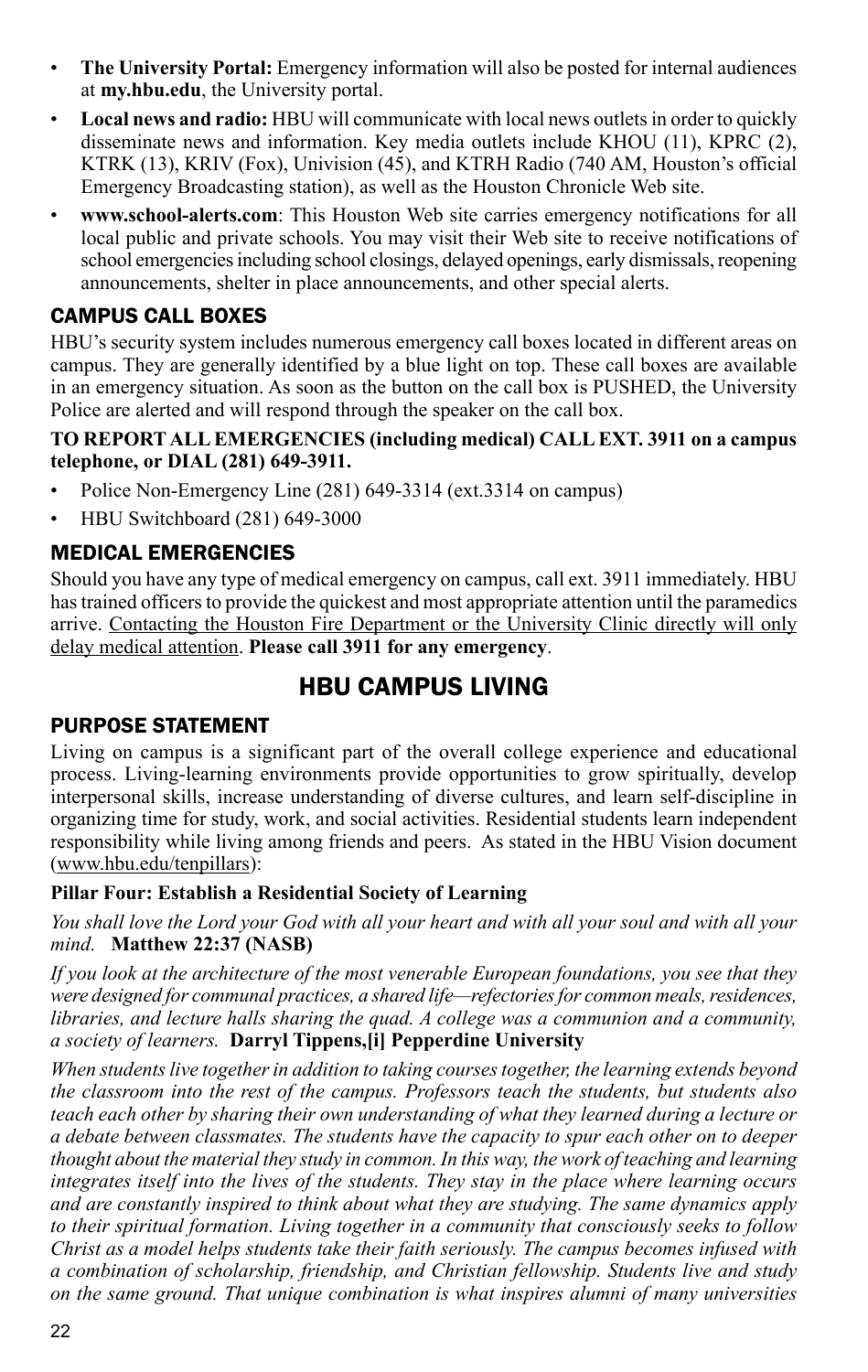*to develop powerful bonds to their institutions. Their colleges and their related communities of learning and residence become woven into the tapestries of their lives. They are excited to return and to send their children to the same place to have the same experience*

## **Living Areas**

Students may choose to live in one of the following living areas, the Lake House, the Rebecca Bates Philips College for Women (WRC), Mest Wing for Women, the Reuben L. Philips College for Men (MRC), or the Husky Village Apartments (HV).

#### **Campus Living Staff**

The Campus Living staff is committed to providing an atmosphere of learning and growth that will facilitate the educational and spiritual experience in the context of university community. Resident Directors (RD) and Resident Assistants (RA) work together in developing a community conducive to student growth- spiritually, academically, and socially.

#### **Campus Living Expectations**

Because of the University's commitment to the residential experience, students are required to live on campus unless one or more of the following exceptions apply:

- 21 years of age or older prior to September 1
- Completed 96 credits prior to the beginning of Fall Semester
- Married
- Graduate student
- Part-time student
- Living at home with parents/guardians in the Houston area

Any student who does not meet these criteria and desires to live off campus must appeal to do so. Campus Living Appeal forms are available in the HBU Student Life Office or e-mail campusliving@hbu.edu.

## **SERVICES**

**Laundry** - A laundry room with card-operated washing machines and dryers is provided for the use of the residents in each residential area.

**Lockouts** - If a resident becomes locked out of his or her room or apartment, he or she may call or stop in their building's office for assistance. After hours, students may call the Resident Assistant on-call cell phone for assistance.

**Mail** - Each resident receives a key to a mailbox in his or her housing area. Students are responsible for checking their mailbox regularly.

**Vacuums** - Vacuums are available in the office of each housing area for resident use.

**Residence College Help Desks** - Each Residence College has a help desk in the lobby to serve the residents. The Residence College Help Desks are open daily from 1:00 p.m. to 12:00 a.m. Numbers are also posted at the Help Desk for after-hours emergencies.

**Campus Living Office Hours** - Regular housing office hours are Monday through Friday, 8:00 a.m. to 5:00 p.m. Business hours may vary during the course of the year due to holidays or variations in the University calendar. When the office is not open, students may call the Resident Assistant's on-call cell phone (281-948-8837) for emergencies.

**Repairs** - Maintenance requests should be reported to the offices located in each living area.

**Pool and Spa** - Please follow posted hours of operation. A lifeguard is not on duty, but an emergency call box is available for emergencies. Additional rules are posted in this area. Running, irresponsible behavior, loud noise, and public displays of affection are not allowed. Glass containers are not permitted. Modest commercial swim wear must be worn at all times. Residents and guests are expected to use decorum and exhibit appropriate public behavior at all times.

**Safety** - Security features such as six-foot perimeter fencing, dead bolt locks, and limited access gates are provided. Residents should report any incident of theft, vandalism, or unsafe conditions to the University Police and Campus Living Staff.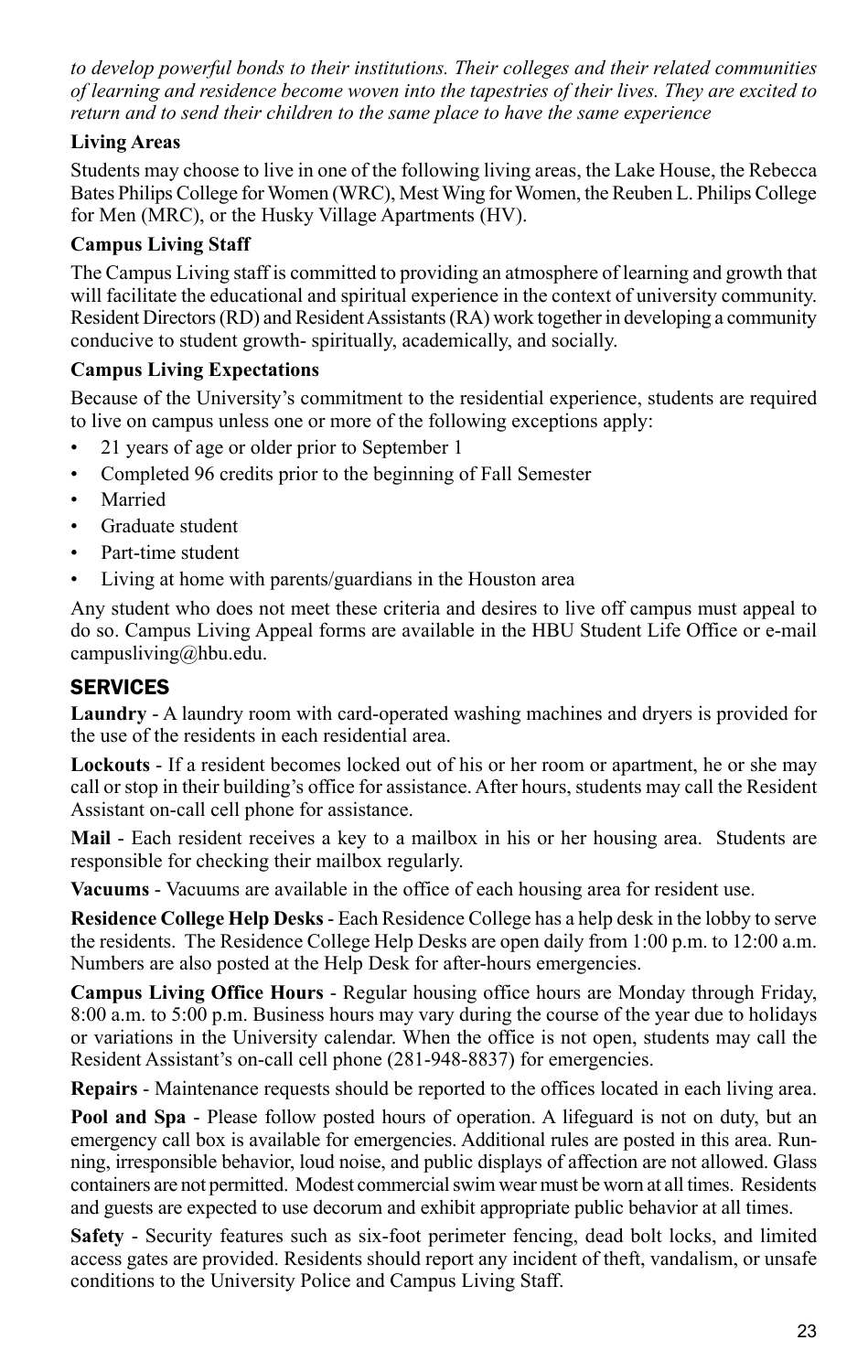**Police** - The University employs on-campus police officers on a twenty-four hour basis. They are responsible for maintaining safety on campus. Residents and their guests are expected to fully cooperate with all HBU police officers.

In case of emergency call (281) 649-3911 or 911.

**Access to Campus** – A access code is provided for access to the Husky Village gate. Gate remotes are provided for access to campus gates in the Residence College parking lots. Acceptance and use of the remote control is subject to compliance with the following guidelines:

- a. Immediately report lost or stolen remotes to the Campus Living Office. A lost or damaged remote can be replaced for a \$50.00 charge.
- b. Right to use the remote control ends when a resident's Campus Living Agreement ends or is terminated. Remotes must be returned at that time. Failure to return the remote will result in a \$50.00 charge.
- c. Residents should not share their access code or gate remote with anyone else.
- d. Mere possession of a remote does not necessarily confirm right of entry. Residents should not assist someone who appears to be having difficulty gaining entry, someone whose access privileges have been revoked, or guests of other residents.

**Limited Access Gates** - To avoid damage to one's vehicle and to the vehicle access gates, residents should pass through the gates carefully. Tailgating and following other cars through the gate is not permitted. The Campus Living Office is not responsible for damage which occurs to residents' or guests' vehicles. Residents who vandalize the gates in any way whatsoever or who bump the gate will be fined, required to pay the costs of repairs, and may face disciplinary action and/or criminal prosecution.

**Husky Village Call Box** - The front-gate call box for Husky Village provides a resident directory with listings by last name and first initial. To gain entry, visitors may press the "#" button first for a dial tone, then dial the three digit code listed by the resident's name. The resident's telephone number will be dialed. The resident may then open the gate for the visitor by pressing the "9" button on the resident's telephone.

**Residence College Security** - A security code and/or security cards are given to residents for after hours access and the protection of the residents in the building. **The code and/or security cards must not be given out for any reason to anyone not residing in the Residence College.** A fine of \$100 will be assessed to any resident disclosing the code and/or security cards.

# **PROCEDURES**

**Campus Living Agreement** - In order to reside on campus, students must complete a Campus Living Agreement and return it to the HBU Campus Living Office.

**Meal Plans** - A meal plan is required of all resident students. The meal plan does not include University vacation periods or breaks between semesters. In the event that a resident needs to alter his/her meal plan, a meal plan change form may be obtained in the HBU Campus Living Office during the first two weeks of the semester. All meal change forms must be accompanied by a written and detailed explanation of why the change is being requested, including medical documentation, if applicable.

**Campus Living Appeal Process** - A resident may appeal the Campus Living Agreement by submitting an appeal form. The following procedures apply:

- Complete a Campus Living Appeal form available from the HBU Campus Living Office located in Student Life Suite.
- Submit the appeal to your Resident Director.
- The Campus Living Office will contact you regarding the outcome of the appeal.

Any resident who moves without completing the appeal process and receiving approval is still responsible for the full terms of the agreement. Until a decision is made the student is still fully responsible for the terms of the Campus Living Agreement.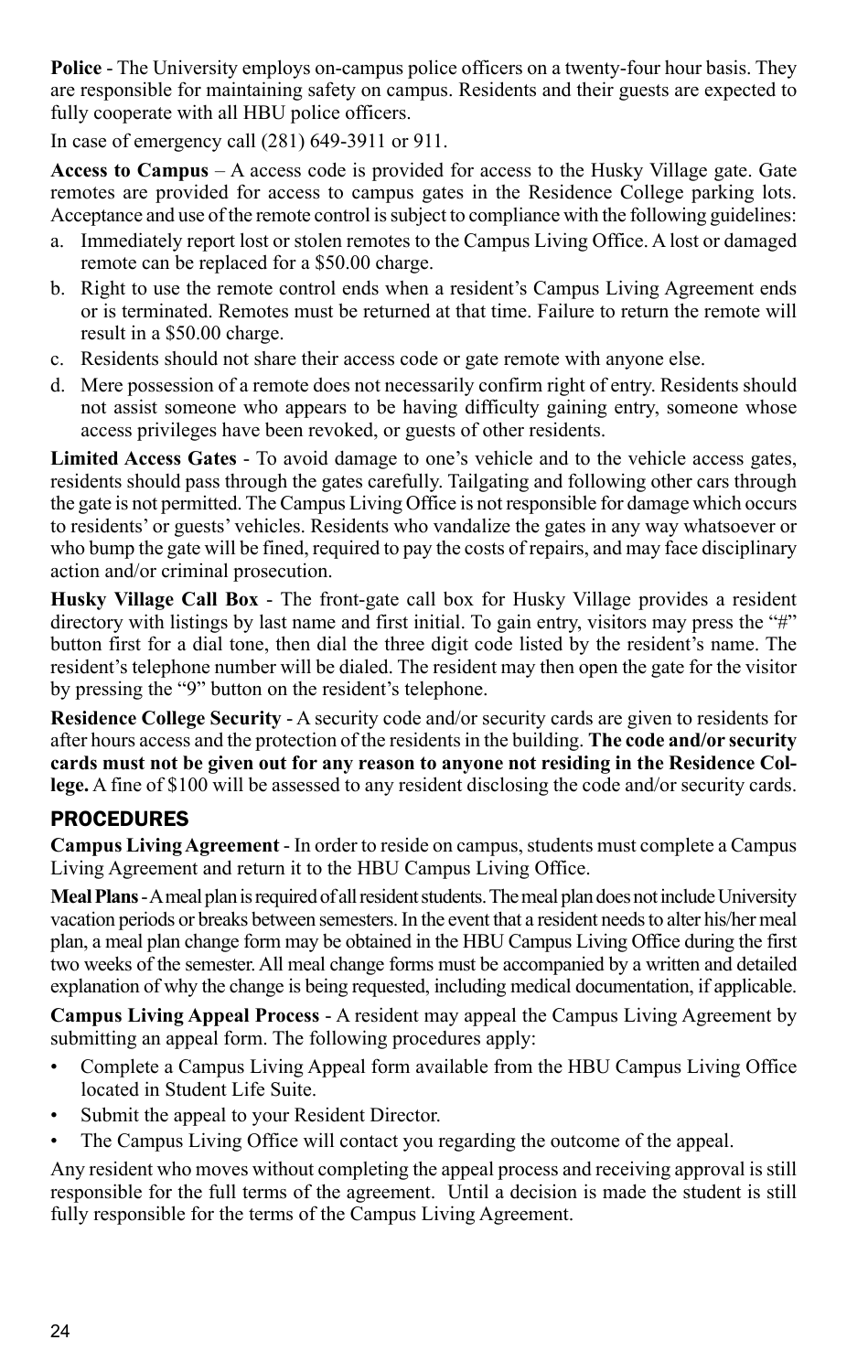**Housing Assignment** - All students will receive a notice via e-mail to their University account confirming their move-in date and roommate assignment. If a housing assignment is not received at least 30 days prior to the beginning of the semester, contact the HBU Campus Living Office at campusliving@hbu.edu.

**Keys** - Each resident is provided keys to access his/her room and mailbox upon checking in.

- Lost keys should be reported to the RA or Campus Living Office immediately.
- A replacement charge of \$30 will be assessed for each lost key.
- Duplication of keys is prohibited. It is strongly recommended that rooms are kept locked when not occupied.
- A mail key is required in order to retrieve mail from a resident's mailbox.
- University personnel are not allowed to distribute mail to individual residents.

**Room Consolidation** - Within three weeks after each semester begins, students residing in a room without a roommate are given the option to consolidate rooms or pay the private room fee. Residents in the apartments may be required to relocate during the consolidation period.

**Room or Apartment Transfers** - The following guidelines apply to all room/apartment changes:

- Before requesting a room change, residents must speak with their RA regarding reasons for wanting to move.
- Upon recommendation from the RA, residents may fill out a room assignment change form obtained from the Campus Living Office.
- A resident moving without receiving approval may be sanctioned and required to pay a fine. *THERE WELL BE NO TRASFERS GRANTED WITHIN THE FIRST TWO WEEKS OF THE SEMESTER.*

**Residence College Holidays and Semester Breaks** - The Residence College will close at 5:00 p.m. the last day of classes for vacations, recess breaks, and the last day of final examinations at the end of each term. Residence Colleges will open at 2:00 p.m. the day before classes begin each term and following all vacation periods. If a student must stay beyond that time, an appeal must be submitted to the RD at least two weeks in advance. HBU assumes no responsibility for the housing or meals of any student when the Residence Colleges are closed.

**Right of Entry** - Campus Living Staff reserves the right to enter and inspect living areas, including the bathroom, if

- University policy is suspected of being violated;
- an occupant of the room is believed to be physically or emotionally in danger;
- maintenance or repair work is necessary or requested;
- health or safety hazards are suspected;
- local, state or federal law is suspected of being violated;
- cleanliness inspection is deemed necessary.

The staff member will knock and identify him/herself before entering.

## **Move-In**

- **•** Residents of each room are responsible upon move-in to arrange a convenient time with their RA to inventory the room and to fill out a Room Condition Form.
- Students are responsible for the appearance and care of their room.
- Any and all defects and damages reported must be noted, and a written work order must be completed. Otherwise, the premises, fixtures, appliances and furniture will be considered to be clean, safe, and in good working condition.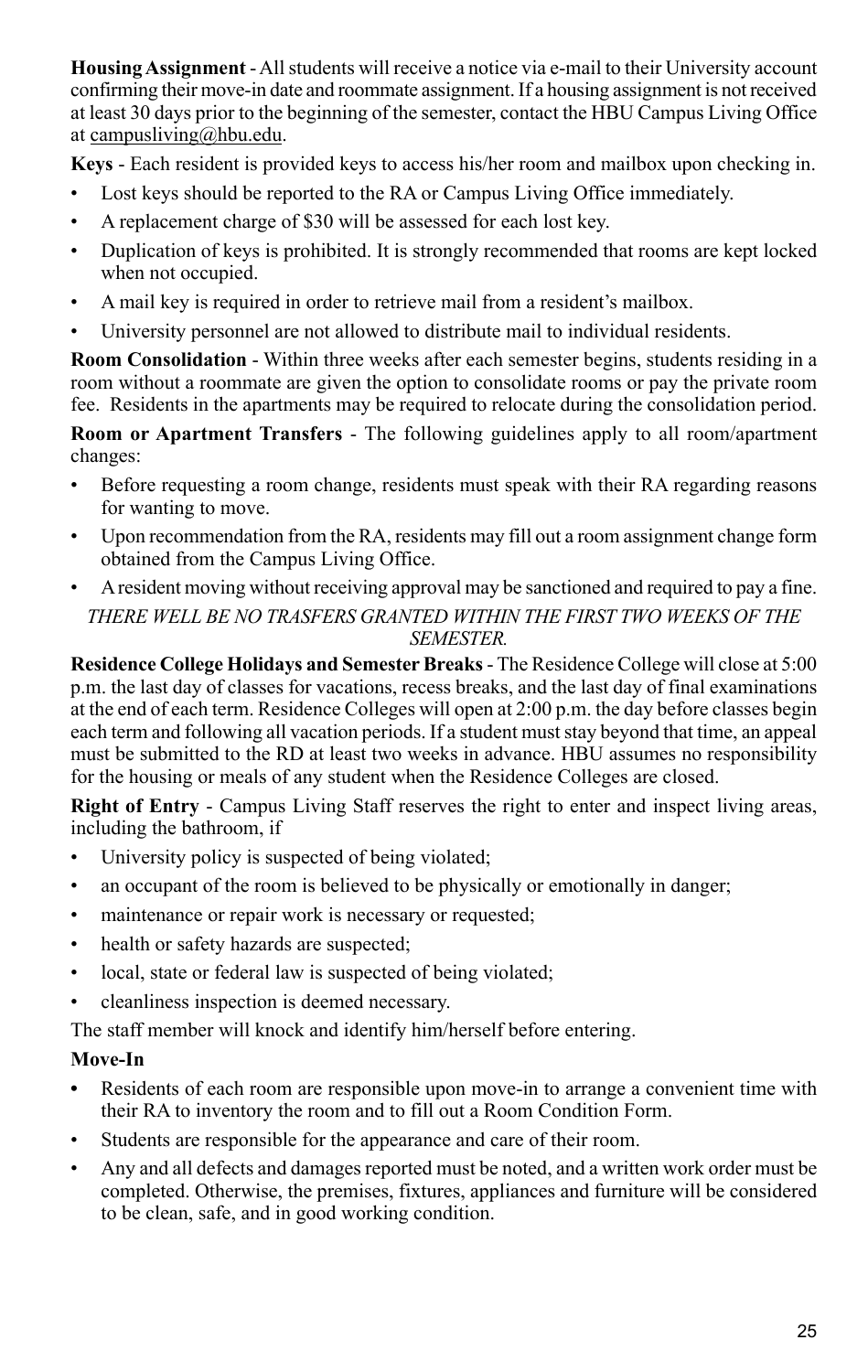#### **Move-Out**

- The room must be in "Model Ready Condition"; all furniture and University property must be arranged properly and must be cleaned.
- When a student is moving out, it is his or her responsibility to set up a time with his/her Resident Assistant to check out. Prior to check-out, the resident is responsible for emptying the room of all personal belongings and trash.
- Failure to clean or damaged/missing appliances/furniture will result in applicable charges to complete such cleaning, repair, or replacement. A walk-through must be scheduled with Campus Living Staff prior to move out.
- When a resident leaves, whether at or prior to the ending date of his or her agreement, the windows, bathroom, patios, balconies, and kitchen appliances in the Common Areas, must be clean and in good repair and condition, reasonable wear expected.
- Failure to schedule a walk-through indicates an agreement to accept assessment of damages and charges upon inspection by Campus Living Staff. The final determination of damages will be made by management staff that may not inspect your room or apartment until after you have moved out.

## Visitation Policy

Visitation policies have been established in each Housing Area in order to create a healthy, safe living environment for all residents.

**Overnight guests of the same sex** may not stay more than two consecutive nights or more than four nights in a month. Overnight guests of the same sex are allowed only with the approval of all roommates.

#### **Residence College**

- HBU students and staff must show their HBU ID to the office worker.
- Off-campus visitors must leave photo identification at the front desk when they sign in and must be escorted by a resident.
- The resident is responsible for the behavior of his/her guest.
- All visitor-occupied rooms must have room doors fully open.
- All visitor-occupied rooms must have lights on.
- Guests of the opposite sex are prohibited from showering in the residents' bathrooms. Guest bathrooms are provided in the lobby of each Residence College.
- Resident Assistants (RAs) will monitor visitation during rounds.

**Visitation of the opposite sex** – The Residence Colleges have established visiting hours for members of the opposite sex as follows:

| Monday – Thursday: | 1:00 p.m. to 10:00 p.m.   |
|--------------------|---------------------------|
| Friday:            | 1:00 p.m. to 12:00 a.m.   |
| Saturday:          | 1:00 p.m. to $12:00$ a.m. |
| Sunday:            | 1:00 p.m. to 10:00 p.m.   |

Visitation of the same sex may take place in the Residence Colleges anytime they are open. The visitor must show his/her HBU ID or sign in with a resident and present an off-campus ID. Same-sex guests who stay after 12:00 a.m. will be considered overnight guests and must be registered with the RA on duty.

**No visitation during breaks** – During the University breaks, there will be no one allowed into the building except with advance permission of the Resident Director or the Associate Director of Campus Living.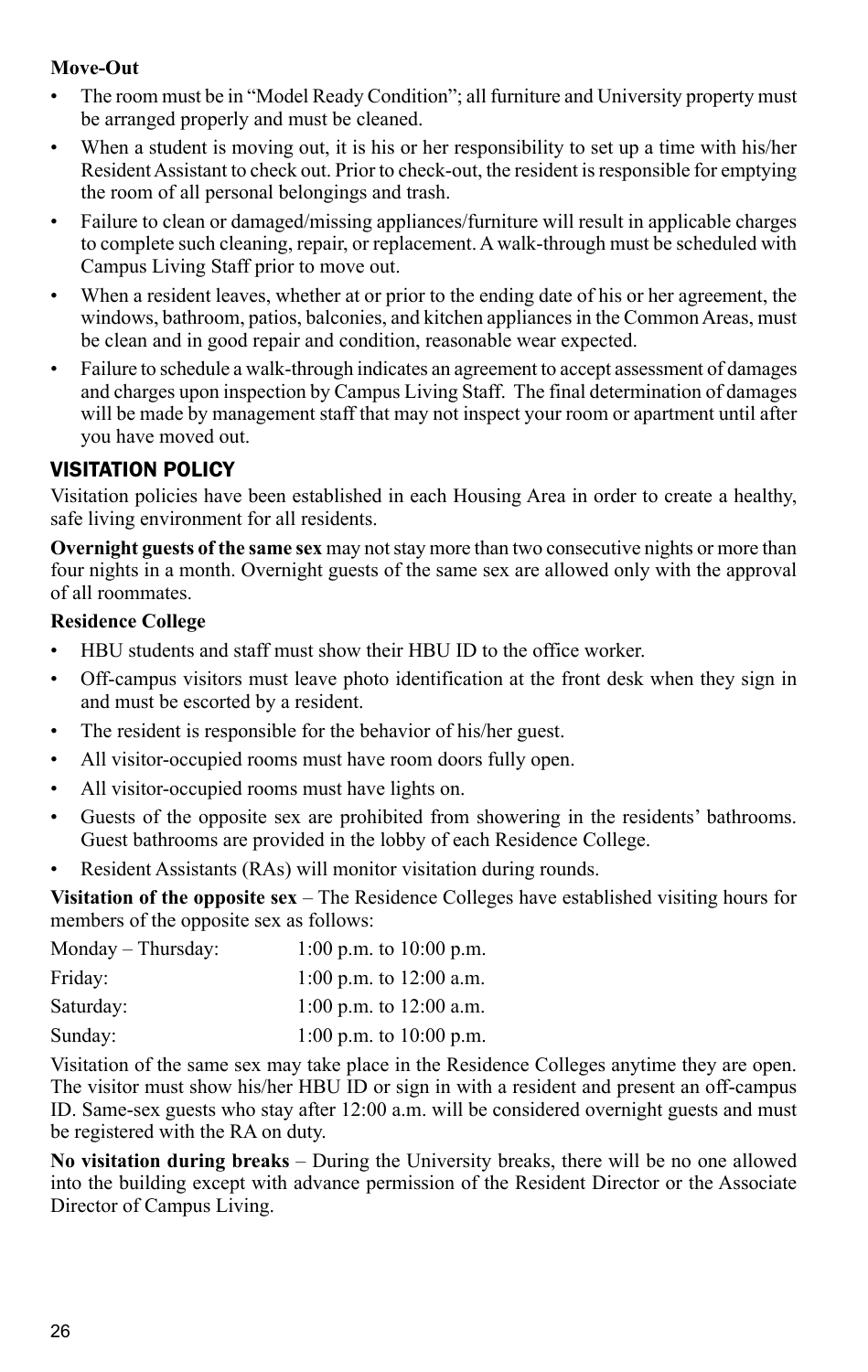## **Husky Village**

# **Visitors of the opposite sex are not permitted between the hours of 2 a.m. and 1:00 p.m.**

#### **HBU Community Guidelines**

**Alcohol Policy** - Possession or consumption of alcohol is not permitted anywhere on campus by any individual. Alcohol-related conduct that ignores the rights of others to a quiet, orderly living environment is not acceptable. Alcohol containers, full or empty, are not allowed in student rooms/apartments.

**Chronic Misbehavior** - A student establishes an unacceptable pattern of misconduct when he or she is frequently in trouble, though individual offenses might be minor. A pattern of recalcitrance, irresponsible conduct, or manifest immaturity may be interpreted as a significant disciplinary problem.

**Drugs and Illegal Substances** - Use, possession, and/or distribution of drugs and/or illegal substances is strictly prohibited and may result in eviction from campus and referral to the University discipline officer and/or law enforcement agencies. This includes possession of any drug paraphernalia.

**Failure to Comply** - Students must comply with all written and verbal requests and instructions from University officials. This includes requests to produce valid identification. Failure to comply may result in disciplinary action and/or fine.

**Firearms/Weapons** - Firearms and other weapons are not allowed on the property. All students and their guests must comply with all federal, state, local and University laws and regulations pertaining to all weapons including, without limitation, explosives, bows and arrows, illegal knives, martial arts weapons, air rifles, BB guns, or any other object that can be construed as a weapon.

**Implied Consent** - All students in a room/area will be held responsible for their behavior/objects in that room or area. In addition, residents who are not observed participating in misbehavior or in possession of inappropriate items/objects, but are in the presence of a policy violation, can be held responsible. This is called "Implied Consent." If a resident is not present, he/she will be held responsible unless it can be clearly demonstrated that he/she had no knowledge of the violation.

**Loss of Property** - The University assumes no responsibility for damages and/or loss of personal property due to theft, fire, destruction, acts of God, etc. Students are advised to check with their parents/guardians regarding their insurance coverage. Students are encouraged to get renters' insurance or contact the HBU Campus Living Office for details. Students are reminded that any belongings left in Campus Housing after moving out will be disposed of by the University.

**Minor Children** - Residents are required to supervise at all times any guests on the property who are minor children. Babysitting is not permitted in any on-campus housing. Guests under the age of 16 are not allowed to stay overnight.

**Noise Policy** - Residents and their guests must respect the rights of others at all times by behaving in a manner that is conducive to sleeping and studying. High volume sounds from home and car stereos, televisions, electrical instruments, and such are not permitted. Residents are expected to show consideration and courtesy to others at all times.

**Quiet Hours** - In order to meet the many requests of resident students for a better living and learning environment on campus, the hours between 10:00 p.m. to 10:00 a.m. have been set aside as quiet hours for residents to relax, study, and sleep.

**Posting** - All signs and posters must be pre-approved by the HBU Student Life Office before being posted. If approved, posters, signs, and other items should only be posted in designated areas.

**Roommate and Neighbor Conflict Resolution** - All residents agree to abide by the following process:

a. The complaining resident will discuss the problem with an RA/RD; the staff will give tips on how to talk with the roommate/neighbor; the complaining resident will address the concern directly with the roommate/neighbor.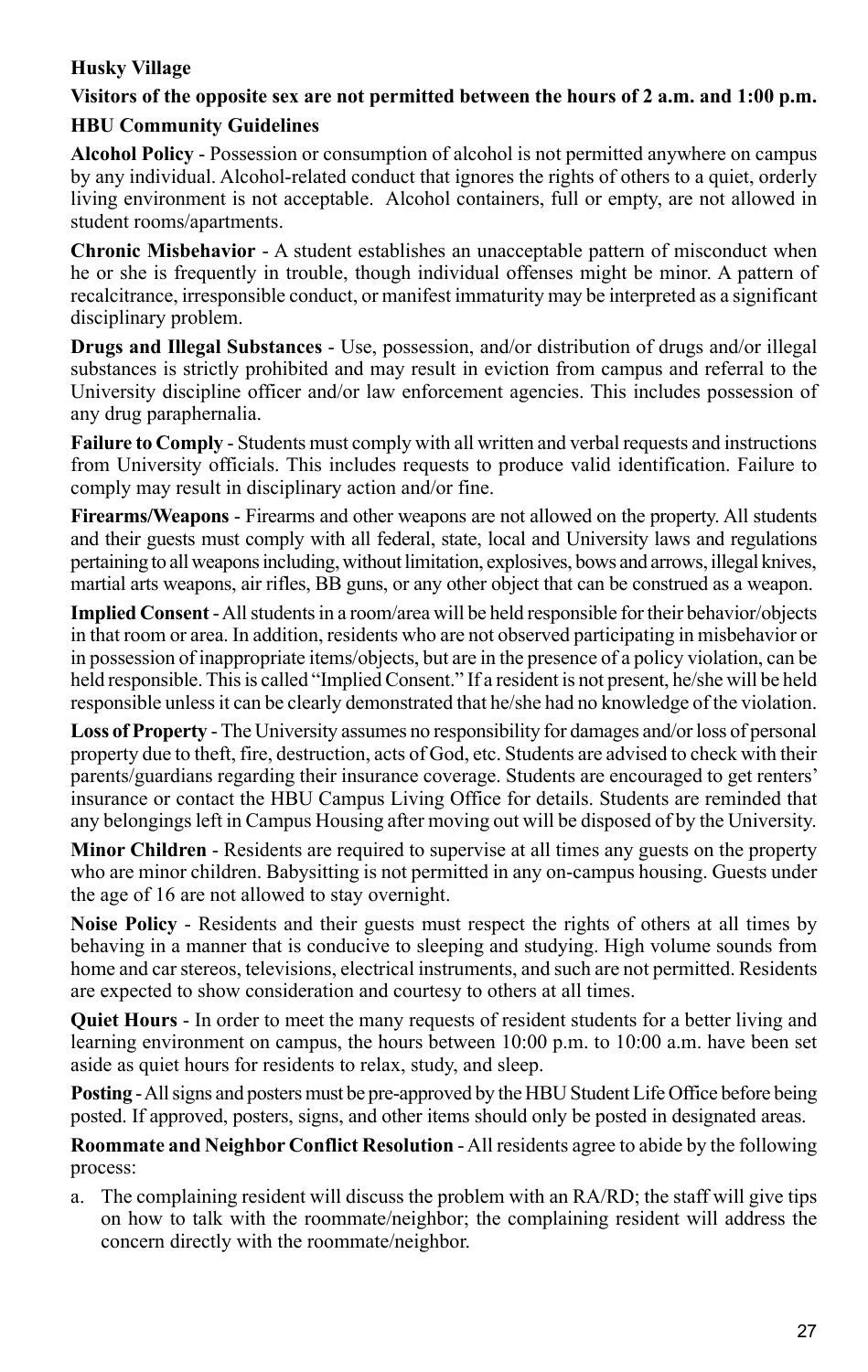- b. HBU staff will follow up with the complaining resident. If the problem remains, a resolution meeting will be held among roommates/neighbors and staff. A roommate/neighbor contract may be formulated to help arrive at resolution.
- c. HBU staff will follow-up and revise the roommate/neighbor contract if needed.

Only after the staff feels that the roommate/neighbor resolution process has been given full opportunity to resolve the issue will changes in room or apartment assignments be considered. Failure to get along with roommates/neighbors is not grounds for cancellation of a Campus Living Agreement.

**Solicitation** - No student is to permit his or her room to be used for any commercial purpose. Soliciting in the Residence Colleges or on University grounds is forbidden without the expressed written permission of the Director. Campus organizations must obtain permission from the Student Life Office to sell or conduct meetings in Campus Housing areas.

**Smoking** - HBU is a smoke-free campus. Smoking is prohibited anywhere on University premises except for the confines of private vehicles.

**Verbal and/or Physical Abuse** - Residents and guests are to treat all neighbors, apartment mates, visitors, Residence Life, housing staff, and University officials with courtesy and respect. Verbal abuse will not be allowed, including swearing, name-calling, or any other language offensive or demeaning to the person. Physical violence of any type will not be tolerated.

**Windows** - Students are prohibited from entering or exiting rooms or buildings through the windows.

## Facility Policies

**Decorations** - Personal decorations are not to be displayed publicly, i.e., outside a room or apartment. Aluminum foil may not be placed in windows as insulation or decoration. Decorations inside the room or apartment must comply with other stated guidelines and be consistent with the morally conservative environment of the University. All decorations should be temporary in nature so as to not permanently deface or cause damage. Posters and other wall decorations are only permitted to be hung with poster putty, as that will not damage painted wall surfaces. No wall papering or painting is permitted.

**Fire Hazards** - Because of the potential for accidents or fires, the following regulations must be observed:

- no open flames (candles, Sterno, liquid fuel, etc.);
- no incense;
- no hot plates;
- no halogen lamps;
- only UL approved, or listed, electrical lights or extension cords may be used;
- lights are not to be placed around doors or windows with the power line passing through the doorway or window frame to an outlet;
- no multiple-outlet, "octopus" plugs in your room or apartment unless they have a selfcontained circuit breaker;
- only artificial trees are permitted in students' rooms;
- decorations may not obstruct an exit;
- do not hang anything from sprinkler heads; and
- all decorations used on the inside of the University building must be flameproof or flame retardant.

**Antenna Hookups** - Individual outdoor antenna or satellite hookups are not permitted.

**Barbecue Grills** - Fire codes prohibit the storage or use of barbecue grills on the sidewalks in front of each building and on the unit patios and balconies. Students should use the community grills provided. Please leave the equipment, grills, and area clean for the next person. Flammable liquids may not be stored in rooms or apartments.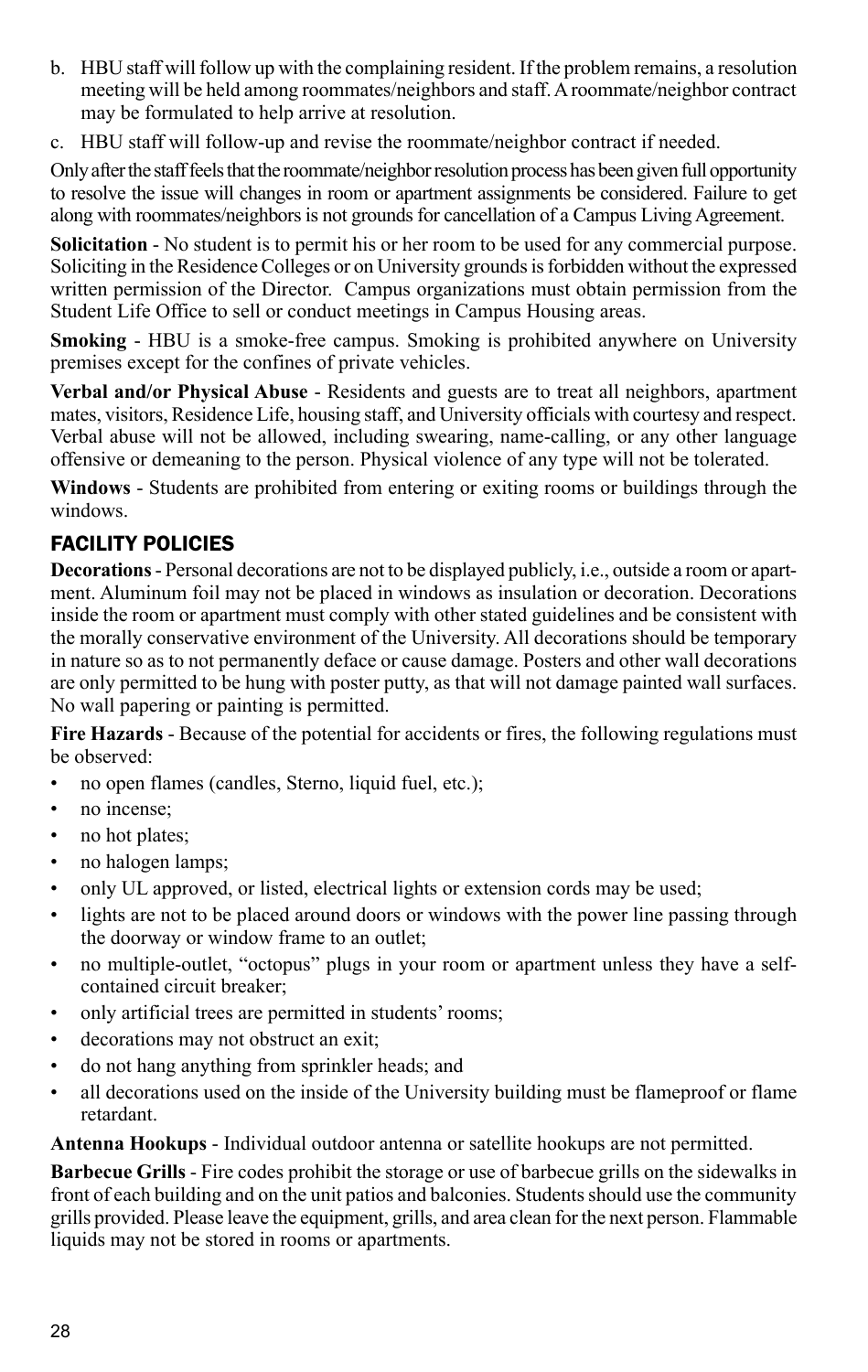**Cafeteria Dishes** - All cafeteria dishes (plastic tumbler glasses, hot drink mugs, silverware, plates, bowls, utensils, etc.) must remain in the cafeteria.

**Common Areas** - Residents are expected to use common sense and consideration for others when using these facilities. Use of the common areas is a privilege that can be withdrawn for any reason. Do not make loud noise or play music in the courtyard, clubhouse, pool area, or other common areas. Residents and their guests are required to follow the posted rules and regulations.

**Common Area Furniture** - Public or common area furnishings or equipment must remain in those areas.

**Common Area Damage** - Residents of a wing, hall, or building are jointly responsible for the care, cleanliness, and protection of common areas. Damages may be charged to students of that suite area, apartment, or residents of the entire building if assessment to specific individuals cannot be determined.

**Residence College Courtyards** - The courtyards are for community use. Please do not leave personal property in the courtyard area or common walkways.

**Husky Village Patios and Balconies** - Keep patios and balconies clean and uncluttered at all times. Only appropriate patio furnishings should be used. Do not dry clothing or linens or store unsightly personal property on patios or balconies at any time, including but not limited to boxes, tires, recyclables, and/or broken furniture. No apartment furniture is allowed to be used outside the apartment.

**Bicycles** - Bicycles must be stored in the outdoor bike racks or in an individual's room. Bicycles may not be stored in hallways or access areas. Do not chain bicycles to trees or fences. If a bicycle is kept on the property, it is at the individual's sole risk of loss or damage.

**Pets** - For health and sanitation reasons, students **may not keep any pets**. Mammals, reptiles, insects, and fish of any kind are prohibited.

**Cleanliness** - Residents must maintain their apartment/room in a clean, orderly, and sanitary condition at all times. Unclean conditions may create an unhealthy environment for roommates and/or neighbors. All residents are responsible for the cleanliness of their respective common area(s). If the maintenance staff must clean an apartment to assure sanitary conditions, the responsible resident must reimburse the Campus Living Office for all costs incurred.

**Room Furniture** - University furniture in a given room must remain in that room. Residents are responsible for all University property assigned to their rooms and will be billed at the end of the semester/academic year for missing or disassembled items.

**Street Signs** - Municipal signs (stop, yield, street, interstate, etc.) are not allowed in Campus Housing.

**Trash** - All trash must be deposited by residents in provided trash barrels and dumpsters. Failure to deposit trash in the appropriate place may result in warnings and/or fines.

**Parking Areas and Permits** - All vehicles operated on the University property must be registered at the University Police Department. A resident may have one vehicle registered in his or her name or his or her parent's name parked on-site at any time. Commercial vehicles, boats, campers, trailers or large recreational vehicles may not be stored on the property, even temporarily, without prior written permission. All vehicles that have not been properly registered may be towed at the owner's expense. Vehicles may not be maintained, repaired, or washed on the property.

**Motorcycles** - Motorcycles and all other motorized two or three-wheeled vehicles must be licensed for operation on public roadways and must be registered at the University Police Department. These types of vehicles may not be allowed on the property. However, if permitted, the vehicle must be parked in a parking space.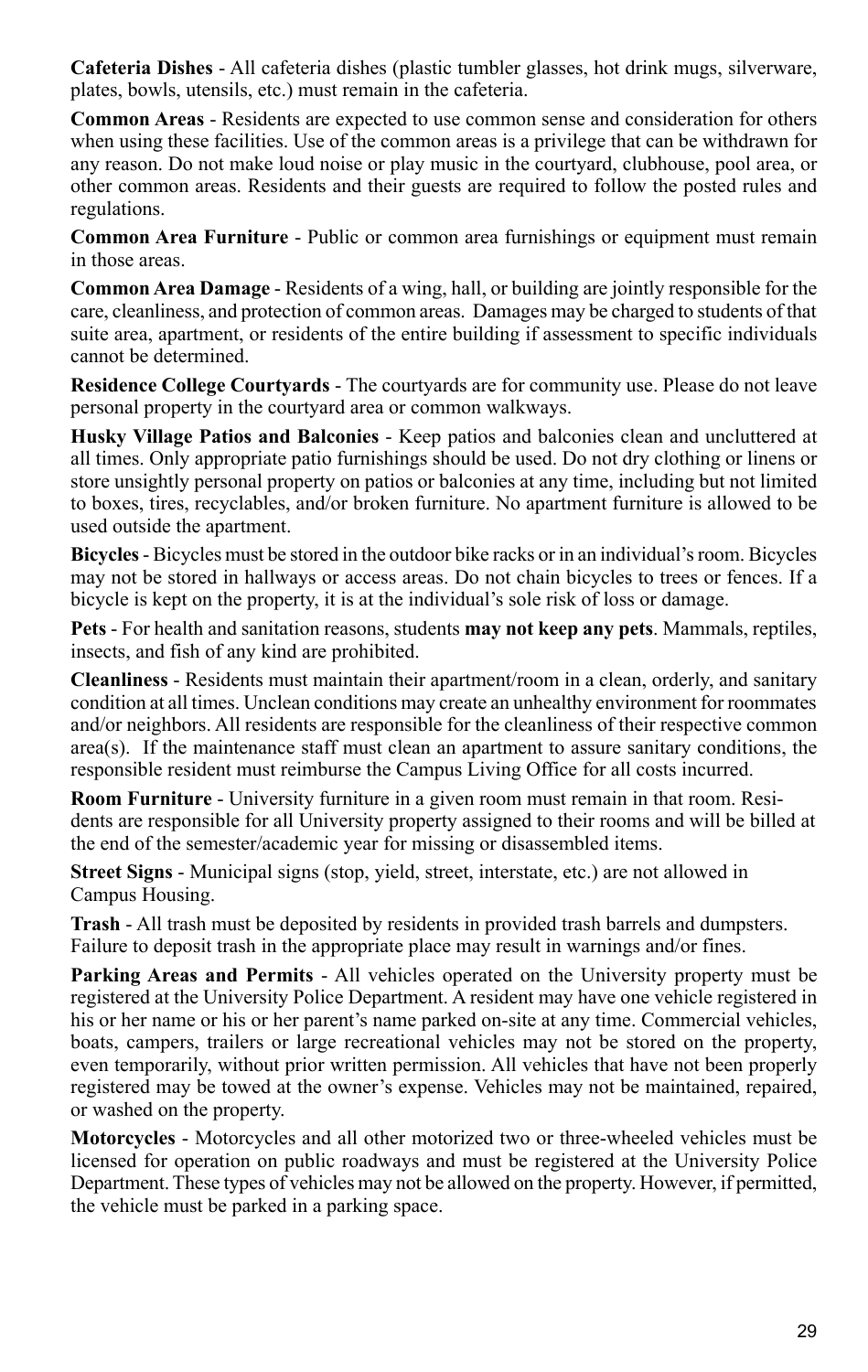## **EMERGENCIES**

**Emergencies** - All emergencies should be reported immediately to the University Police. Please call the University Police at 281-649-3314 (non-emergencies) and/or 281-649-3911 (emergencies) to report any criminal activity, fire or medical emergency. From a University phone, dial ext. 3911.

**Emergency Fire Procedures** - In order to protect the health and property of residents, the University has established the following procedures for fire safety:

- Before a Fire:
	- a. know the location of fire safety equipment on the floor and,
	- b. know the location of all exits throughout the building.
- Discovering a Fire:
	- a. vacate the building as quickly and safely as possible via the nearest accessible exit,
	- b. if time permits, notify University Police (Ext. 3911) and Campus Living Staff.
- Being warned of a fire when in your room:
	- a. open curtains,
	- b. put on shoes and coat and take a wet towel to cover the face,
	- c. turn off all lights,
	- d. vacate the room, close the door, and lock it if time permits,
	- e. vacate the building as quickly and safely as possible by the nearest accessible exit, and
	- f. if you encounter smoke while exiting, keep as low to the floor as possible.

NOTE: If your door or doorknob is hot, do not attempt to leave your room. Keep your door closed. Place a blanket or towel along the bottom of the door to keep smoke out of the room. If a window is available, hang something out of it and shout for help to attract attention.

- After Vacating the Building:
	- a. leave the immediate area of the building, and
	- b. remain at least 100 feet from the building until you receive further instructions from emergency personnel and/or staff members.

NOTE: Tampering with fire equipment or sounding a false fire alarm is against the law. Violators will face a Disciplinary Hearing and could be referred to the civil authorities. If found guilty, violators could be fined up to \$1000 and dismissed from Campus Housing.

# **POLICIES**

## AIDS

AIDS is an acronym for Acquired Immunodeficiency Syndrome and is a disease caused by a virus that breaks down part of the body's immune system, impairing a person's natural defenses against a variety of illnesses, many life-threatening. HIV is a medical term for the virus that breaks down the body's immune system. HIV is found in many body fluids and secretions of people who are infected, but respected medical authorities have determined that its transmission is solely through blood, semen, and female genital secretions. Current medical knowledge indicates that students and employees with HIV infection do not pose a health risk to other students and employees in an academic setting. The Public Health Service states that there is no risk created by living in the same place as an infected person, casual kissing, or swimming in the same pool with an infected person.

There is as yet neither a vaccine to prevent HIV infection nor curative therapy for infected persons. Even though knowledge about limiting the consequences of established HIV infection is meager, what is presently known should be communicated through education consistent with the morals espoused by a Christian institution.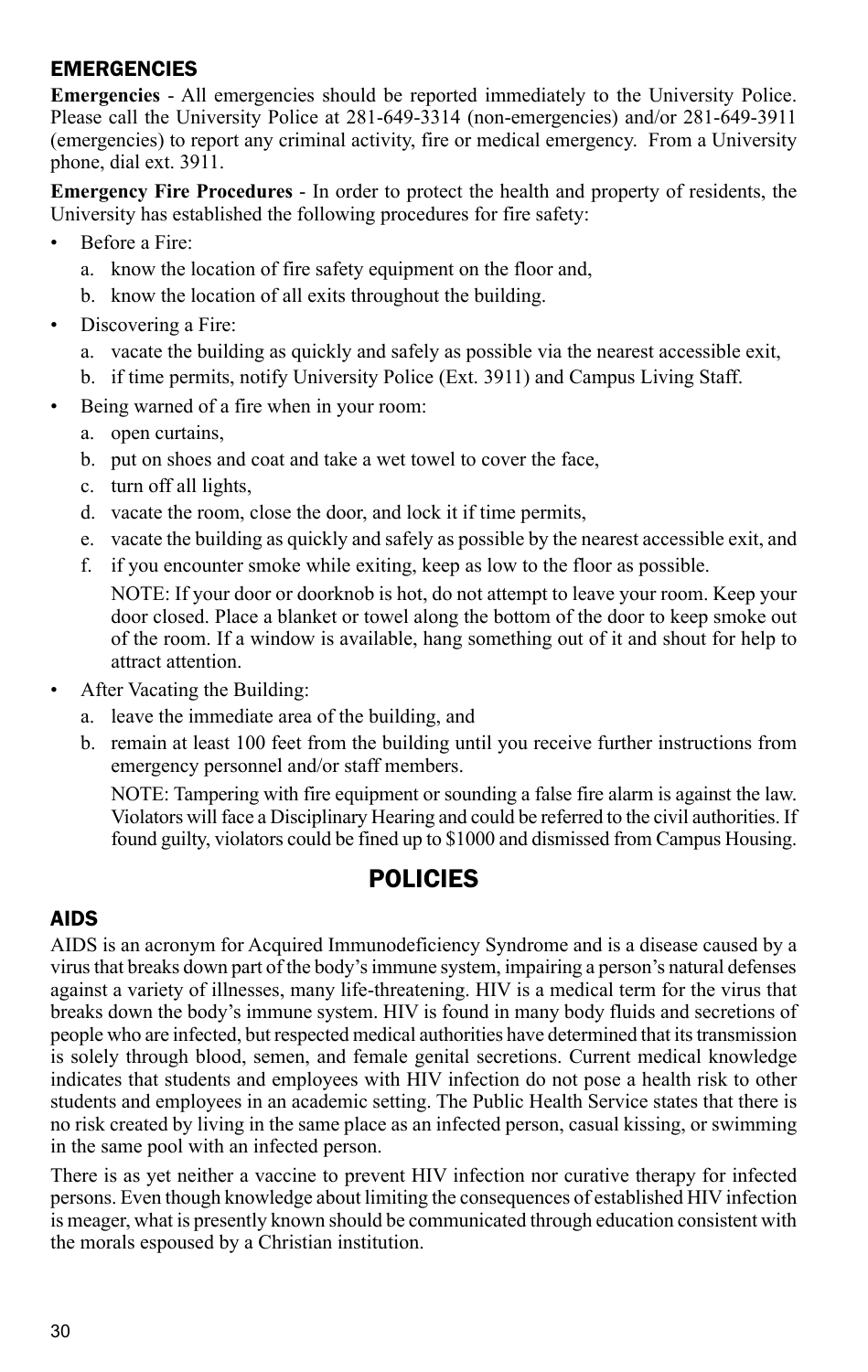#### **Policies Regarding HIV/AIDS**

- 1. **Individual Rights** The individual rights of all people in the Houston Baptist University Community shall be safeguarded. Therefore, a) the uninfected should be protected from undue risk of exposure to the disease, b) the infected should be protected against prejudice and denial of the reasonable opportunity for an education at the University, and c) the University condemns any and all actions of physical or emotional harassment toward the infected or those suspected of infection.
- 2. **Policy Implementation** As stated above, current medical knowledge indicates that people with HIV infection do not pose a health risk to others in an academic setting. Therefore, until medical knowledge indicates a contrary conclusion, or unless health regulations or other laws require a different response, the policy of Houston Baptist University will conform to the following:
	- Admissions No otherwise qualified individual will, solely by reason of his or her HIV/AIDS status, be denied admission to the University.
	- Attendance Students with HIV/AIDS may attend regular classroom sessions. The University reserves the right to restrict a student on a case-by-case basis if a student has a contagious disease (including those associated with or arising from AIDS) or if the individual's behavior is disruptive or endangers the safety of health of other persons. Departments will establish safety guidelines for the handling of blood and bodily fluids in classroom settings in which analysis of these substances may be a part of the coursework, such as in nursing or biology classes.
	- Access to University Housing and Facilities Students with HIV/AIDS will have access to University housing and facilities. Restrictions will only be imposed on the basis of medical recommendations.

## COMPUTER USE POLICY

The University believes that establishing and maintaining adequate computer hardware and software for both academic and administrative purposes is foundational to the University's goal of becoming a premier Christian academic University. The University makes its computing facilities and network available for the use of undergraduate and graduate students, faculty, and staff of the university. The use of university computing facilities or network is considered a privilege afforded members of the university community. The continued use of the network and computing facilities of the university is available to those students and employees who abide by university policy and procedures related to the use of computing facilities, software and the network. For details of this policy go to http://www.hbu.edu/images/hbu/publications/IS/Computer\_Use\_Policy.pdf.

# Dance Policy-Students

- Dances must be sponsored by registered student organizations or University departments and may be attended by all currently enrolled HBU students and guests of the HBU student attending the dance. HBU identification cards will be required of all currently-enrolled HBU students. Guests must show picture identification. Identification will be required of all attendees.
- Dances must be calendared with Student Life at least one month in advance.
- No dances may be scheduled on a Sunday. Dances that begin on Friday or Saturday evening must end by 1:00 a.m. the following morning. Any dances held Monday through Thursday must end at midnight. Only one on-campus dance will be allowed per week.
- University staff members will determine reasonable capacities for all facilities to be used during on-campus dances. These capacities must be strictly enforced. They may require limiting admission of latecomers until an appropriate number of persons currently in attendance at an event have departed.
- The University will determine the nature and extent of security required for each dance scheduled on campus by a student organization. The sponsoring organization shall reimburse the University for the cost of staffing and security, including overtime pay as required. The organization is responsible for security for the event, including issues related to tickets, parking, etc. The number of police needed will be based on the size of the facility and the number of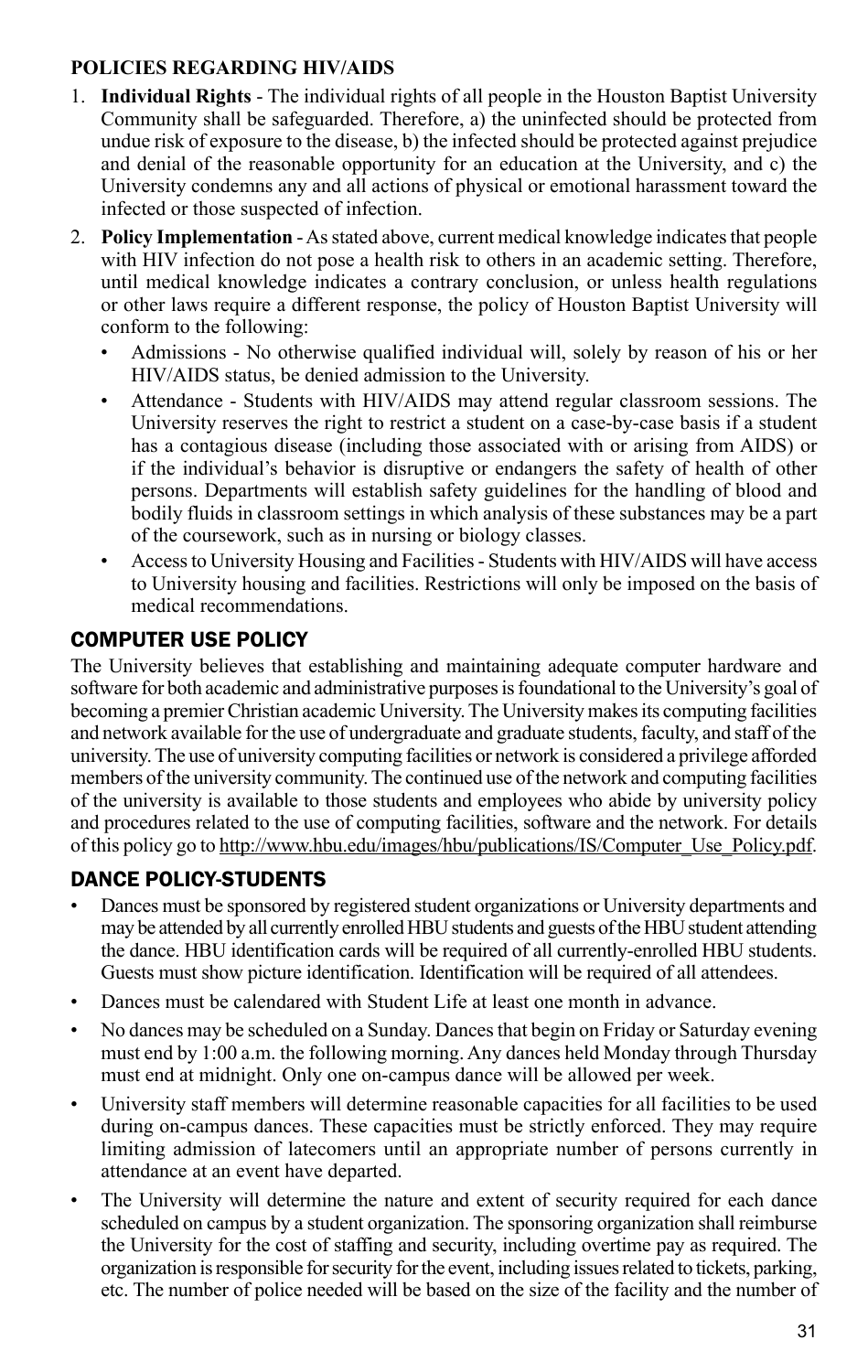people expected. The guideline to be used will be one officer for every 100 people or potential audience members. At least one officer is required for any event in the Morris Center.

- Representatives of the student organization sponsoring a dance must meet with the Director of University Events and Conferences prior to the event and must agree to adhere to any special requirements that are imposed. Those present at the meeting should include, but should not be limited to, the president and faculty advisor of the organization, the Chief of HBU Police, and the Director of Campus Activities. Failure of the organization to comply with pertinent University requirements, rules, and regulations, including those involving security and financial obligations related to the event, may result in the forfeiture of the privilege of scheduling events on campus.
- Signage with the rules of the dance must appear at every entrance. On the signs, there must be special notice that no alcohol or other drugs will be permitted.
- At the beginning of each dance, the student leaders and faculty advisor of the organization sponsoring the dance will introduce themselves to the police officers on duty and go over any special procedures for the given event. They will cover notification procedures in case of emergencies or incidents needing assistance. Members of the organization will be responsible for cleaning the facility at the close of the event.
- If an attendee or organization violates a University policy, the sponsoring organization leaders and advisor will inform the violator to leave. If ignored, then the HBU Police officers can order departure or the violator may be arrested for criminal trespass. If anyone chooses to violate state laws (e.g., fighting, intoxication, trespass, refusal to leave upon order of the HBU Police), he or she may be arrested and transported to jail. Appropriate reports will be filed with the criminal courts system and the University.
- All participants will conduct themselves in a manner consistent with the Christian mission and purpose of the University. Attire must be modest and not sensual in any way. All dancing (individual, couples, group/line, etc.) shall be in good taste and should not be sexually suggestive, profane, or in any other way inappropriate. Students and/or their guests will be asked to leave for non-compliance. Students' actions may also be addressed via the University disciplinary process.
- The faculty advisor and student leaders of the organization must be present for the duration of the dance.
- The sponsoring student organization will be held responsible for the conduct of all attendees.
- An appropriate covering for the floor must be used for all indoor dances, regardless of the location of the dance. The sponsoring organization is responsible for contacting University Events and Conferences to rent a dance floor. Outdoor dances (parking lots, grass areas, etc.) do not require a rented floor.

## **FACILITIES**

University facilities are well-maintained and their security given consistent attention in the interest of students, staff, and faculty. Cultural, educational, professional, and athletic events are held in University facilities that are open to the public. Other facilities such as the Bookstore and HBU Dining Services are likewise open to community visitors.

At our campus, administrative and academic buildings are open from  $8$  a.m. until 10 p.m., Monday through Friday. Student organizations are to terminate their meetings held on weeknights by 10 p.m. Academic buildings are scheduled to be open on weekends only as needed. Access to individual classrooms and laboratories is limited to those enrolled. Access to University Residence Colleges is limited to residents through a code lock system. During the times that the University is officially closed, University buildings are locked and only faculty, staff, and students with proper I.D. are admitted. Clearance to others is granted through the University Police Office.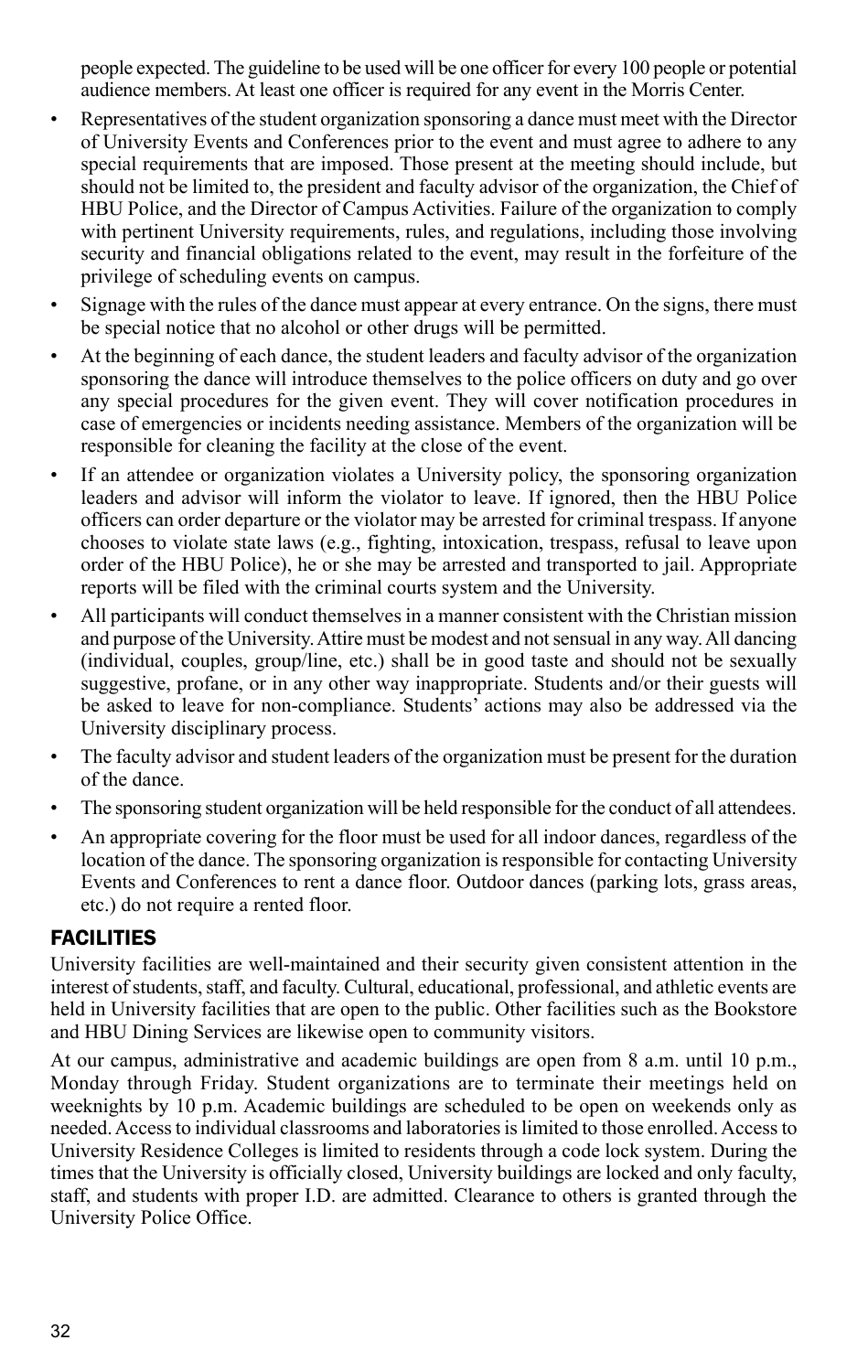#### **Use of University Facilities**

HBU recognizes a fundamental responsibility to its community and, therefore, when possible, leases its available facilities when not required for use or work by the University. Recognized student organizations may schedule space without cost. Non-university sponsored events may include:

- legally established organizations for presentation of educational, professional, cultural, and musical programs
- conferences, workshops, seminars
- individual recitals, weddings, receptions
- camps, athletic events

HBU complies with all applicable federal and state non-discrimination laws and does not engage in prohibited discrimination on the basis of race, nationality, ethnic origin, gender, age or disability in either employment or the provision of services. All events on campus must be in alignment with the vision, mission, and purpose of the University.

With the exception of classroom assignments facilitated by the Provost, ALL use of campus facilities must be scheduled on the University Calendar.

If there is any damage to the scheduled facility (conference rooms, classrooms, athletic complexes, buildings, grounds, etc.) during the event, the individual or organization will be held liable for costs incurred by the University to make repairs. The University is not liable for items lost during or in connection with these activities. Aramark Higher Education Food Services has exclusivity on campus and must be given first right of refusal for any and all food service on campus at events.

For external groups scheduling an event, the Office of University Events and Conferences provides the following services:

- reservations on the University master calendar for all use of campus space when not in use by academic courses, or University initiatives
- event planning and consultation
- assistance with arranging services for events
- coordination of event logistics, including:
	- Aramark Services (food service, catering, linens)\*
	- Media Services (audio/visual)\*
	- Operations (facility set up, equipment rental, summer lodging)\*
	- Police support (parking, security coverage)\*
	- Information Technology
	- Maintenance/Custodial support

\*Fees are charged for food service, equipment rentals, media service needs and extra police support.

## **Scheduling of Facilities**

All facilities and meeting spaces on campus are calendared and scheduled through the Office of University Events and Conferences. Student events must be approved by the Office of Student Life prior to receiving confirmation on the University Calendar. Student Life organizations should calendar their meeting space each semester, and all regularly scheduled student organization meetings should be held in classrooms. Special events may be scheduled in one of the custom halls.

## **Calendar requests are to be made at least five working days in advance.**

1. **Calendar Request** - When planning an event/meeting, you must first calendar the event on the University calendar. The calendar request form may be accessed at http://my.hbu. edu*.* After logging in, the University calendars box is in the top right corner. The last link in the box is "Submit your calendar event requests." When you click on the link the first time, you will need to select "H" as the campus. From there, you will be prompted to "Start your event request here," which will take you through a series of screens to facilitate the scheduling of a facility. A tutorial is also available on the hbu.edu website*.* At the top of the page is a link for "Calendar." On the "University Calendar" page is a blue link to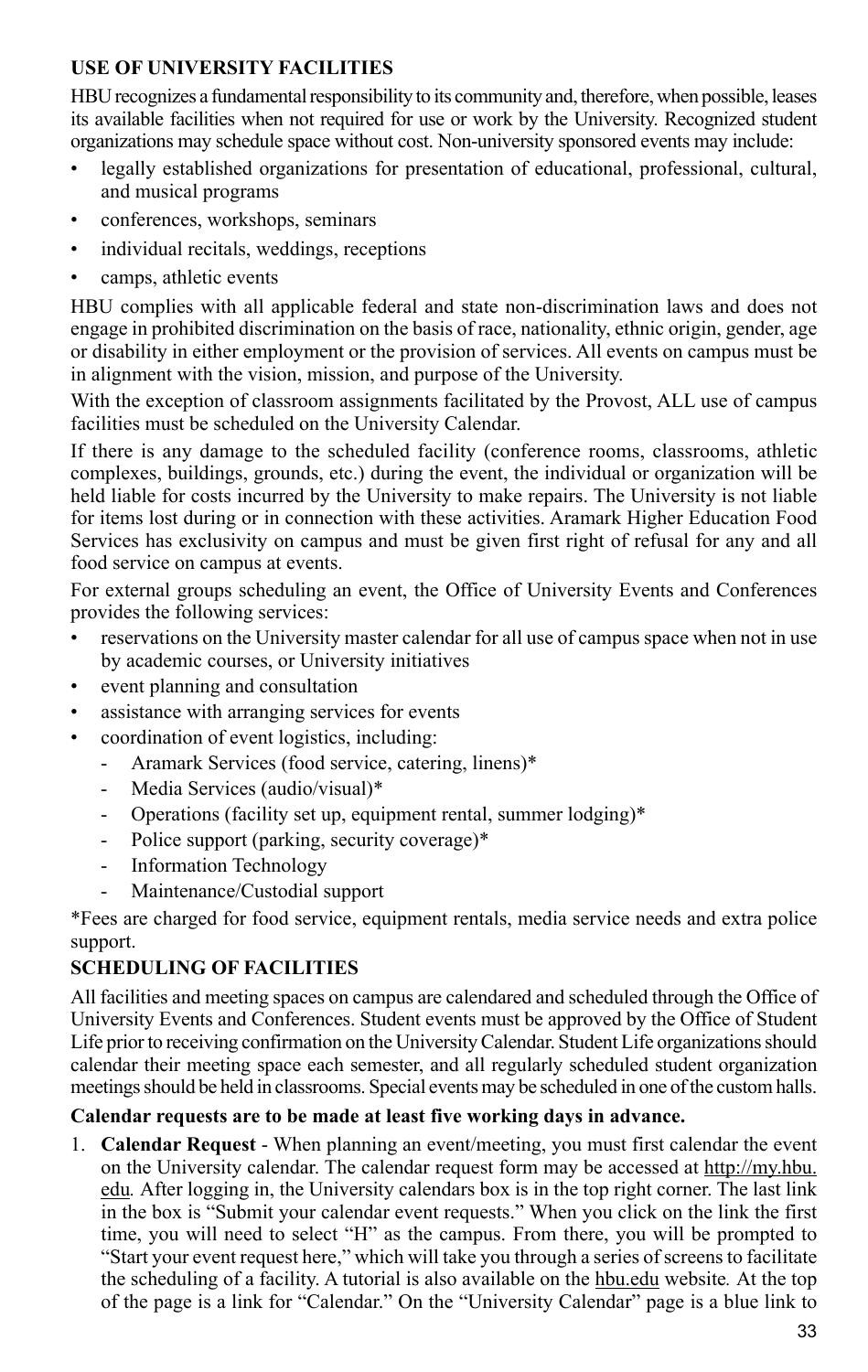"Schedule an event." When you click on the link the first time, you will need to select "H" as the campus. From there, you will be prompted to "Start your event request here," which will take you through a series of screens to facilitate the scheduling of a facility.

To schedule an "off campus" event on the calendar: Once you reach the screen to submit an event, click on the campus link under "select a campus." Select the off-campus option, and then click on "request events." After you fill out the form, it will give you the option to pick the room and in the case the selection that says "describe a room." Describe the location and press submit request. You will receive a confirmation just as you would for an on-campus event once it has been scheduled.

A tutorial is also available to explain the process.

Notification of change/cancellations should be made by calling the Office of University Events and Conferences at 281-649-3047 or e-mailing a notice to events@hbu.edu.

- 2. **Facility Set-up Request**  This request is made in addition to the calendaring for any event requiring special arrangements/set-up. The facility set-up request form is available on the portal, under HBU forms and must be submitted to the Office of Events and Conferences at least five working days prior to the event.
- 3. **Media Request** Student organizations must have their faculty/staff sponsor make arrangements through Media Services for any audio visual need.
- 4. **Food Services/Table Linens** Contact ARAMARK Services Catering at 281-649-3366. ARAMARK Service has exclusivity on campus and must be given first right of refusal for any and all food service at events on campus.

## Family Educational Rights and Privacy Act (FERPA)

In compliance with the Family Educational Rights and Privacy Act (FERPA), HBU cannot release personally identifiable information to any person other than the student, unless written permission is given for the University to do so. Students may give permission for their educational records to be released to designated parties by completing the "FERPA Authorization to Release Education Records" in the Registrar's Office.

In general, no personally identifiable information from a student's education records will be disclosed without written consent from the student. This includes, but is not limited to, grade reports, academic schedule information, and transcripts. Two exceptions may, however, be made: (1) directory information may be released unless the student requests that it be withheld, as explained in the section below; (2) records may be disclosed to parents of students who depend upon them as defined by Internal Revenue Code 1986, Section 152.

HBU has designated the following student information as public or "directory information:" name; local and permanent addresses; telephone numbers; e-mail addresses; date and place of birth; classification; major field(s) of study; classification; dates of attendance; degrees, honors, and awards received; most recent educational institution attended; participation in officially recognized sports and activities; weight and height of athletic team members; and photographs.

At its discretion, the institution may disclose such information for any purpose. Any new or currently enrolled student who does not want his/her directory information disclosed should notify the HBU Registrar in writing by using the FERPA Request to Withhold/Release Directory Information form. Such notification must be received by the end of the first full week of classes for any term to ensure that the student's directory information is not released except to officials with legitimate educational purposes as authorized by FERPA.

The request to withhold directory information will remain in effect as long as the student continues to be enrolled or until the student files a written request with the HBU Registrar to discontinue the withholding. To continue nondisclosure of directory information after a student ceases to be enrolled, a written request for continuance must be filed with the HBU Registrar during the student's last term of attendance.

HBU assumes that failure on the part of any student to specifically request the withholding of categories of "directory information" indicates individual approval for disclosure.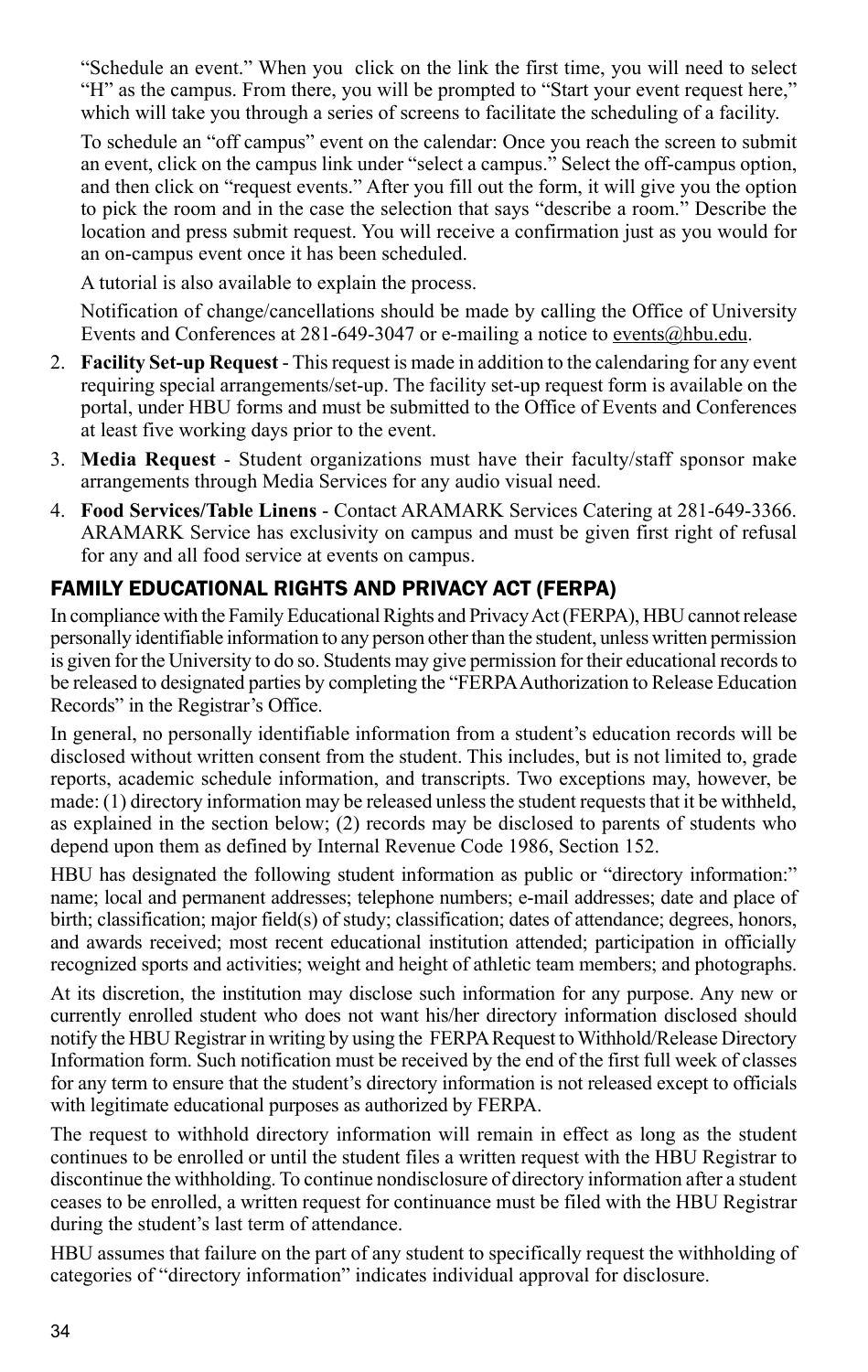## **GRIEVANCES**

Houston Baptist University seeks to be aware of and try to resolve problems concerning its students.

For academic concerns, refer to the Academic Grievance Policy (http://www.hbu.edu/images/ hbu/publications/academic/AcademicGrievanceProcess.pdf) managed by the Office of Academic Affairs.

For concerns related to facility issues (custodial or maintenance), financial services, or food operations contact the Office of the Vice President for Financial Operations in Attwood II.

For concerns about campus activities, campus living, campus recreation, Spiritual Life, student conduct policies, or other areas in Student Life, contact the Associate Vice President for Student Life at studentlife@hbu.edu.

To report another student for unacceptable behavior, refer to the Student Code of Conduct and/or contact the Associate Vice President for Student Life in first floor of The Lake House.

For concerns about non academic employees contact the supervisor of the employee or the Human Resources Department.

To send a suggestion to HBU administration please complete the form at http://husky.hbu.edu/forms/suggestions/

Students who wish to file a grievance or lodge a complaint but are unable to determine what procedure to follow should write the Associate Vice President for Student Life (studentlife@) hbu.edu) who will refer action to appropriate personnel.

# **HAZING**

Hazing refers to any intentional, knowing, or reckless act by one or more persons that occurs on or off campus, and is directed against a student for the purpose of joining, being initiated into, or maintaining full status in a group. Such acts include but are not limited to the following: any type of physical brutality, such as, beating, striking, branding, sleep deprivation, exposure to the elements, calisthenics, any activity involving the consumption of a food, liquid, alcoholic beverage, drug, or other substance or any other activity that subjects the student to unreasonable risk or harm or that adversely affects the mental or physical health or safety of the student or any activity that intimidates or threatens the student or that subjects them to extreme mental stress, shame, or humiliation. Consent to hazing is not a defense against hazing. Hazing is a violation of both HBU policy and Texas State Law and may subject a violator to both criminal prosecution (punishable by fines and/or jail time) and HBU disciplinary action.

# Student Health Records

Please refer to the HBU web site www.hbu.edu/studentlife for current information on immunization and health record requirements.

# NOISE POLICY

In a community environment, the right to participate in or enjoy a particular activity ends when that activity or by-product infringes on the rights of others, particularly their right to sleep, study, or spend time in a peaceful setting. It expected that students be aware of how their actions may be affecting others and maintain reasonable noise levels 24 hours a day. Thus, music and noise may not be projected from residence hall rooms, classrooms, or vehicles to any other area of the building or to the outside of the building unless permission has been granted from the Office of University Events and Conferences or the Office of Student Life.

# Parking Regulations **General Regulations**

Houston Baptist University has adopted a parking and traffic program to create an orderly traffic flow and equitable parking conditions on campus. Your personal safety, the recognition of the needs of others, campus appearance, and applicable laws were considerations in the formulation of these regulations. The program is administered by the Houston Baptist University Police Department, Baugh Center, 2nd floor (281-649-3314).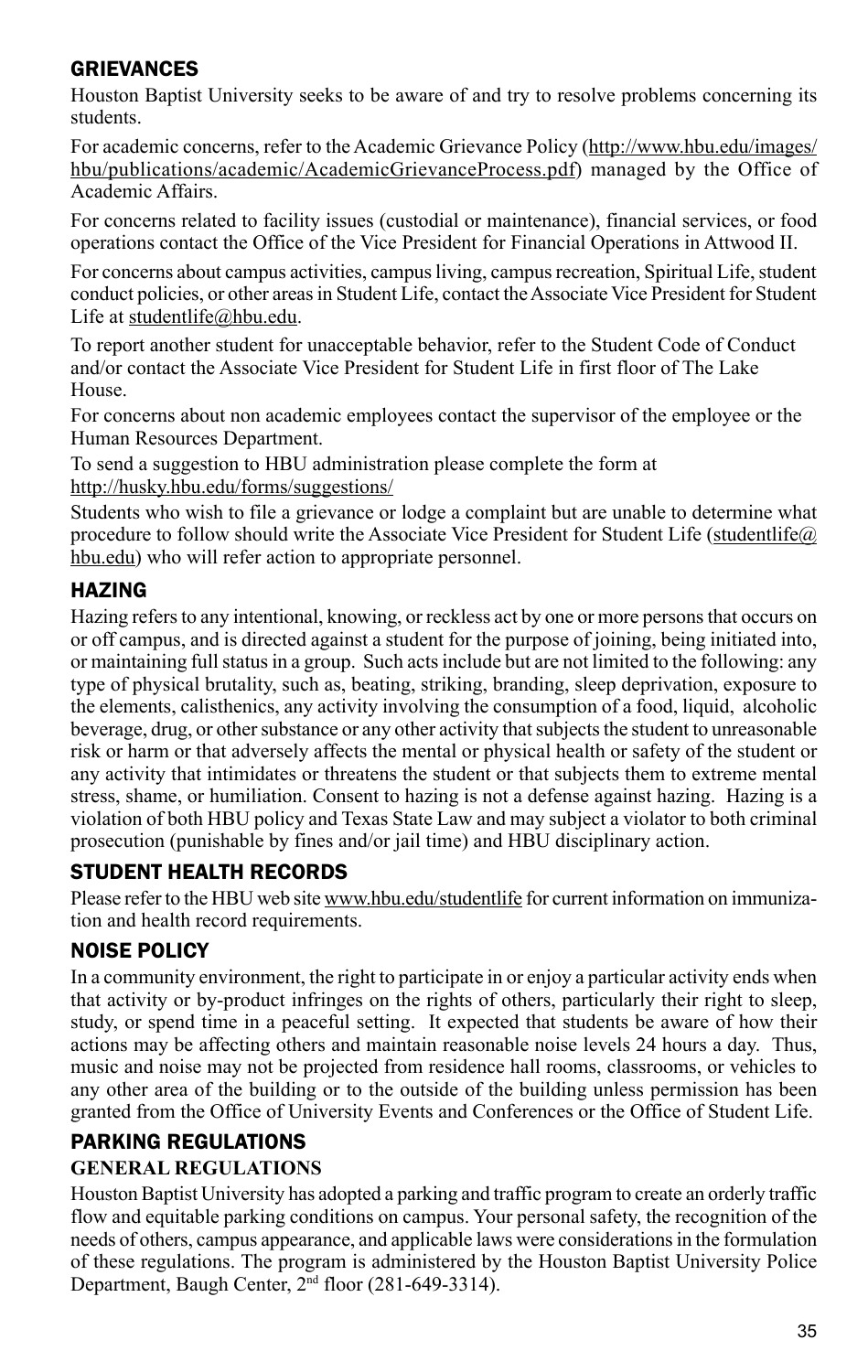Every vehicle on campus must be registered. Short-term registration is available through the University Police Department. For details on permit fees and registration process, go to www. hbu.edu/parking.

Possession of a parking permit is not a guarantee of a parking place in a specific lot. To park on University property you must have a permit. You may park only where your permit allows. A faculty/staff permit allows you to park in any available, unassigned space. Parking regulations are enforced Monday-Friday from 6 a.m. to 8 p.m.

Visitor parking is available in several locations. Failure to display either a permanent or temporary permit does not allow parking in visitor places. License plate numbers of vehicles parked in visitor parking will be monitored and citations for parking in a visitor space and failure to secure a parking permit will be issued to vehicles belonging to students or their families.

Handicapped parking is available in designated parking spaces. Parking in handicap parking places is not allowed without the handicap permit. A University permit is also required where the vehicle is issued special handicap identification by the state.

No Parking Areas include the loading dock behind the M.D. Anderson Student Center, fire lanes, no parking zones, the grass, sidewalks, along curbs or any spot that would disrupt pedestrian or vehicular traffic.

Emergency Call Boxes are located in lots 1, 2, 3, 5 and 6. You may use Emergency Call Boxes for auto assistance as well as emergencies. For assistance, please call ext. 3314.

Only construction personnel may park in construction areas.

## **Vehicle Registration**

Anyone (except visitors) who operates a motor vehicle on Houston Baptist University property must register that vehicle. Motorized wheelchairs and authorized University vehicles and equipment are exempt.

#### **Special Areas**

**Sharp Gym** - Parking is restricted to special permits issued by the Athletic Director. All others are subject to towing.

**Glasscock Center** - Parking behind the Glasscock is restricted to maintenance personnel only. All others are subject to towing.

**Loading Zones** - These areas are reserved for loading and unloading objects into and from your vehicle. All loading zones are restricted to a maximum 20-minute time limit. Student or faculty usage requires prior approval from the University Police; call 281-649-3314 to request approval.

**Bicycles and Motorcycles** must be parked in designated areas.

#### **Campus Traffic**

**Sidewalks** - Only emergency and University vehicles authorized by the University Police are permitted access to the sidewalks. Policies pertaining to vehicular use of sidewalks are in effect 24 hours per day, seven days per week.

#### **Enforcement**

University police officers have the authority to issue citations 24 hours per day, seven days per week. Citations can be a warning citation or a University citation. Both warning and University citations are recorded in the Police Office. Citations can be issued for any of the following violations:

#### **Typical Parking and/or Traffic Violations and Associated Fines Group A**

Fire lane zone Handicapped zone **Fine \$100**

#### **Group B**

Faculty/staff restriction Proper permit not displayed **Fine \$30**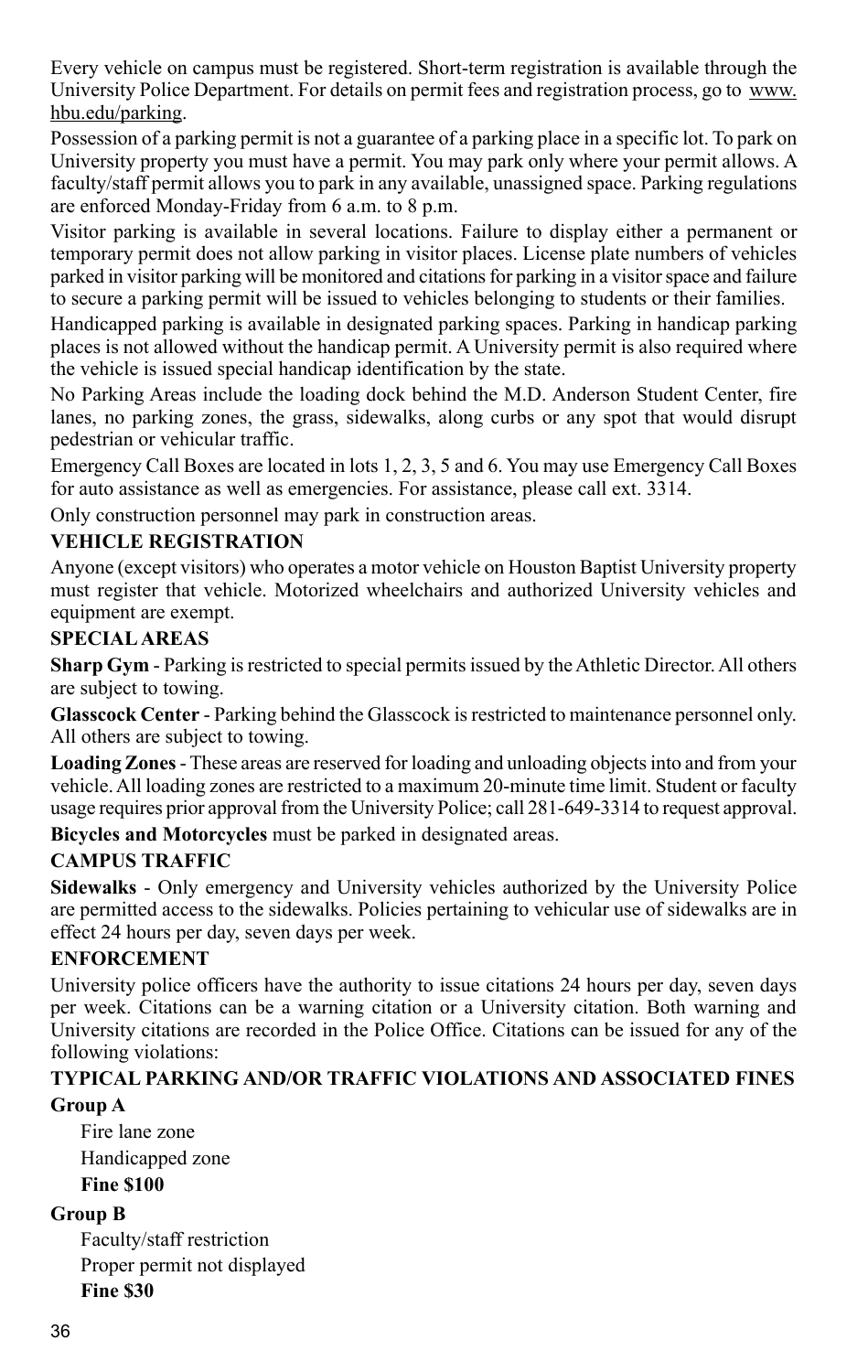## **Group C**

Loading zone No parking zone Blocking traffic way Blocking two spaces Parked on grass, sidewalk

#### **Fine \$50**

## **Group D - Moving Violations**

#### **Fine:**

## **Towing**

University Police Officers are authorized to have a vehicle towed at the owner's expense for the following reasons:

- 1. Vehicles which block the access or egress of others
- 2. Parking in one location in excess of 30 days
- 3. Parking of other than a conventional vehicle without University Police approval
- 4. Unauthorized parking in handicapped zone
- 5. Excessive unpaid violations
- 6. Parking which creates a hazard

## **Additional Violations**

- 1. Changing, damaging, or moving any University traffic sign or signal
- 2. Removing citations from other vehicles
- 3. Providing false information on vehicle registration documents
- 4. Disobeying traffic direction given by a police officer
- 5. Failure to obey traffic signs or barricades.

Fines levied by citations must be paid within 10 ten working days. Failure to do so will result in a doubling of the fine and a charge for the higher amount will be placed on the student or staff member's account. All fines are paid in the Financial Services.

## **Appeal Procedures**

Any citation may be appealed by completing an appeal form in writing available from the University Police Department. Appeals must be filed within 10 working days of the issuance of the citation.

Appeals will be reviewed by the Chief of Police or designee. A grace period of 10 working days will be allowed for the payment of citations where the appeal is denied. The University reserves the right to withhold the issuance of grade reports, verification of enrollment, or University transcript until arrangements have been made with Financial Services for the payment of citations.

# Poster/FLyer Posting Policy

The policies listed below were written and implemented in an effort to communicate news, events, opportunities, and policies on campus with minimum clutter. Failure to observe these guidelines may result in a minimum \$25 fine and/or other disciplinary measures, including removal of flyers.

- All posters/signs must be stamped "Poster Approved" by the Campus Activities Office on the second floor of the Baugh Center.
- Posters will be posted in appropriate bulletin board spaces only.
- Information may not be posted in bathrooms, on glass doors, stair steps, columns, or on any painted surfaces.
- Kiosks will have only HBU-related information posted. Information to be posted in the kiosk can be submitted to Campus Activities. Please provide 3-5 copies.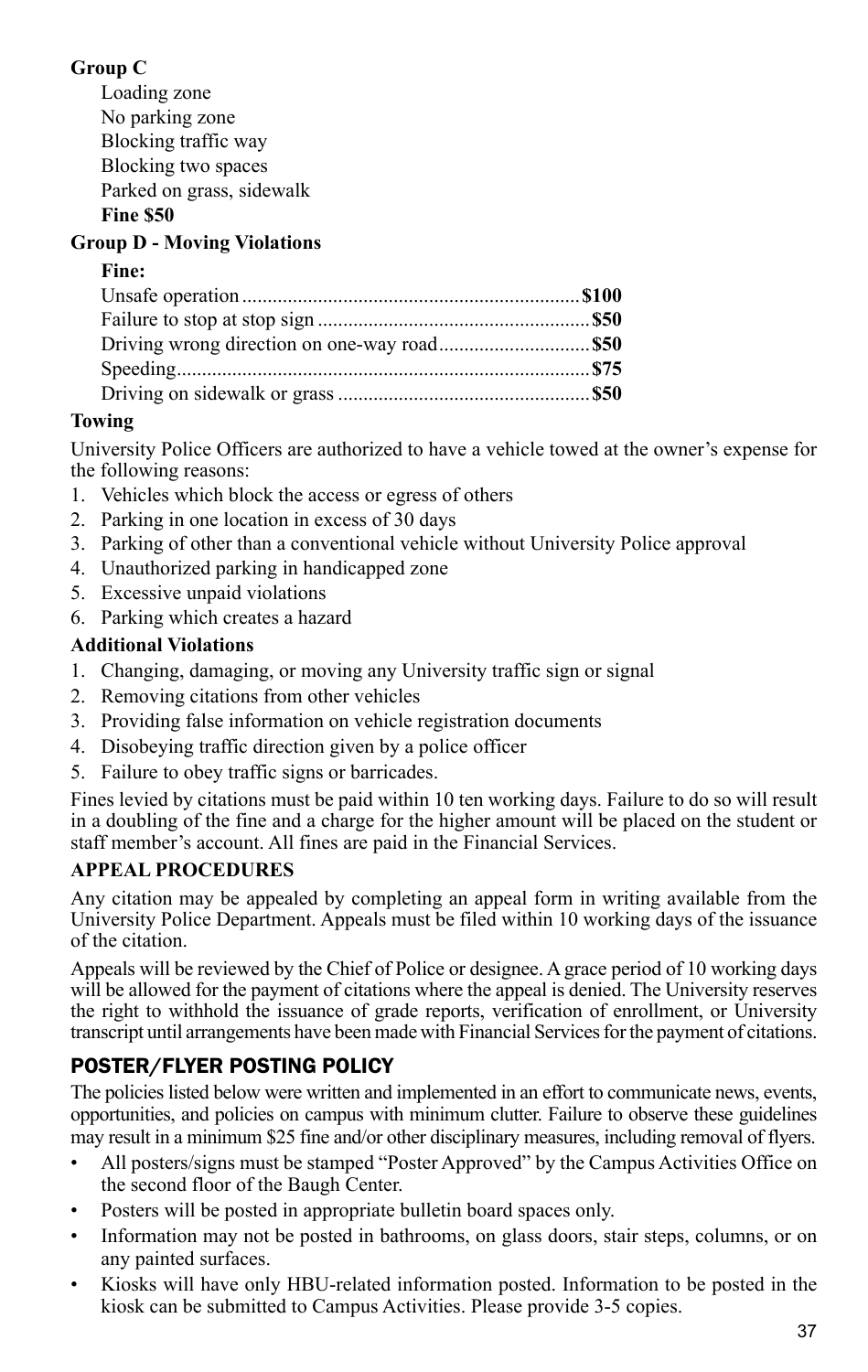- Posters/signs should be in good taste and not include references to alcohol, tobacco products, inappropriate sexual references, or connotations.
- All information posted must be consistent with the Christian mission and purpose of the University.
- Posters/signs should give accurate information regarding events (place, date and time) and be consistent with the University Calendar.
- Because of limited space, the sign/poster should be no more than 8 1/2" x 11."
- The maximum banner size is  $4'x8'$ . These may be hung on the cable along the upstairs railing in the Hinton Center.
- Distributing flyers on car windshields is prohibited. Police should be notified immediately if this is detected.
- All posters must be removed as soon as the event is over.
- Chalk messages may be posted/created only in open, uncovered areas.

## Search and Seizure

Institutional searches may be authorized by the Associate Vice President for Student Life if there is reason to believe that it is more likely than not that items which are in violation of University policy (re. drugs, alcohol, master keys, guns, weapons, stolen property, etc.) are present in a specified location. The University also reserves the right to use a search warrant issued by civil authorities if deemed necessary or appropriate.

#### Sexual Harassment **What is Sexual Harassment?**

Sexual harassment is a form of discrimination in violation of Title VII of the Federal Civil Rights Acts of 1964. Such behavior has the potential of threatening an individual's academic performance, economic livelihood, career advancement, psychological and spiritual well-being, as well as Houston Baptist University community life. The Federal Equal Opportunity Commission guidelines clearly define sexual harassment:

Unwelcome sexual advances, requests for sexual favors, and other verbal or physical conduct of a sexual nature constitute sexual harassment when:

- submission to such conduct is made either explicitly or implicitly a term or condition of an individual's employment or academic advancement,
- submission to or rejection of such conduct by an individual is used as the basis for employment decisions or academic decisions affecting such individual,
- such conduct has the purpose or effect of unreasonably interfering with an individual's work or academic performance or creating an intimidating, hostile, or offensive working or learning environment.

Sexual harassment most often occurs in situations where one person abuses the power he or she has over another person, thereby violating the boundaries and trust implicit in that relationship. However, harassment can also occur between equals (i.e., student to student). Any member of the Houston Baptist University community is a possible victim of sexual harassment, although historically women are most often victimized.

#### **Sexual Harassment Can Involve**

- Professor and professor
- Professor and student
- Supervisor/superior and employee
- Employee and employee
- Student and student
- Other relationships among colleagues, peers, and co-workers

## **Sexual Harassment Can Take Many Forms**

• **Verbal harassment** may include innuendo, humor, and jokes about sex or gender-specific traits and implied or blatant verbal threats.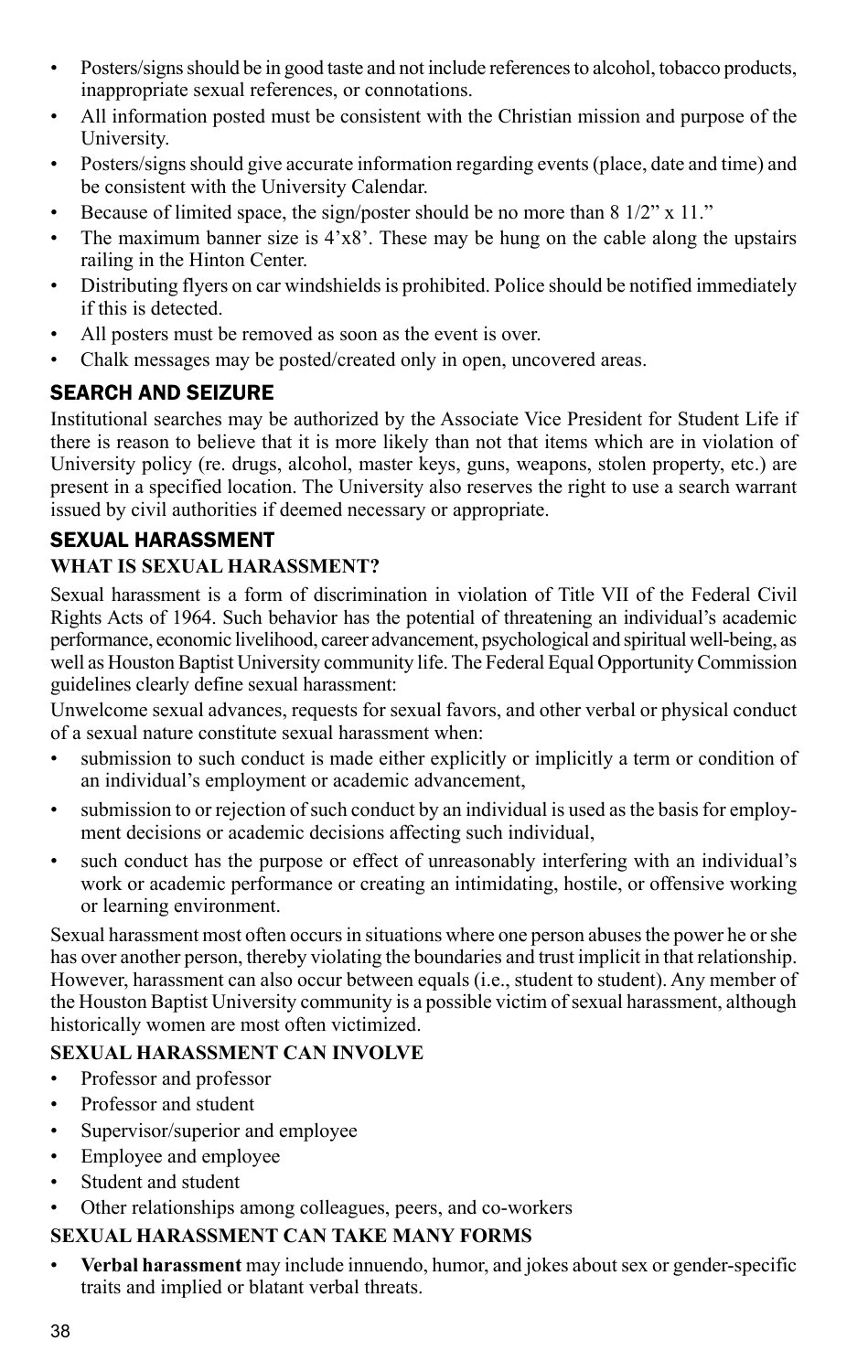- **Physical harassment** may include offensive contact (patting, pinching, brushing against the body, etc.), blocking movement, attempted or actual fondling or kissing, or any other form of coerced sexual contact. (A separate section on sexual assault follows the harassment information.)
- **Non-verbal harassment** may include insulting whistling, gestures, or leering.

## **How To Deal With A Sexual Harassment Situation**

HBU takes sexual harassment complaints by students, faculty, administration, and staff very seriously. Sexual harassment hurts our whole community when it occurs. In addition to violating the law as well as University policy, it violates the University goal of developing a community where relationships are based on trust and mutual respect.

Any student who believes he or she is being harassed, or who otherwise feels in need of advice or support, is encouraged to immediately see one of the following people:

- Vice President for Enrollment Management and Student Life
- Associate Vice President for Student Life
- University Chaplain/Director for Spiritual Life
- Director of Student Ministry
- Director of Residence College
- University Counselor
- Appropriate personnel in the Office of Human Resources

Faculty, administrators, and staff who believe they are being harassed or feeling in need of advice are encouraged to see the University General Counsel or appropriate personnel in the Office of Human Resources as soon as possible, preferably within three work days.

Students are encouraged to seek assistance even if they are unsure that what they are experiencing is sexual harassment. Do not allow sexual harassment to jeopardize your rights and opportunities as a student here at Houston Baptist University for work or education. The University wants to work with students to attempt to resolve sexual harassment issues but cannot do so unless reports are received by the appropriate personnel listed above.

Reprisals or retaliation towards any person for alleging sexual harassment or for filing a sexual harassment complaint or charge is illegal and a violation of University policy. Any person who retaliates against a complainant will be subject to disciplinary action up to and including, in the case of a student, expulsion, and in the case of an employee, termination of employment. Knowingly making false allegations of sexual harassment or providing evident with the knowledge that it is false is also a violation of University policy and will subject a person to disciplinary action up to and including expulsion or dismissal. Those persons responsible for investigating and resolving complaints of sexual harassment will make reasonable efforts to protect the privacy of both the complainant and the respondent. All complaints of sexual harassment, investigation documents, and documents relative to the resolution of the complaint will remain confidential. In cases in which it is determined that sexual harassment occurred, the University will take appropriate action with or without concurrence from the complainant.

## Smoke Free Campus Policy

The University has elected to strengthen the Smoke Free Campus Policy. Effective September 1, 2006, the new policy prohibits smoking anywhere on University premises except for the confines of private vehicles.

## STUDENT ORGANIZATIONS RELATIONSHIP STATEMENT

## **Section 1. Purpose Statement**

- A. Houston Baptist University (HBU) is strongly committed to providing students opportunities for involvement in student organizations operating on campus. By maintaining a statement of relationship between the University and the student organization, the University establishes a clear set of privileges and responsibilities for student organizations to foster their success.
- B. These policies and procedures shall conform to the policies and regulations of Houston Baptist University.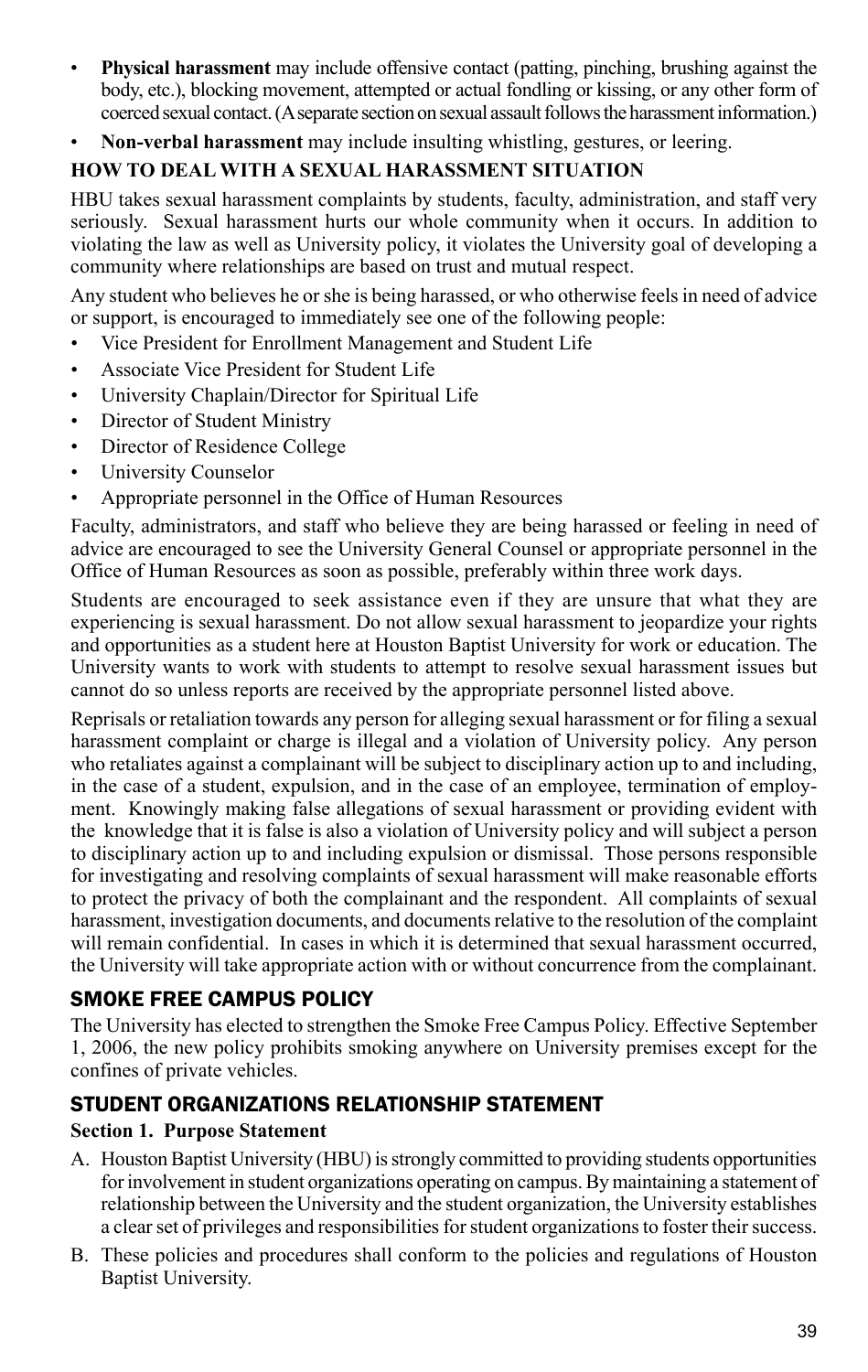- C. Houston Baptist University (HBU) is strongly committed to providing students opportunities for involvement in student organizations operating on campus. By maintaining a statement of relationship between the University and the student organization, the University establishes a clear set of privileges and responsibilities for student organizations to foster their success.
- D. These policies and procedures shall conform to the policies and regulations of Houston Baptist University.

#### **Section 2. Definitions**

- A. Fee-Funded Student Organization: A student organization created by a University department or division to support the on-going interests of the University community and is considered to be critical to the mission and culture of the University and routinely presents events for the University and surrounding community. A fee-funded student organization has an advisor that is paid by the University to specifically advise the organization. Other privileges may be granted to a fee-funded student organization by the sponsoring University department or division, which may or may not be extended to other student organizations.
- B. Honors Groups: Policies regarding honor organizations are currently under review.
- C. Student Organization Leader: A person meeting all of the following criteria shall be officially recognized as a student organization leader:
	- 1. An undergraduate or graduate student enrolled in at least one course at the University; the student need not be enrolled during the summer semester.
	- 2. A member in good standing of a student organization currently registered with the University.
	- 3. A student whose name appears in a student organization's registration materials as an officer or authorized representative.
- D. Faculty/Staff Advisor: A person meeting all of the following criteria shall be officially recognized as a Faculty/Staff Advisor:
	- 1. Must work for the university at least part –time (20 hours).
	- 2. Must not advise more than 2 student organizations unless it is otherwise stated in his/ her job description.
	- 3. Must not be on sabbatical.

## **Section 3. Process for University Recognition for New Organizations**

- A. Registered status will be considered for any student organization that meets the following criteria:
	- 1. Membership is limited to HBU students, or combination of students, faculty, and/or staff.
	- 2. The petitioning group's purpose, actions, or activities do not conflict with the Christian or educational missions of the University; in particular, they do not conflict with the Preamble or the University's bylaws.
- B. The petitioning group can meet three (3) times to create a constitution and bylaws and to secure a faculty/staff advisor.
- C. Submit initial paperwork (recognition packet) including constitution, bylaws, preliminary roster, and faculty/staff advisor contact information to the Director of Campus Activities.
- D. Paperwork will be forwarded to the Student Government Association (SGA) for comment.
- E. SGA will forward comments and paperwork back to the Director of Campus Activities for review with the Associate Vice President for Student Life.
- F. Office of Campus Activities will notify in writing the petitioning group of the final decision.
- G. If the group is granted recognition, the three (3) highest ranking officers must attend an Organization Training and Risk Management Training.
- H. General Social Greek Organizations: The HBU Expansion Policies for Social Greek Organizations may be obtained through the Office of Campus Activities.
- I. Academic related organizations: Permission from the Dean of the College/School for which the academic group is associated with is required for new organizations.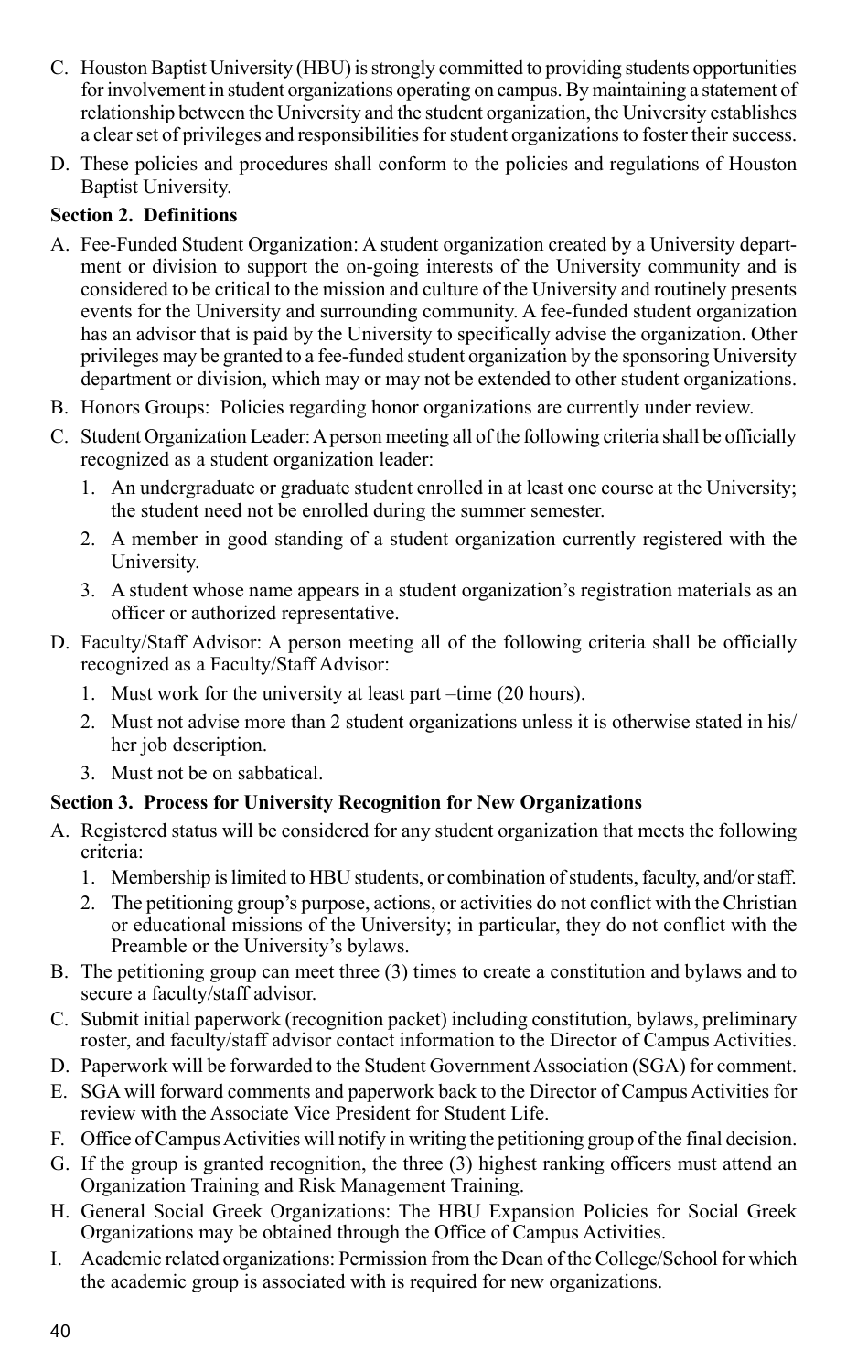#### **Section 4. Appeal process for New Student Organizations Denied Recognition**

- A. In the event that the request for recognition is denied the following steps can be followed:
	- 1. Notify in writing the Associate Vice President of Student Life of the intent to appeal and resubmit the initial Recognition packet.
	- 2. The Associate Vice President of Student Life will meet with representatives from the group along with their faculty/staff advisor.
	- 3. After consulting with members of the President's Executive Council, the AVP for Student Life will render a final decision.
- B. The Associate Vice President of Student Life is the final appellate review.

**Section 5. Privileges, responsibilities, and judicial procedures for student organizations can be found at www.hbu.edu/studentlife, in the student organization registration packet, or in the Student Life Office.**

## STUDENT ORGANIZATIONS EVENTS

Student Organizations must adhere to the following when planning an event.

- 1. If a student organization event meets any of the following criteria, an officer of the group must meet with an advisor within the Department of Campus Activities prior to reserving space:
	- a. the event has a target audience from off campus
	- b. the event will be outdoors
	- c. the event is a dance
	- d. the event will have over 60 people
	- e. the event will be funded with university money (i.e. SGA funding or other funding from campus)
- 2. All events must be calendared with The Office of University Events and Conferences at least one week in advance.
- 3. No events may be scheduled on a Sunday before 1:00pm. Events on Friday and Saturday evening must end by 1:00 a.m. the following morning. Any event held Sunday through Thursday must end at midnight.
- 4. University staff members will determine reasonable capacities for all facilities to be used during on-campus events. These capacities must be strictly enforced. They may require limiting admission of latecomers until an appropriate number of persons currently in attendance at an event have departed.
- 5. Based on the site reserved for an event, specific facility related policies must be adhered to. These may include decorating guidelines, floor covering requirements, furniture set up options, food and beverage restrictions, etc. The Office of University Events and Conferences oversees these details and student organizations are expected to follow all requirements stipulated by this office.
- 6. The University will determine the nature and extent of security required for each event scheduled on campus by a student organization. The sponsoring organization shall pay for the cost of staffing and security, including overtime pay as required. The organization is responsible for security for the event, including issues related to tickets, parking, etc. The number of police needed will be based on the size of the facility and the number of people expected. The guideline to be used will be one officer for every 100 people or potential audience members.
- 7. No alcohol is allowed on the HBU campus or at events held on campus. Student Organizations are not allowed to have alcohol at any event on or off campus.
- 8. All participants will conduct themselves in a manner consistent with the Christian and educational mission and purpose of the University. Examples include but are not limited to:
	- a. Attire must be modest and not sensual in any way.
	- b. All dancing (individual, couples, group/line, etc.) shall be in good taste and should not be sexually suggestive, profane, or in any other way inappropriate.
	- c. Language must be appropriate. No foul language or profanity will be acceptable at events.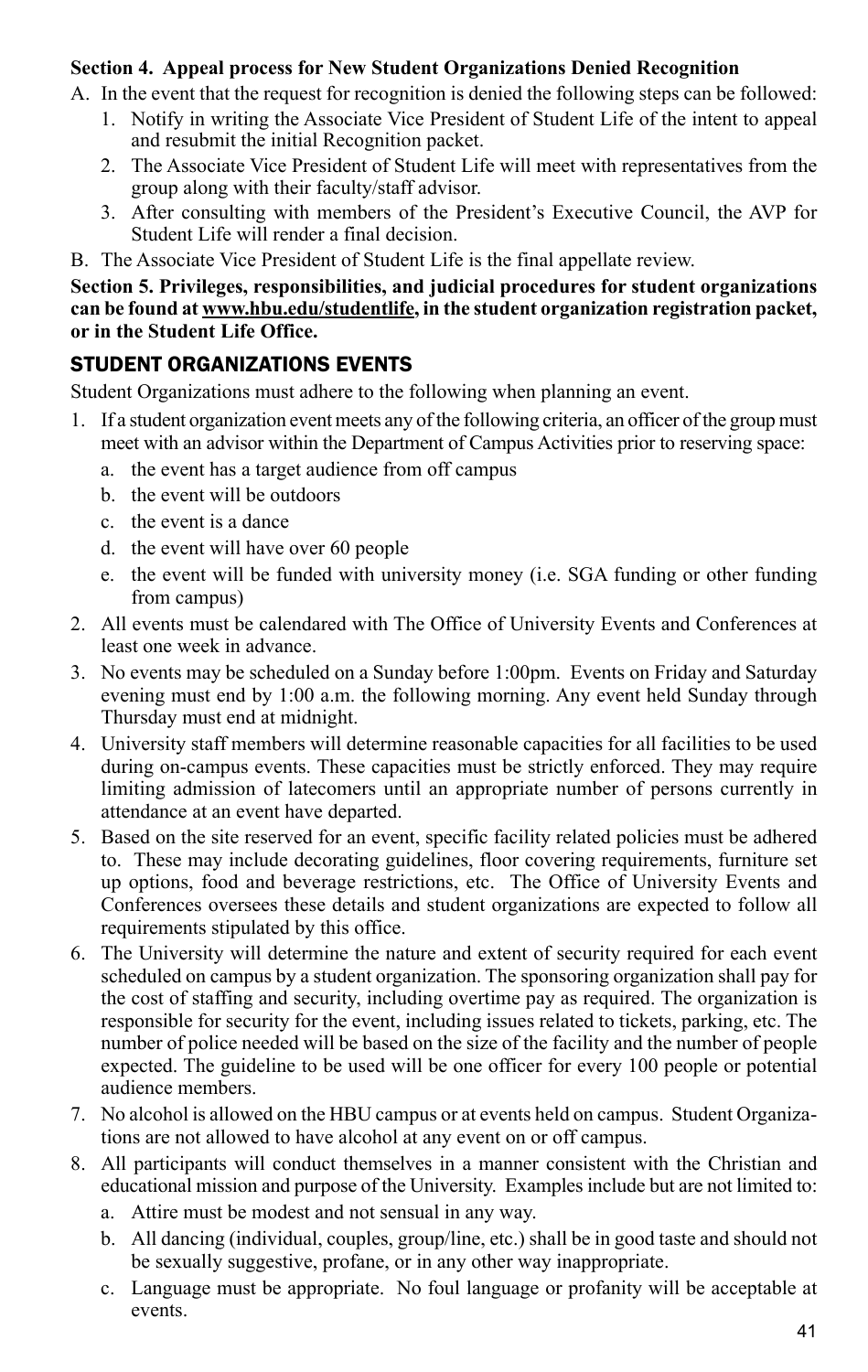- 9. The student leaders of the organization must be present for the duration of the event. In some cases the organization's faculty/staff advisor may also be required to attend the event (to be determined in meeting for events described in No. 1 of this policy).
- 10. The sponsoring student organization will be held responsible for the conduct of all attendees.
- 11. Members of the organization will be responsible for cleaning the facility at the close of the event.
- 12. Failure of the organization to comply with pertinent University requirements, rules, and regulations, including those involving security and financial obligations related to the event, may result in the forfeiture of the privilege of scheduling events on campus.
- 13. Students and/or their guests will be asked to leave for non-compliance of HBU policies and standards. Students' actions may also be addressed via the University disciplinary process.
- 14. HBU Police has authority for enforcing HBU policies, local, state and national law as appropriate. Violators and uncooperative attendees are subject to arrest. Appropriate reports may be filed with the criminal courts system and the University.

## **GENERAL STATEMENT** University Vehicles - Scheduling

University-owned vehicles are available on a first-come, first-served basis provided the request for use has been made in a timely manner and in accordance with the guidelines established by Campus Police and Parking Services. When multiple requests have been made, priority will be given to the time stamp on the received request, whether via e-mail or in person.

## **GUIDELINES**

University-owned vehicles are available for activities initiated or required by the University. The use of University Vehicles is restricted to approved drivers who have completed the required training and certification and have filed a current copy of their driver's license including their H number with Campus Police. An approved driver is a faculty/staff member or currently enrolled student that is a member of the requesting organization or student worker. Passengers of the vehicles must be employees or students not family members or hitchhikers unless special permission has been granted in writing by the Associate Vice President for Student Life or Director of Parking and Police Services.

- The organization must reserve a vehicle no later than 5 working days prior to travel by submitting a written request in person, via Campus mail or via e-mail to Police dispatch.
- The request must include date(s) of travel, type of vehicle requested, approved driver(s), and destination.
- When you receive your confirmation email, download and submit a "Travel Log" to the dispatch 24 hours before your departure.
- All drivers must be at least 21 years of age to drive a vehicle, whether HBU-owned or rented.
- A reservation may be made when the following criteria are met:
	- a) A copy of the individual driver's license and H number is on file in Police dispatch
	- b) The driver has taken and passed an online driving test, and
	- c) The driver has a clear Motor Vehicle Record (will be run by HBU Police)
- If the trip exceeds 200 miles, a minimum of two approved drivers per vehicle is required.
- Drivers will obey all federal, state and local laws, ordinances, etc. in operation of University vehicles.

Any questions should be directed to Police Dispatch at 281-649-3314.

# Student Code of Conduct

Please see the following pages for the current Code of Conduct Policy.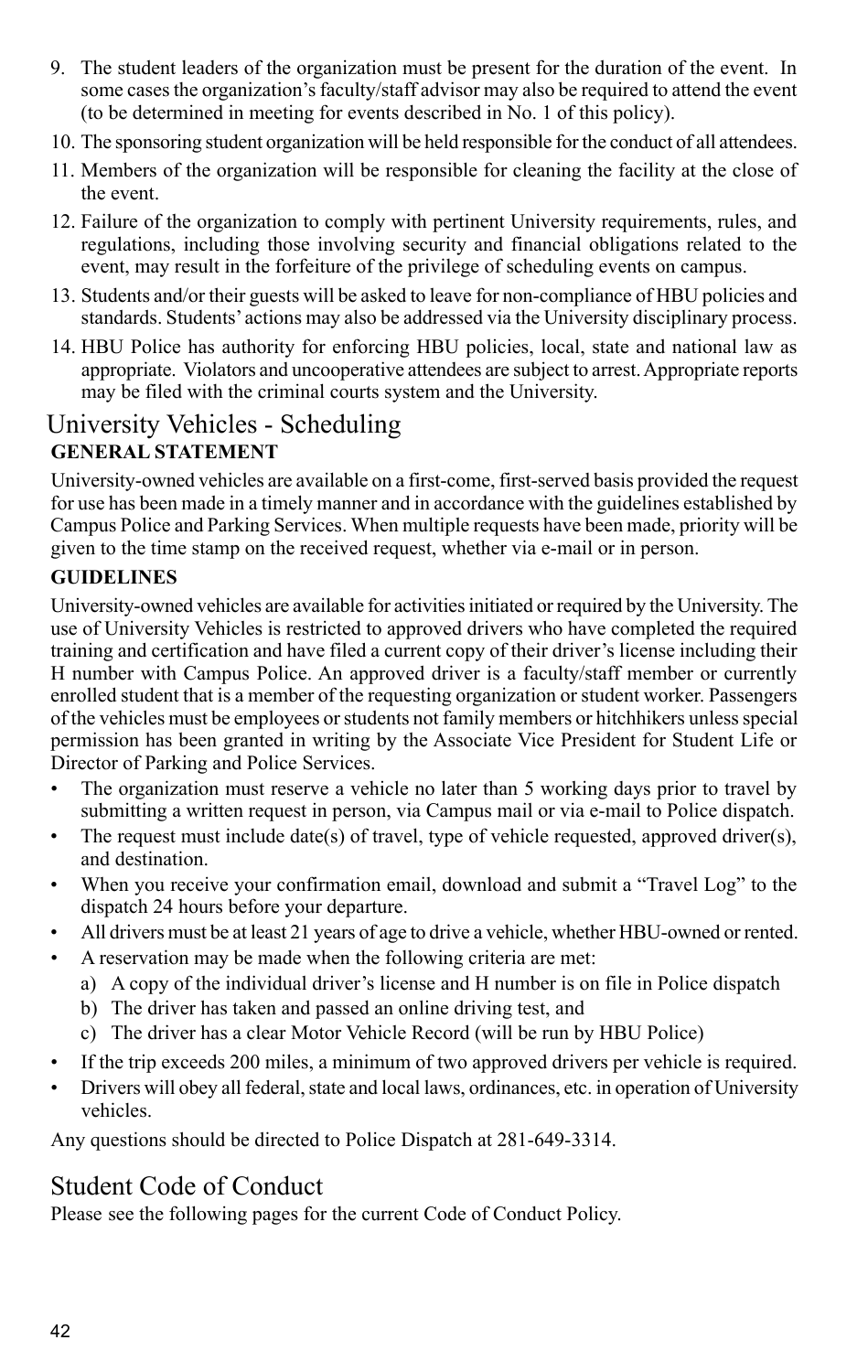# HOUSTON BAPTIST UNIVERSITY STUDENT CODE OF CONDUCT

#### PREAMBLE

#### **A. Philosophical Approach**

 Houston Baptist University has chosen to set itself apart for the purpose of preparing students for meaningful lives and work and for service to God and the peoples of the world. The University is dedicated to the development of moral character, the enrichment of spiritual lives, and the perpetuation of growth in Christian ideals. Spiritual maturity, strength of character, and moral virtue are considered foundational for successful living. The University shall stand as a witness for Jesus Christ expressed directly through its administration, faculty, and students.

 Students, by their voluntary membership in this Christian community, assume responsibility to abide by all the standards, rules, and regulations of the University, as well as to use personal discretion involving any activities which may be morally or spiritually destructive or reflect poorly on the campus community. All members of the campus community share mutual responsibility for confronting actions that violate established standards for conduct or reflect poorly on the University. It is essential that this confrontation is exercised in a spirit of love and gentleness-a hallmark characteristic of biblical Christianity. The Student Code of Conduct serves the educational mission of the University in achieving the aforementioned objectives. Community standards, policies and regulations, and the Student Discipline System are in place for the expressed purpose of moving students towards personal maturity and creating an environment that is conducive to academic learning, personal development, and spiritual growth.

 The Student Discipline System is an educational process, not a legal proceeding. The disciplinary process always attempts to confront misconduct in an educative posture that the student might learn from the experience, respond to the correction, and be reconciled to the community whenever possible. The disciplinary system provides University personnel opportunities to educate students and to help them attain better decision-making, character formation, and spiritual maturity. The effectiveness of these *teachable moments* requires that each student be treated with equal care, concern, honor, fairness, and dignity.

## **B. Biblical Principles**

 It is our natural inclination as human beings to resist discipline and accountability, but the Bible admonishes its reader to embrace them both as beneficial and an essential attribute of a Christian community. The following scriptures are among only a few that speak on this topic:

 *My children, do not despise the Lord's discipline and do not resent his rebuke, because the Lord disciplines those he loves, as a father the child he delights in. Proverbs 3:11-12* 

 *Do not make light of the Lord's discipline, and do not lose heart when he rebukes you, because the Lord disciplines those he loves, and he punishes everyone he accepts as a son. Hebrews 12:5-6* 

*No discipline seems pleasant at the time, but painful. Later on, however, it produces a harvest of righteousness and peace for those who have been trained by it. Hebrews 12:11*

 *If any person is over-taken in misconduct or sin of any sort, you who are spiritual*-*who are responsive to and controlled by the Spirit - should set him right and restore and reinstate him, without any sense of superiority and with all gentleness, keeping an attentive eye on yourself, lest you should be tempted also. Galatians 6:1*

#### ARTICLE I: DEFINITIONS

- 1. The term "University" means Houston Baptist University.
- 2. The term "student" includes all persons taking courses at the University, either full-time or part-time, pursuing undergraduate or graduate studies. Persons who withdraw after allegedly violating the Student Code of Conduct , who are not officially enrolled for a particular term but who have a continuing relationship with the University or who have been notified of their acceptance for admission are considered "students" as are persons who are living in University housing, although not enrolled in this institution. This Student Code of Conduct applies to the main campus, University-sponsored events, and activities at which the University is substantially represented.
- 3. The term "faculty member" means any person hired by the University to conduct classroom or teaching activities or who is otherwise considered by the University to be a member of its faculty.
- 4. The term "University official" includes any person employed by the University, performing assigned administrative or professional responsibilities.
- 5. The term "member of the campus community" includes any person who is a student, faculty member, University official, enlisted volunteer, or any other person employed by the University. A person's status in a particular situation shall be determined by the Associate Vice President for Student Life.
- 6. The term "University premises" includes all land, buildings, facilities, and other property in the possession of or owned, used, or controlled by the University (including adjacent streets and sidewalks).
- 7. The term "organization" means any number of persons who have complied with the formal requirements for University recognition or charter.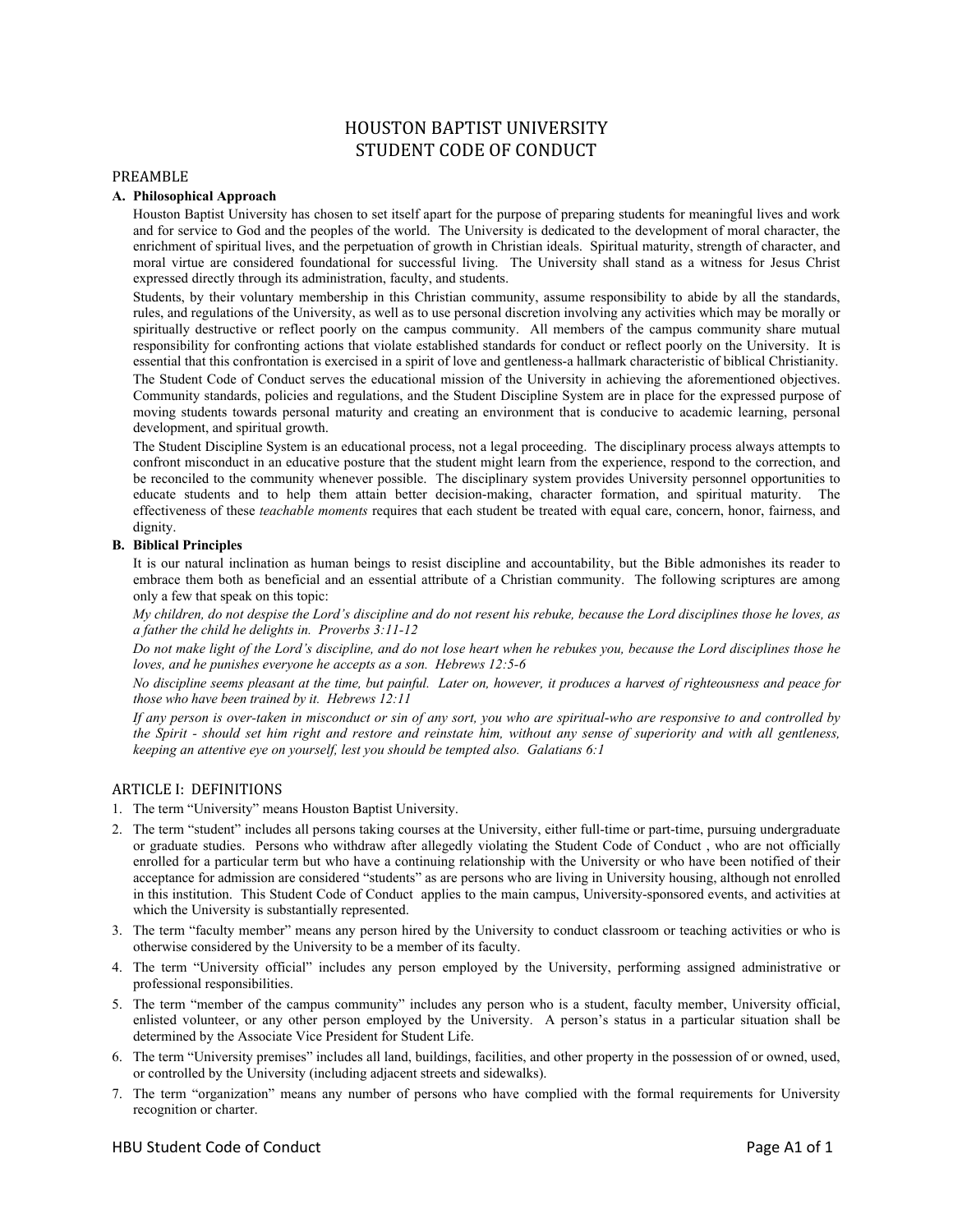- 8. The term "Student Discipline Administrator" means a University official authorized by the Associate Vice President for Student Life to impose sanctions upon any student(s) found to have violated the Student Code of Conduct . A Resident Director may serve as the Student Discipline Administrator in less severe violations involving residents under his or her supervision.
- 9. The term "Appellate Administrator" means a University official authorized on a case-by-case basis to consider an appeal from a student, either the complainant or the respondent. The Associate Vice President for Student Life will serve as the Chief Appellate Administrator.
- 10. The term "Appellate Board" means a committee of persons authorized to consider an appeal as to whether a student has violated the Student Code of Conduct or from the sanctions imposed by the Student Discipline Administrator. The Appellate Administrator, the Chairperson for the Student Discipline and Appeals Committee, or an alternative designee from the Student Discipline Appeals Committee may serve as the chair of the Appellate Board. Members of the board also come from the Student Discipline and Appeals Committee.
- 11. The term "Student Discipline and Appeals Committee" refers to an appointed committee of faculty, staff, and students available to serve as members of an Appellate Board at the request of the Appellate Administrator. Faculty and staff nominees are confirmed by the University President. Student members are nominated by the Student Government Association President and appointed by the Associate Vice President for Student Life.
- 12. The term "shall" is used in the imperative sense.
- 13. The term "may" is used in the permissive sense.
- 14. The term "customary(ily)" is used to provide the prerogative to diverge from the typical action.
- 15. The term "community standards" refers to general or overarching guidelines and biblical principles represented in University policies, rules, regulations, codes of conduct, and other reasonable expectations for Student Code of Conduct of Conduct.
- 16. The term "policy" means the written regulations of the University as found in, but not limited to, the *University Catalog*, Student Code of Conduct , *Student Handbook*, Housing Agreement, web site, or other relevant publication.
- 17. The term "Complainant" means any person who submits a charge alleging that a student violated this Student Code of Conduct . When a student alleging the violation believes that he or she has been a victim of another student's misconduct, the student who believes he or she has been a victim will have the same rights under this Student Code of Conduct as are provided to the Complainant, even if another member of the University community submitted the charge itself.
- 18. The term "Respondent" means any student accused of violating the Student Code of Conduct .

#### ARTICLE II: STUDENT DISCIPLINE AUTHORITY

#### **A. Authority and Responsibility**

 The Associate Vice President for Student Life is that person designated by the University President to be responsible for the administration of the Student Discipline System. The Provost is that person designated by the University President to be responsible for the administration of the academic policies and procedures addressing academic dishonesty (see the Houston Baptist *University Catalog*, section entitled "Dishonesty in Academic Affairs"). Faculty are designated by the Provost to be responsible for general classroom conduct management.

#### **B. Student Discipline Review Oversight**

 The Associate Vice President for Student Life is the person designated to appoint Student Discipline Administrators and/or convene the Student Discipline and Appeals Committee when needed.

#### **C. Procedural Authority**

 The Associate Vice President for Student Life with input from the Student Discipline and Appeals Committee shall develop policies for the administration of the Student Discipline System and guidelines consistent with provisions of the process.

#### **D. Finalizing a Decision**

 Decisions made by a Student Discipline Administrator complete the disciplinary process, unless a formal appeal is petitioned. Decisions made by the Chief Appellate Administrator shall bring to conclusion the formal student disciplinary system protocol.

#### ARTICLE III: PROSCRIBED STUDENT CODE OF CONDUCT

#### **A. Jurisdiction of the University Student Code of Conduct**

 The University Student Code of Conduct and Community Standards shall apply to conduct that occurs on University premises, at University-sponsored activities, and to off-campus conduct that is deemed to adversely affect the University community and/or the pursuit of its objectives. Each student shall be responsible for his or her conduct from the time of application for admission through the actual awarding of a degree, even though conduct may occur before classes begin or after classes end, as well as during the academic year and during periods between terms of actual enrollment (and even if his or her conduct is not discovered until after a degree is awarded).

 The Student Code shall apply to a student's conduct even if the student withdraws from school while a disciplinary matter is pending. The Associate Vice President for Student Life shall decide whether the Student Code shall be applied to conduct occurring off campus, on a case-by-case basis, at his or her discretion.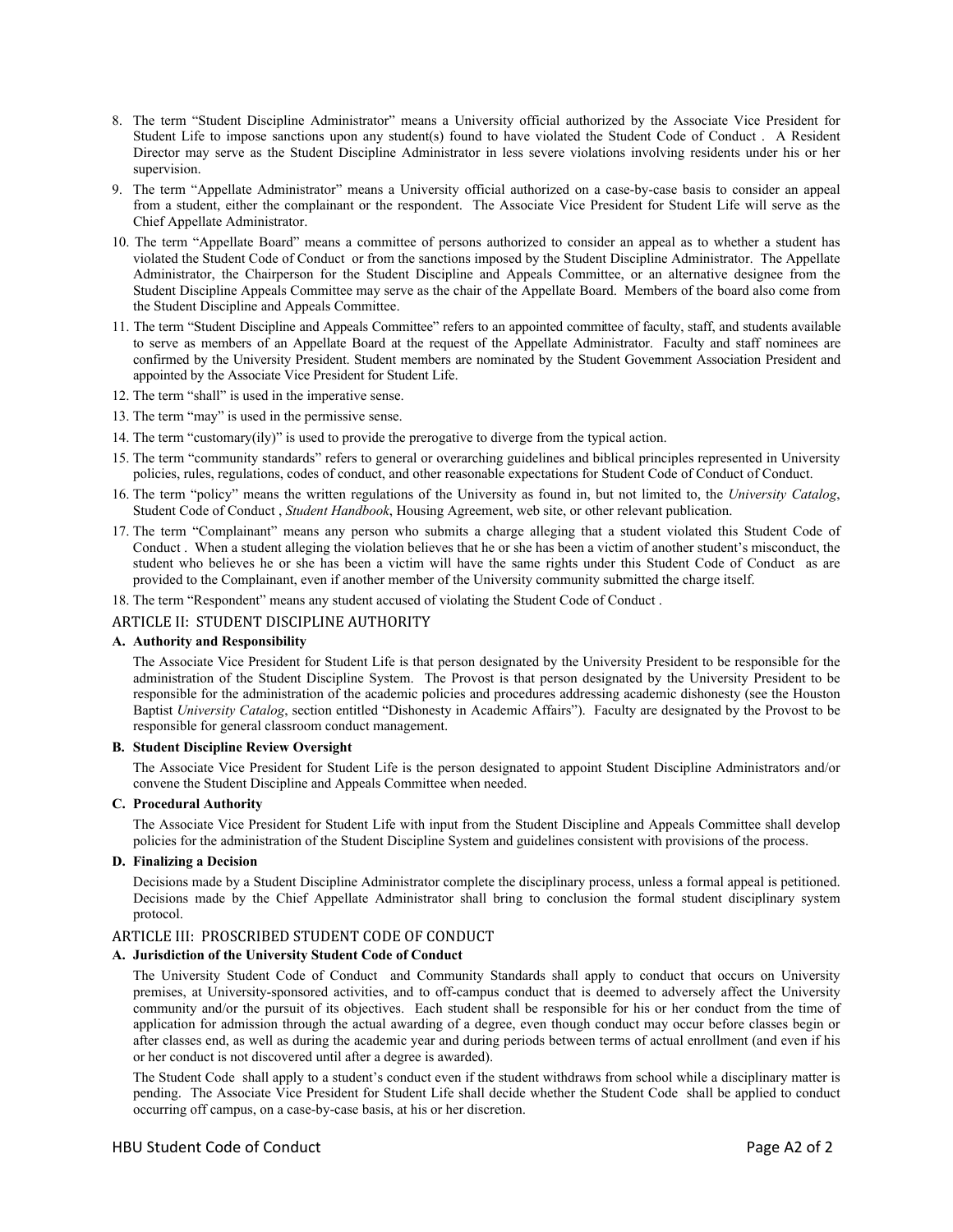#### **B. Community Standards**

 "Community Standards" refer to general guidelines or biblical principles that are represented in University policies and expectations for the conduct of community members. They may be articulated in written or spoken directives or may be implicitly understood as "common sense" or basic to Christian teaching or practice. The following Community Standards are not meant to be an exhaustive list, but rather touch on topics of particular concern, interest, or conflict with contemporary culture.

- 1. *Respect.* Students are expected to demonstrate respect for those in authority including faculty, staff, and student leaders/workers. Respect is also expected to be extended to policies, procedures and regulations established by the University for the orderly administration of University activities and the welfare of the members of the HBU community. Furthermore, respect for the rights and human dignity of others, especially in the conduct of relationships; Respect for the rights and needs of the community to develop and maintain an atmosphere conducive to academic study and personal development; and, Respect for Federal, State, and Local laws and ordinances is expected.
- 2. *Integrity and accountability.* Members of the campus community are expected to maintain lives of integrity regarding biblical principles and standards of conduct adopted by the campus community. The University firmly believes that mature individuals submit themselves to accountability within a community of persons and take responsibility for actions that violate that covenant relationship. Members are equally responsible to bring to bear accountability where there is knowledge that fellow members are violating community standards for conduct and should exercise such action in humility with concern for the offender.
- 3. *Affirmation of diversity.* The University recognizes the influence that diversity has in shaping the unique contributions of community members. The University is committed to affirming these contributions and creating opportunities for synergistic reasoning and insights. This commitment is based on a belief that community members should be able to maintain their unique distinctiveness while sharing mutual respect and dignity for the experiences and beliefs of others. Consistent with its educational objectives, the University refrains from endorsing or permitting conduct deemed to be in conflict with biblical principles or expressions of non-Christian religious worship or ceremony on University premises or at University-sponsored gatherings.
- 4. *Sanctity of life.* The University embraces a biblical position which honors the sanctity of life. Consequently, the University cannot support actions which encourage or result in the termination of human life through suicide, euthanasia, or abortion-on-demand. The University's belief in the sanctity of life influences its response to those students who are involved in a crisis pregnancy. The campus community is prepared to stand with both the father and mother of the unborn child as they consider the results of their actions and experience forgiveness that comes from genuine repentance. Subsequently, abortion is not advised or entertained as an alternative solution. The University is committed to assisting the student(s) with other alternatives. Continuity of on-campus student residency will be considered in light of what is best for all those impacted by the pregnancy. As always, persons in such a crisis will find University officials supportive and redemptive.
- 5. *Sexual harassment.* The University desires to maintain a working and learning environment free from the sexual harassment of its community members and guests. Any behavior determined to constitute sexual harassment will be viewed as neither complimentary nor humorous and will be subject to disciplinary action. The University recognizes that the perception of sexual harassment behavior is often subjective and that the circumstances surrounding the conduct, as well as its pattern, frequency, and severity need to be considered in assessing the behavior. Although statistical analysis has shown that sexual harassment is usually committed by an individual in a position of power or influence, sexual harassment can occur between any two individuals regardless of gender, employment status, work relationship, or academic association. Sexual harassment may be verbal, graphic, written or physical in nature. Each may be grounds for disciplinary action.

#### **C. Policies and Regulations**

 The following acts in addition to the standards discussed in Article III.B are defined by the University to be unacceptable. The list may not be all inclusive:

1.0 *Administrative Policy.* The following are prohibited:

- 1.1 *Knowing presence contribution.* Behavior, active or passive, which fails to confront or correct the misconduct of fellow community members. Students may be held accountable for an incident at which they indirectly participated in the violation through their own complicity.
- 1.2 *Non-Compliance.* Violation of any University policy, rule, or regulation. Failure to comply with the requests or directions of University officials or law enforcement officers acting in performance of their duties. Failure to identify oneself to these persons when requested to do so.
- 1.3 *Acts of dishonesty.* Dishonesty including but not limited to the following:
	- a. Cheating, plagiarism, or other forms of academic dishonesty.
	- b. Furnishing false information to any University official, faculty member, or office.
	- c. Forgery, alteration, or misuse of any University document, record, or instrument of identification.
- 1.4 *Disruption or obstruction.* The disruption or obstruction of teaching, research, administration, disciplinary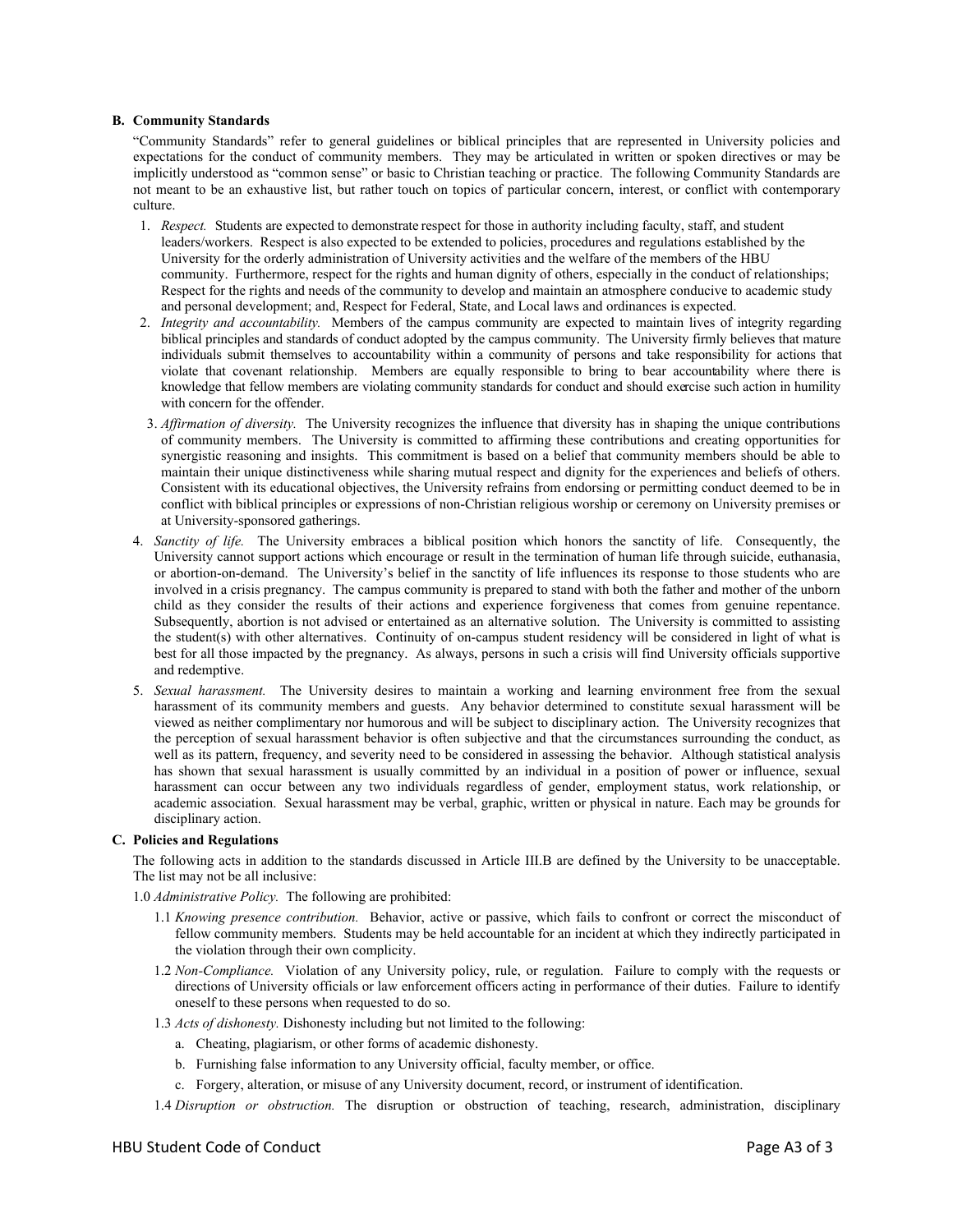proceedings or free flow of pedestrian or vehicular traffic, other University activities, including its public service functions on or off campus, or of other authorized non-University activities when the conduct occurs on University premises. Participating in an on-campus or off-campus demonstration, riot, or activity that infringes on the rights of other members of the University community.

- 1.5 *Abuse of the Student Discipline System.* Including but not limited to:
	- a. Failure to obey the notice from a University official to appear for a meeting or review as part of the Student Discipline System.
	- b. Falsification, distortion, or misrepresentation of information before a Discipline Administrator.
	- c. Disruption or interference with the orderly conduct of a Student Discipline and Appeals Committee proceeding.
	- d. Institution of a student disciplinary proceeding in bad faith.
	- e. Attempting to discourage an individual's proper participation in, or use of, the Student Discipline System.
	- f. Attempting to influence the impartiality of a Discipline or Appellate Administrator or member of the Student Discipline and Appeals Committee prior to, and/or during the course of, the student disciplinary proceeding(s).
	- g. Failure to comply with the sanction(s) imposed under the Student Discipline System.
	- h. Influencing or attempting to influence another person to commit an abuse of the Student Discipline System.
- 2.0 *Property, Facilities and Grounds.* The following are prohibited:
	- 2.1 *Theft or vandalism.* Attempted or actual theft of and/or damage to, or unauthorized alteration or misuse of, property of the University or property of a member of the University community or other personal or public property, on or off campus.
	- 2.2 *Unauthorized use.* Unauthorized possession, duplication or use of keys to any University premises or property, or unauthorized entry to or use of University premises or property.
	- 2.3 *Abuse of computer resources*. Theft or other abuse of computer facilities and resources, including but not limited to:
		- a. Unauthorized entry into a file, to use, read, or change the contents, or for any other purpose.
		- b. Unauthorized transfer of a file.
		- c. Use of another individual's identification and/or password.
		- d. Use of computing facilities and resources to interfere with the work of another student, faculty member, or University official.
		- e. Use of computing facilities and resources to view, download, or send pornographic, obscene, or abusive messages or images.
		- f. Use of computing facilities and resources to interfere with normal operation of the University computing system.
		- g. Use of computing facilities and resources in violation of copyright laws.
		- h. Any violation of the University Computer Use Policy.
	- 2.4 *Unauthorized motorized vehicles.* Operating unlicensed motorized vehicles, except for those prescribed for a verifiable physical disability, anywhere on University premises without the prior written consent of the Associate Vice President for Student Life.
	- 2.5 *Postings and solicitation.* Posting flyers, posters, advertisements, etc. without departmental sponsorship or the approval of Student Life. Postings must be stamped "Poster Approved" and displayed in compliance with written policies available in Student Life. Solicitation of goods and the services on University premises without the prior approval of Student Life is prohibited.
- 3.0 *Safety and Security.* The following are prohibited:
	- 3.1 *Failure to evacuate.* Failure to evacuate a campus building immediately upon the sound of an alarm, or to follow specific prescribed procedures or the on-site directives of a University representative.
	- 3.2 *Breaching security systems.* Jeopardizing or interfering with the safety and security systems established within the campus community, including the propping of locked doors, altering locking devices, permitting unauthorized access to another, etc.
	- 3.3 *Misuse or tampering with emergency equipment.* Illegitimately engaging alarm pull stations, discharging fire extinguishers, or disengaging smoke detectors. Individuals misusing or tampering with emergency equipment may be subject to criminal Complaint.
	- 3.4 *Weapons possession.* Illegal or unauthorized possession of firearms, explosives, other weapons, or dangerous chemicals on University premises or use of any such item, even if legally possessed, in a manner that harms, threatens, or potentially causes fear to others.
	- 3.5 *Flammable agents or burning objects.* Use or storage of flammable agents or materials in or near buildings, including gasoline, solvents, paint, propane, butane, or other machine dependent upon combustible fuel for operation. Unauthorized burning of any object, including candles, incense, charcoal, gas barbecues, etc. in or immediately adjacent to buildings.
	- 3.6 *False Report of Emergency.* Causing, making, or circulating a false report or warning of a fire, explosion, crime, or other catastrophe.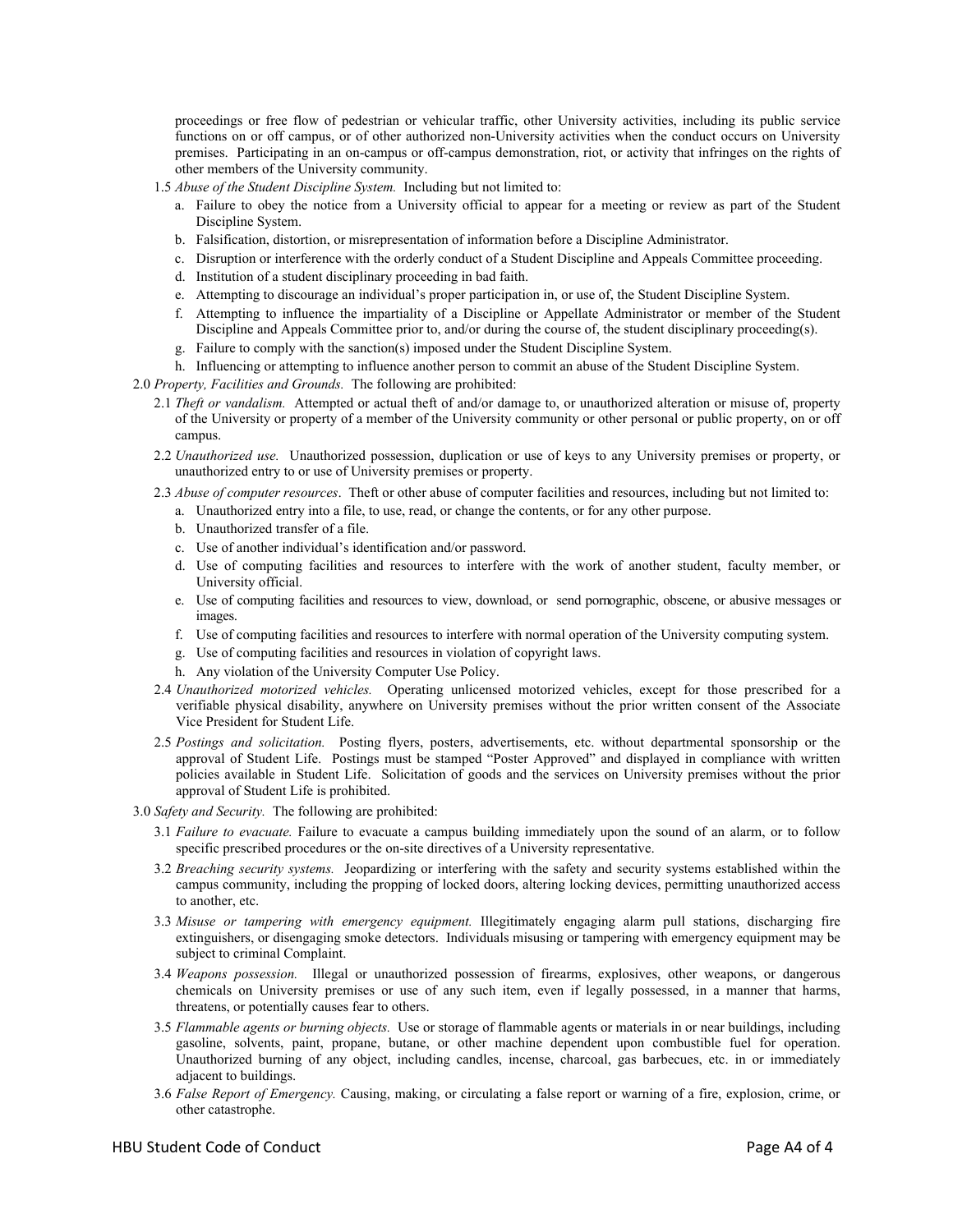4.0 Social, Moral, or Biblical. The following are prohibited:

- 4.1 Unlawful acts. Violation of any federal, state, or local law. Students convicted of a crime during continued enrollment or residential status in University housing must report this information to the Associate Vice President for Student Life.
- 4.2 Abuse or threats. Physical abuse, verbal abuse, threats, intimidation, harassment, coercion, and/or other conduct which threatens or endangers the health or safety of any person, including oneself, whether acted upon or not.
- 4.3 Sexual harassment. Including but not limited to the following:
	- a. Sexual advances
	- b. Requests for sexual favors
	- c. Verbal or physical conduct of a sexual nature that expressly or implicitly imposes conditions upon, threatens, interferes with, or creates an intimidating, hostile, or demeaning environment for an individual's (1) academic pursuits, (2) University employment, (3) participation in activities sponsored by the University or organizations or groups related to the University, or (4) opportunities to benefit from other aspects of University life.
- 4.4 *Sexual assault.* Acts of sexual aggression including rape, attempted rape, sexual battery, and/or assault. Any sexual act that occurs without the consent of another person or that occurs when the person is unable to give consent.
- 4.5 *Sexual misconduct.* Consensual sexual behavior when it falls outside biblical intentions and/or explicit guidelines, such as sexual intimacies outside of a heterosexual marriage, including any type of intercourse, sensual nakedness, fondling of sexual organs, or sleeping intimately with one another.
- 4.6 *Inappropriate dating, living, or displays of affection*. Including but not limited to the following:
	- a. Single students dating married persons.
	- b. Married students dating anyone other than their spouse.
	- c. Homosexual relations.
	- d. Cohabitation with members of the opposite sex.
	- e. Public affection deemed inappropriate for the context.
- 4.7 *Pornography.* Possession, display, or distribution of pornographic materials or images. Use of pornography for personal entertainment, including Internet and telephone services that provide pornographic images, sounds, or sensual conversation.
- 4.8 *Offensive Entertainment.* Entertainment played or displayed publicly on University premises or at Universitysponsored activities that contain levels of violence, profanity, and sexual overtures that would be found offensive and/or in conflict with community standards.
- 4.9 *Hazing.* Defined as an act which has the potential of endangering the mental or physical health or safety of a student, or which destroys or removes public or private property, for the purpose of initiation, admission into, affiliation with, or as a condition for continued membership in, a group or organization. The expressed or implied consent of the victim will not be a defense. Apathy or acquiescence in the presence of hazing is not a neutral act; it is a violation of this rule (see 1.1 Knowing presence.)
- 4.10 *Drugs.* Use, possession, manufacturing, promoting use, or distribution of marijuana, heroin, narcotics, or other controlled substances except as expressly permitted by law. Possession of drug paraphernalia is also prohibited.
- 4.11 *Alcoholic beverages.* Use, possession, manufacturing, or distribution of alcoholic beverages. Facilitating or encouraging the off-campus use or possession of alcoholic beverages by persons less than twenty-one years of age is prohibited. Displaying alcohol containers (empty included). Promoting the use of alcohol in any way.
- 4.12 *Intoxication or drunkenness.* Under the influence of drugs or alcohol on University premises or at Universitysponsored events.
- 4.13 *Smoking.* Smoking on University premises or at University-sponsored events, including cigarettes, cigars, pipes, and other smoking substitutes.
- 4.14 *Disorderly conduct.* Conduct that is disorderly, lewd, or indecent; breach of peace; or aiding, abetting, or procuring another person to breach the peace on University premises or at functions sponsored by, or participated in by, the University or members of the academic community. Disorderly conduct includes but is not limited to any unauthorized use of electronic or other devices to make an audio, visual, or video record of any person while on University premises without his/her prior knowledge, or without his/her effective consent when such a record is likely to cause injury or distress. This includes, but is not limited to, surreptitiously taking pictures of another person in a gym, locker room, or rest room.
- 4.15 *Profanity and obscenity.* Use of language, or verbal depiction of activity, that is vulgar, coarse, crude, or indecent. Wearing articles of clothing that are construed as vulgar, coarse, crude, or indecent, or in other ways violates our community standards.
- 4.16 *Gambling.* Any activity that involves betting, wagering, raffles, or games of chance for which there exists the potential of personal or financial loss. "Drawings" are permitted when entry into the drawing is free, an entry fee is optional, or a gift of approximate or greater value is received upon paying a participation fee.
- 4.17 *Unauthorized On-campus dances.* Any unauthorized dance sponsored by a University official or recognized student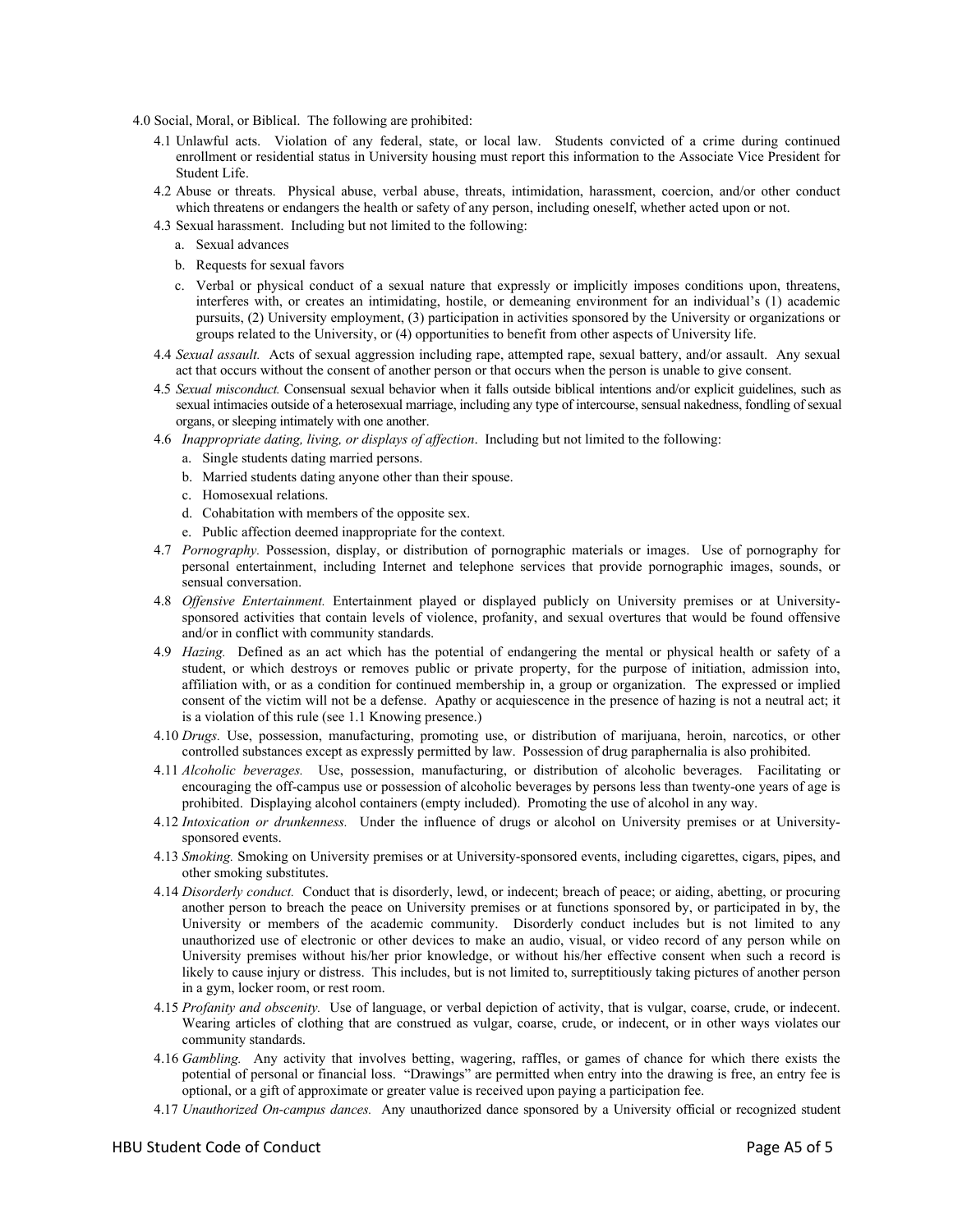group. The University or a recognized student group may sponsor dance activities on or off University premises under the direction and supervision of assigned University personnel or advisors. Dances are subject to University guidelines and community standards. Specific program guidelines and protocols are outlined in the "Dance Policy" (available in the Office of Student Life).

#### **D. Violation of Law and University Discipline**

- 1. *Separate processes.* University disciplinary proceedings may be instituted against a student charged with conduct that potentially violates both the criminal law and the Student Code of Conduct of Conduct (that is, if both possible violations result from the same factual situation) without regard to the pendency of civil or criminal litigation in court or criminal arrest and prosecution. Proceedings under this Student Code of Conduct of Conduct may be carried out prior to, simultaneously with, or following civil or criminal proceedings off campus at the discretion of the Associate Vice President for Student Life. Determinations made or sanctions imposed under this Student Code of Conduct of Conduct shall not be subject to change because criminal Complaint arising out of the same facts giving rise to violation of University rules were dismissed, reduced, or resolved in favor of or against the criminal law defendant.
- 2. *University cooperation with law enforcement.* When a student is charged by federal, state, or local authorities with a violation of law, the University will not request or agree to special consideration for that individual because of his or her status as a student. If the alleged offense is also being processed under the Student Code of Conduct of Conduct, the University may advise off-campus authorities of the existence of the Student Code of Conduct of Conduct and of how such matters are typically handled within the University community. The University will attempt to cooperate with law enforcement and other agencies in the enforcement of criminal law on campus and in the conditions imposed by criminal courts for the rehabilitation of student violators (provided that the conditions do not conflict with campus rules or sanctions). Individual students and other members of the University community, acting in their personal capacities, remain free to interact with governmental representatives as they deem appropriate.

#### ARTICLE IV: STUDENT DISCIPLINE SYSTEM PROCEDURES

#### **A. Complaints and Resolution of Complaints**

- 1. *Complaint.* Any member of the University community may file a complaint against a student for violations of the Student Code of Conduct. A complaint shall be prepared in writing by the Complainant or interviewing University official and directed to the Student Discipline Administrator. Complaints should be submitted as soon as possible after a violation takes place, but no "statute of limitations" prevents the Student Discipline Administrator from acting when deemed warranted.
- 2. *Inquiry.* The Student Discipline Administrator may conduct an inquiry to determine if the complaint has merit and/or if it can be disposed of administratively by mutual consent of the parties involved on a basis acceptable to the Student Discipline Administrator. Such disposition shall be final and there shall be no subsequent proceedings.
- 3. *Resolution.* If the complaint is not admitted and/or cannot be disposed of by mutual consent, the Student Discipline Administrator will make a decision based on the information revealed in the inquiry. If the respondent is found in violation of the Code of Conduct, disciplinary action shall be assigned by the Student Discipline Administrator.
- 4. *Notification.* The Student Discipline Administrator will notify the Respondent in writing of the decision(s) reached. The student will be notified of his/her right to appeal and information on the appeals process will be included in writing.

#### **B. Disciplinary Action**

 Reconciliation to the community after a violation of the Student Code of Conduct often requires some form of consequence for the action. Intermediate consequences are employed wherever possible to avoid expulsion from the University or on-campus Housing. Each incident is reviewed on a case-by-case basis, with consideration to 1) the severity of the violation, 2) the context of the incident, 3) a history of prior misconduct, 4) the responsiveness of the respondent to accountability, and 5) the degree to which the individual displays genuine repentance.

 Community members are encouraged to provide firsthand testimony that will bring greater clarity and understanding to the disciplinary process. While painstaking efforts are taken to maintain consistency from case to case and individual to individual, confidentiality often prevents the disclosure of details that contribute to a decision, occasionally resulting in unanswered questions regarding an outcome. Uninformed members of the campus community are asked to extend the benefit of the doubt to officials, knowing that prayerful consideration has been employed in the proceedings and the subsequent outcome.

- 1. *Sanctions.* The following sanctions may be imposed upon any student found to have violated the Student Code of Conduct:
	- a. *Verbal Warning*-Verbal notice to the student that the student is violating or has violated institutional regulations, accompanied by a request to desist and refrain from the misconduct.
	- b. *Written Warning*-A notice in writing to the student that the student is violating or has violated institutional regulations, accompanied by a request to desist and refrain from the misconduct.
	- c. *Loss of Privileges*-Denial of specified privileges for a designated period of time.
	- d. *Fines*-Previously established and published fines may be imposed.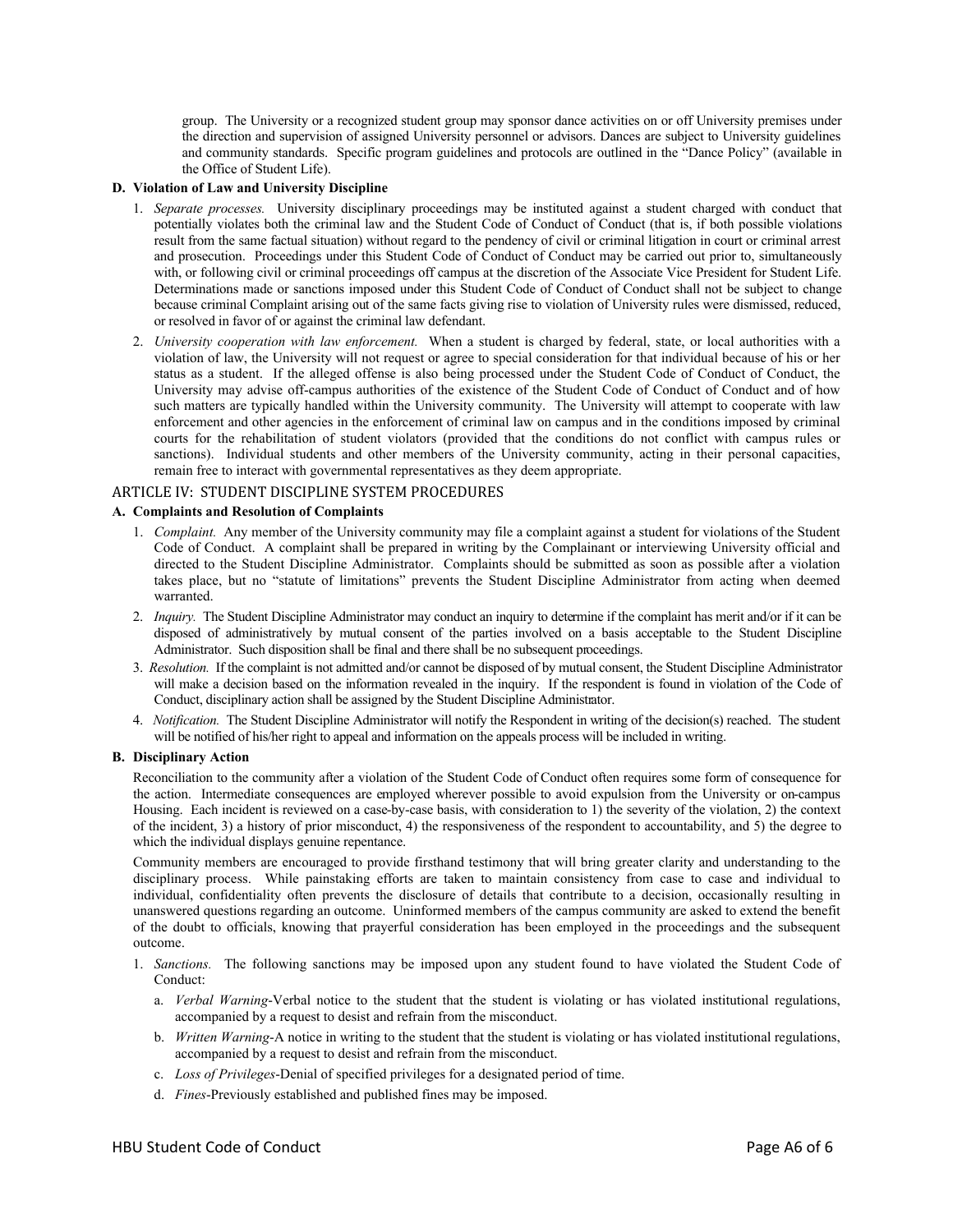- e. *Restitution*-Compensation for loss, damage, or injury. This may take the form of appropriate service and/or monetary or material replacement.
- f. *Discretionary Sanctions*-Work assignments, essays, service to the University, or other related discretionary assignments.
- g. *Probation*-A written reprimand for violation of specified regulations. Probation is for a designated period of time and includes the probability of more severe disciplinary sanctions if the student is found to violate any institutional regulation(s) during the probationary period.
- h. *University Housing Suspension*-Separation of the student from University Housing for a definite period of time, after which the student is eligible to return. Conditions for readmission may be specified.
- i. *University Housing Expulsion*-Permanent separation of the student from University Housing.
- j. *Interim Suspension*-Requires that a student immediately leave University premises or a University-sponsored activity when it is fair and reasonable to believe that a student is an immediate threat to the safety of others or himself/herself or to the disruption of University operations. Conditions for return will be specified. (Also see IV.B.2.)
- k. *Suspension*-Separation of the student from the University for a definite period of time, after which the student is eligible to return. Conditions regarding access to University premises, attendance at University-sponsored activities, and subsequent readmission may be specified.
- l. *Dismissal*-Separation of the student from the University with no promise (implied or otherwise) of readmission at a future date. Conditions regarding access to University premises, attendance at University-sponsored activities, and subsequent consideration for possible readmission may be specified.
- m. *Expulsion*-Permanent separation of the student from the University. Conditions regarding access to University premises and attendance at University-sponsored activities may be specified.
- n. *Revocation of Admission and/or Degree*-Admission to, or a degree awarded from, the University may be revoked for fraud, misrepresentation, or other violation of University standards in obtaining the degree, or for other serious violations committed by a student prior to graduation. The endorsement of the appropriate governing body and approval of the President are required.
- o. *Withholding Degree*-The University may withhold awarding a degree otherwise earned until the completion of the process set forth in this Student Code of Conduct , including the completion of all sanctions imposed, if any.
- 2. *Interim suspension*. In certain circumstances, the Associate Vice President for Student Life, or a designee, may impose a University or Housing suspension prior to the resolution of the complaint.
	- a. Conditions. Interim suspension may be imposed:
		- (1) To ensure the safety and well-being of members of the University community or the preservation of University property.
		- (2) To ensure the student's own physical or emotional safety and well-being.
		- (3) If the student poses an ongoing threat of disruption of, or interference with, the normal operations of the University.
	- b. *Campus access.* During the interim suspension, a student shall be denied access to University premises (including housing and classes) and/or all other University activities or privileges for which the student might otherwise be eligible, as the Associate Vice President for Student Life, Campus Police or the Student Discipline Administrator may determine to be appropriate.
	- c. *Process.* The interim suspension does not replace the regular process, which shall proceed on the normal schedule, up to and through an appeal review, if exercised. However, the student should be notified in writing of this action and the reasons for the suspension. When timing necessitates a more immediate verbal notification, the written notification should be provided as soon as possible, thereafter. The notice should include reference to a meeting at which the student may show cause why his or her continued presence on the campus does not constitute a threat (and at which he or she may contest whether community standards or a Student Code of Conduct was violated.)
- 3. *Guidelines for imposing consequences.* The following guidelines attempt to establish some continuity in administering consequences for the violation of the Student Code of Conduct. The Student Discipline Administrator will customarily employ the following guidelines in determining an appropriate consequence, unless there are circumstances that warrant an alternative response on the part of the University. Multiple sanctions may be employed for a single violation, and cumulative violations may result in greater consequences than a single offense.
	- a. *Level 1 Violations*-Minor violations likely to result in a minimum consequence of a verbal or written warning with additional sanctions, fine, or restitution on the first occurrence include, but are not limited to, the following examples:
		- Violation of smoking policy
		- Violation of burning objects policy
		- Failure to respond to a request for appointment
		- Procedural violations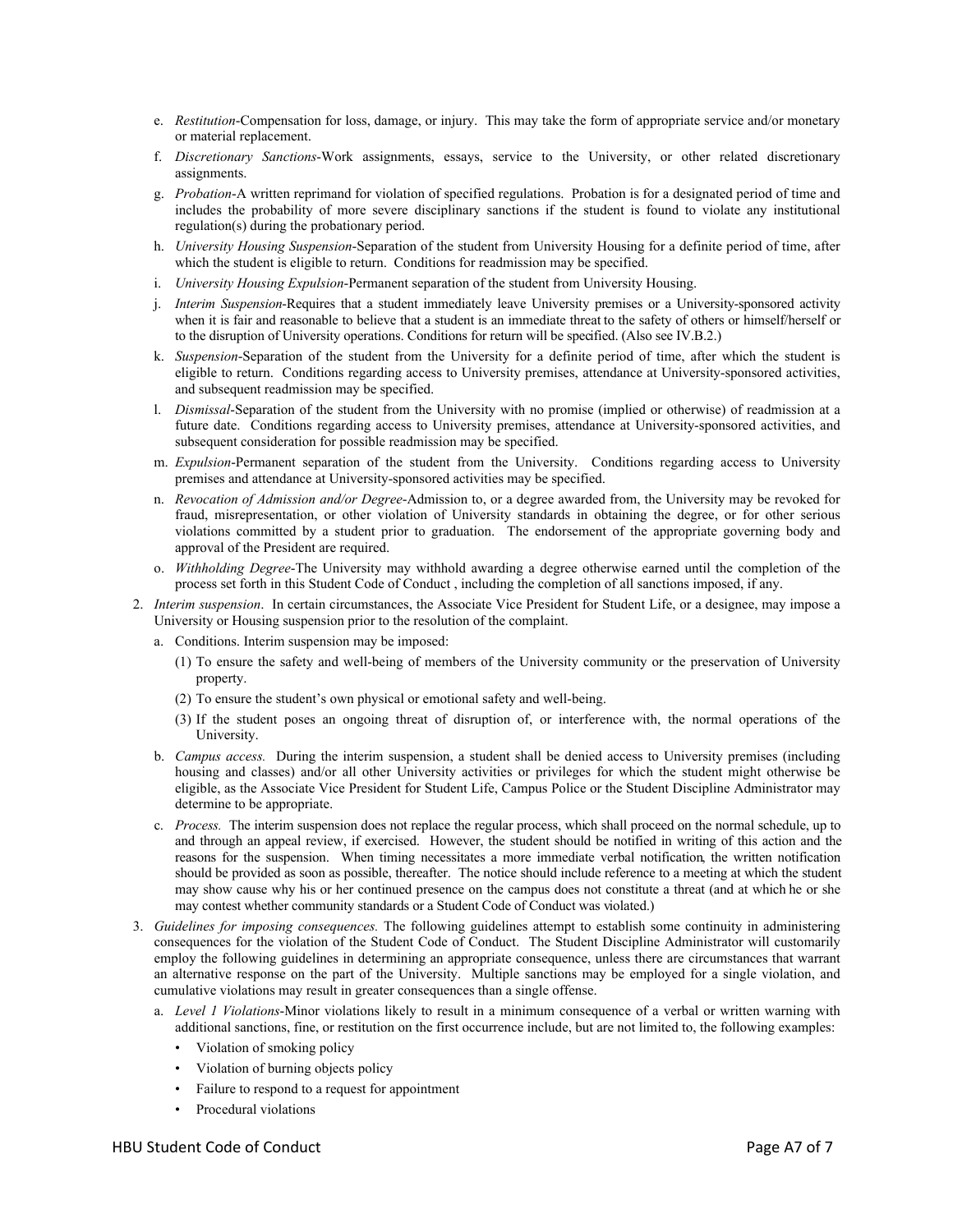- Minor abuse and damage to property
- Profanity and obscenity

 Customary action: Verbal warning; written warning; loss of privileges, monetary fines, restitution, or discretionary sanction(s).

- b. *Level 2 Violations*-Intermediate violations likely to result in a minimum consequence of probation or limited-term suspension with additional sanctions and conditions on the first occurrence include, but are not limited to the following examples:
	- Disrespectful to persons of authority
	- Significant damage to property
	- Misuse of safety equipment
	- Petty theft
	- Sexual misconduct
	- **Cohabitation**
	- Violation of alcohol policy
	- Intoxication or drunkenness
	- Repeat offenses of Level 1 Violations

Customary action: Probation, multiple-day suspension, or suspension of privileges.

- c. *Level 3 Violations*-Major violations likely to result in long-term suspension, dismissal, or expulsion on the first occurrence include, but are not limited to the following examples:
	- Use or possession of controlled substances or illegal drugs
	- Intentionally causing physical harm to another person
	- Sexual assault
	- Arson
	- Grand theft
	- Possession of a weapon or firearm

Customary action: Academic term suspension, dismissal, or expulsion.

4. *"Zero Tolerance" for Drugs*. In an attempt to create a conducive environment and influence lifestyle choices by which its community members may be successful in attaining the mission of the institution, the University takes an unequivocally firm stand regarding the possession, distribution, or use of controlled substances or drugs on campus, customarily resulting in a minimum suspension of one full academic year.

 The Student Discipline Administrator may be released from the aforementioned mandate where deemed possible if the student has exposed the violation on his or her own with the intention of reconciling himself or herself to the community and submitting to structures of support and accountability.

- 5. *Disciplinary holds.* The Associate Vice President for Student Life places a "hold" with the Office of the Registrar preventing subsequent enrollment when a student is suspended, dismissed, or expelled from the University. A permanent record of the disciplinary action is noted in the student's academic record.
- 6. *Disposition of disciplinary records.* 
	- a. Other than student disciplinary suspension, dismissal, expulsion, or revocation or withholding of a degree, disciplinary sanctions shall not be made part of the student's permanent academic record, but shall become part of the student's disciplinary record. Upon graduation, the student's disciplinary record may be expunged of disciplinary actions other than Housing expulsion OR University suspension, dismissal, or expulsion OR revocation or withholding of a degree. All remaining disciplinary records may be expunged from the student's confidential record seven years after graduation or separation from the University.
	- b. In situations involving both a Respondent(s) (or group or organization) and a student(s) claiming to be the victim(s) of another student's conduct, the records of the process and the sanctions imposed, if any, shall be considered to be the educational records of both the Respondent(s) and the student(s) claiming to be the victim(s) because the educational career and chances of success in the academic community of each may be impacted. The Student Discipline Administrator may exercise discretion to do otherwise where reasonably appropriate.
- 7. *Group sanctions.* The following sanctions may be imposed upon groups or organizations:
	- a. Those sanctions listed above in article IV.B.1.a-g.
	- b. Loss of selected rights and privileges for a specified period of time.
	- c. Deactivation. Loss of all privileges, including University recognition, for a specified period of time.
- 8. *Notification of disciplinary action.* The Student Discipline Administrator is not limited to sanctions listed above. Upon completing a review of the situation, the Student Discipline Administrator shall advise the respondent, group and/or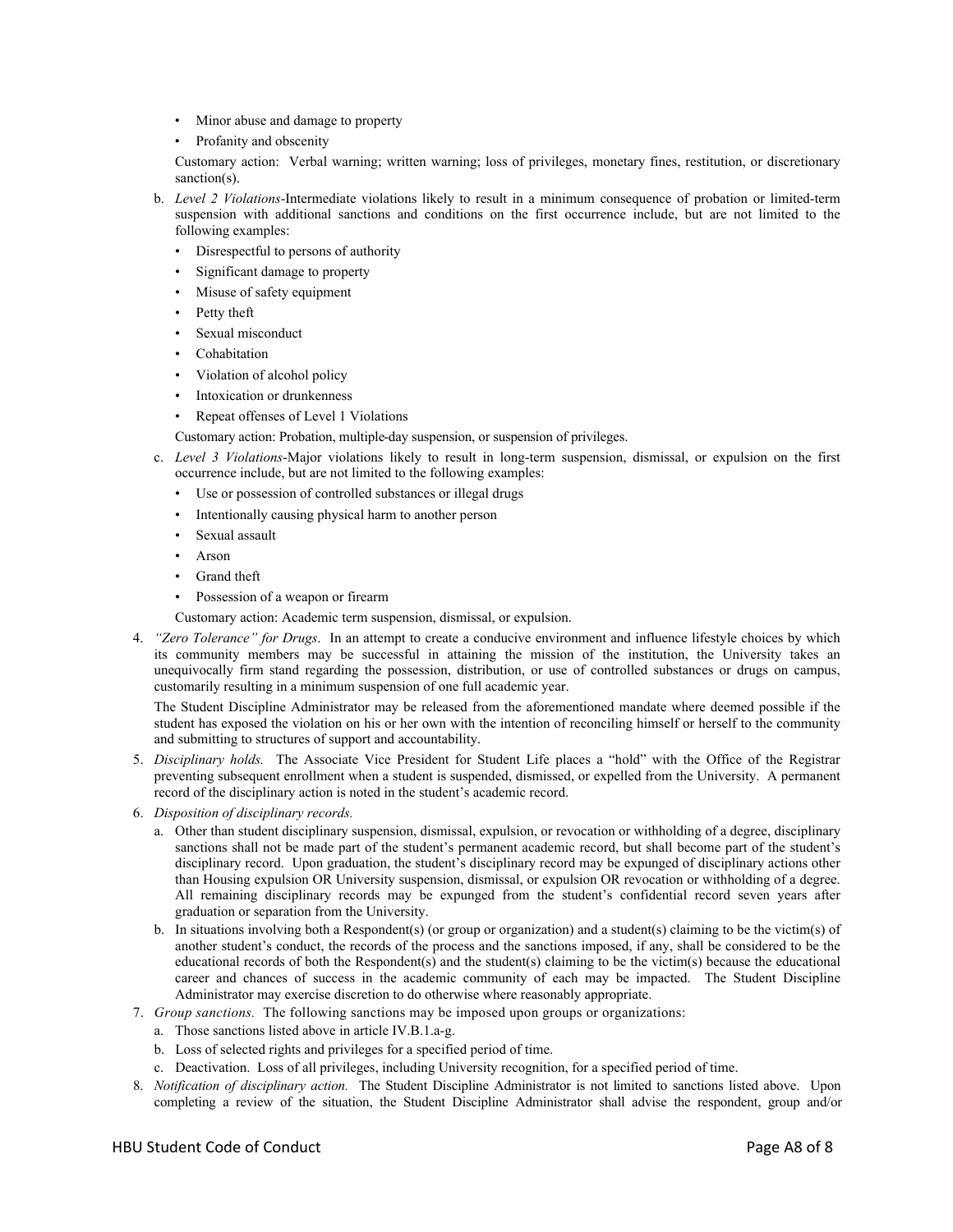organization, and a complaining student who believes he or she was the victim of another student's conduct in writing of its determination and of the sanction(s) imposed, if any.

**C. Appeals** 

- 1. *Initiating an appeal.* A decision reached by a Student Discipline Administrator may be appealed by the Respondent(s) or Complainant(s) within three (3) academic school days of disciplinary notification. Such appeals shall be addressed to the respective Appellate Administrator in writing and shall be delivered to the Student Discipline Administrator. If after reviewing the appeal, the Student Discipline Administrator maintains the veracity of the disciplinary process, findings, and action, the appeal is forwarded to the appropriate Appellate Administrator. Sanctions imposed by the Student Discipline Administrator are customarily suspended until the appeal process is completed, unless otherwise notified by the Appellate Administrator.
- 2. *Conditions for appeal.* Except as required to explain the basis of new information, an appeal shall be limited to a review of the record of the Student Discipline Administrator and supporting documents for one or more of the following purposes:
	- a. To determine whether the inquiry and follow up meetings was conducted fairly in light of the Complaint and information presented, and in conformity with prescribed procedures giving the complaining party a reasonable opportunity to prepare and to present information that the Student Code of Conduct was violated, and giving the Respondent a reasonable opportunity to prepare and to present a response to those allegations. Deviations from designated procedures will not be a basis for sustaining an appeal unless significant prejudice results.
	- b. To determine whether the decision reached regarding the Respondent was based on substantial information, that is, whether there were facts in the case that, if believed by the fact finder, were sufficient to establish a violation of the Student Code of Conduct.
	- c. To determine whether the sanction(s) imposed were appropriate for the violation of the Conduct Code which the student was found to have committed.
	- d. To consider new information, sufficient to alter a decision or other relevant facts not brought out in the original review, because such information and/or facts were not known to the person appealing at the time of the original Student Discipline and Appeals Committee Review.
- 3. *Appeal Review Process.* If conditions for an appeal are met and forwarded to the Appellate Board, the review shall be conducted by the Student Discipline and Appeals Committee according to the following guidelines:
	- a. Student Discipline and Appeals Committee reviews normally shall be conducted in private.
	- b. In a review involving more than one Respondent, the Student Discipline Administrator, at his or her discretion, may permit the review concerning each student to be conducted either separately or jointly.
	- c. The Complainant and the Respondent have the right to be assisted by an advisor they choose, at their own expense. The advisor must be a member of the University community and may not be an attorney. The Complainant and/or the Respondent are responsible for presenting his or her own information; therefore, advisors are not permitted to speak or to participate directly in any Student Discipline and Appeals Committee Review before the committee. A student should select as an advisor a person whose schedule allows attendance at the scheduled date and time for the review because delays will not normally be allowed due to the scheduling conflicts of an advisor.
	- d. The Complainant, the Respondent, and their advisor(s), if any, shall be allowed to attend the entire portion of the review at which information is received (excluding deliberations). Admission of any other person to the review shall be at the discretion of the Student Discipline and Appeals Committee and/or its Student Discipline Administrator.
	- e. The Complainant, the Respondent, and the Student Discipline and Appeals Committee may arrange for witnesses to present pertinent information at the Review. The University will try to arrange the attendance of possible witnesses who are members of the University community, if reasonably possible, and who are identified by the Complainant and/or Respondent prior to the review. Witnesses will provide information to and answer questions from the Student Discipline and Appeals Committee. Questions may be suggested by the Respondent and/or Complainant to be answered by each other or by other witnesses. This will be conducted by the Student Discipline and Appeals Committee with such questions directed to the Chairperson, rather than to the witness directly. This method is used to preserve the educational tone of the review and avoid creation of an adversarial environment. Questions of whether potential information will be received shall be resolved at the discretion of the chairperson of the Student Discipline and Appeals Committee.
	- f. Pertinent records, exhibits, and written statements may be accepted as information for consideration by a Student Discipline and Appeals Committee at the discretion of the Chairperson.
	- g. All procedural questions and decisions are subject to the final discretion of the Chairperson of the Student Discipline and Appeals Committee.
	- h. After the portion of the review concludes in which all pertinent information has been received, the Student Discipline and Appeals Committee shall determine (by majority vote) whether the Respondent has violated each section of the Student Code of Conduct which the student is charged with violating.
	- i. If a respondent, with notice, does not appear before a Student Discipline and Appeals Committee review, the information in support of the Complaint shall be presented and considered even if the Respondent is not present.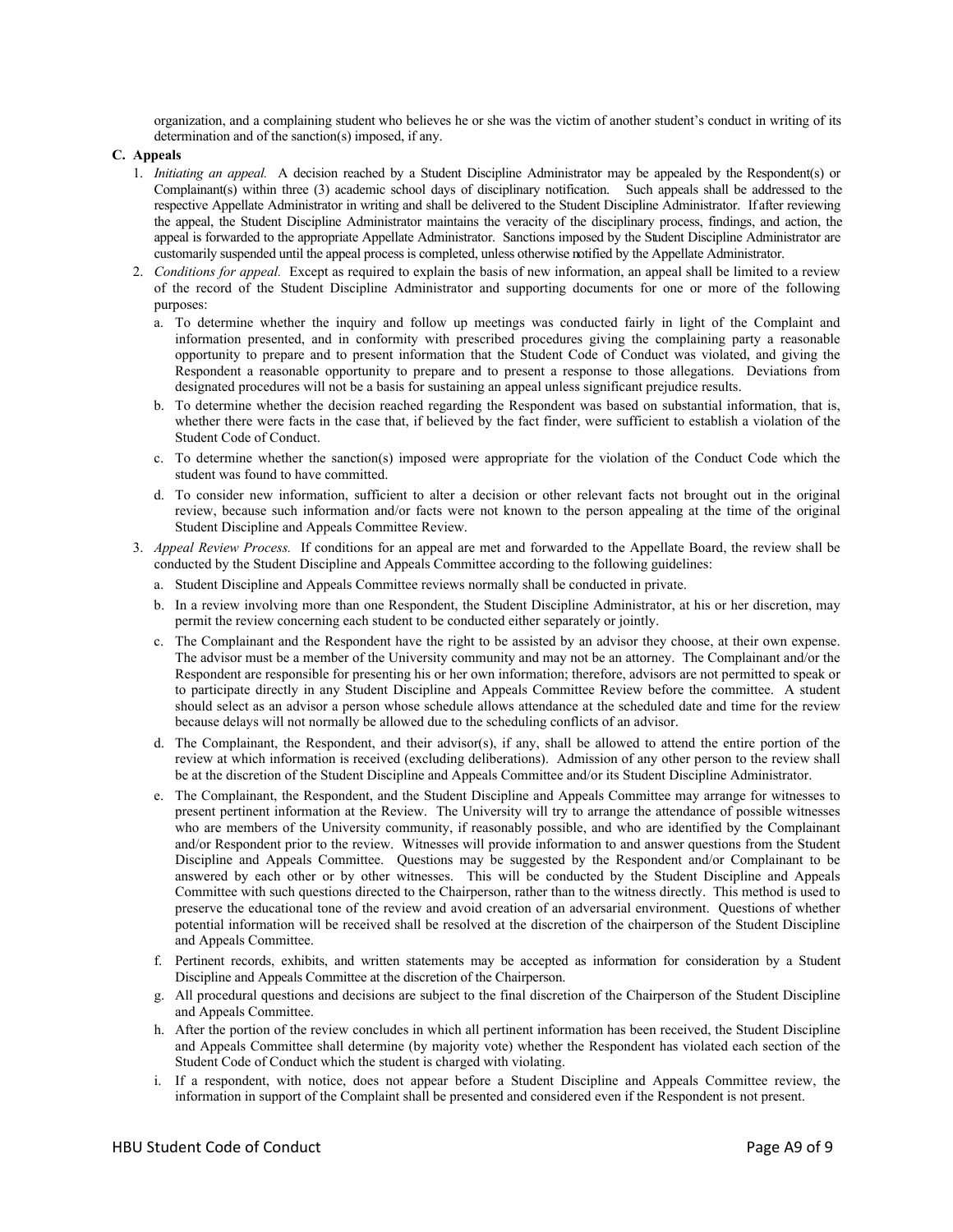- j. The Student Discipline and Appeals Committee's determination shall be made on the basis of whether it is reasonable to conclude that the Respondent violated the Student Code of Conduct. A higher standard determination shall be made on the basis of whether it is more likely than not to conclude culpability in cases likely to result in significant consequence. The University is not obligated to a legal standard of "beyond a reasonable doubt."
- k. Formal rules of process, procedure, and/or technical rules of evidence, such as are applied in criminal or civil court, are not used in student disciplinary proceedings. **Reminder: The Student Discipline System is an educational process, NOT a legal proceeding.**
- *4. Bringing closure to an appeal.* The Appellate Board's opinion and recommendations for subsequent action are submitted to the Appellate Administrator to inform his/her final judgment. The Appellate Administrator will notify the student in writing of the decision. There shall be a single written Administrative Review summarizing the Student Discipline and Appeals Committee Review prepared or delegated and approved by the Chairperson or Student Discipline Administrator. The summary will be filed as a part of the student's disciplinary record

#### ARTICLE V: INTERPRETATION AND REVISION

#### **A. Authority.**

 Any question of interpretation or application of the Student Discipline System shall be referred to the Associate Vice President for Student Life or his/her designee for final determination.

#### **B. Review and Revision Time line.**

 The Student Discipline System and Student Code of Conduct shall be reviewed every three (3) years under the direction of the Associate Vice President for Student Life. Revisions shall be implemented with the approval of the President.

#### **C. Disclaimer.**

 The Student Discipline System and Code of Conduct are subject to change when deemed necessary by the University to meet the evolving needs of students, the community, and the University. All substantive changes will be widely communicated by the Associate Vice President for Student Life through various means available.

#### **D. Records.**

Student disciplinary records will be maintained by the Student Life office and be available in compliance with *FERPA* guidelines for viewing and requesting copies. No audio or visual recording of disciplinary reviews is permitted by participants, except as provided for in Article V.E below.

#### **E. Special Accommodations.**

The Student Discipline Administrator and/or the Student Discipline and Appeals Committee may accommodate concerns for the personal safety, well-being, and/or fears of confrontation of the Complainant, Respondent, and/or other witness(es) during the review by providing separate facilities, by using a visual screen, and/or by permitting participation by telephone, videophone, closed circuit television, video conferencing, videotape, audio tape, written statement, or other means, where and as determined in the sole judgment of the Associate Vice President for Student Life to be appropriate.